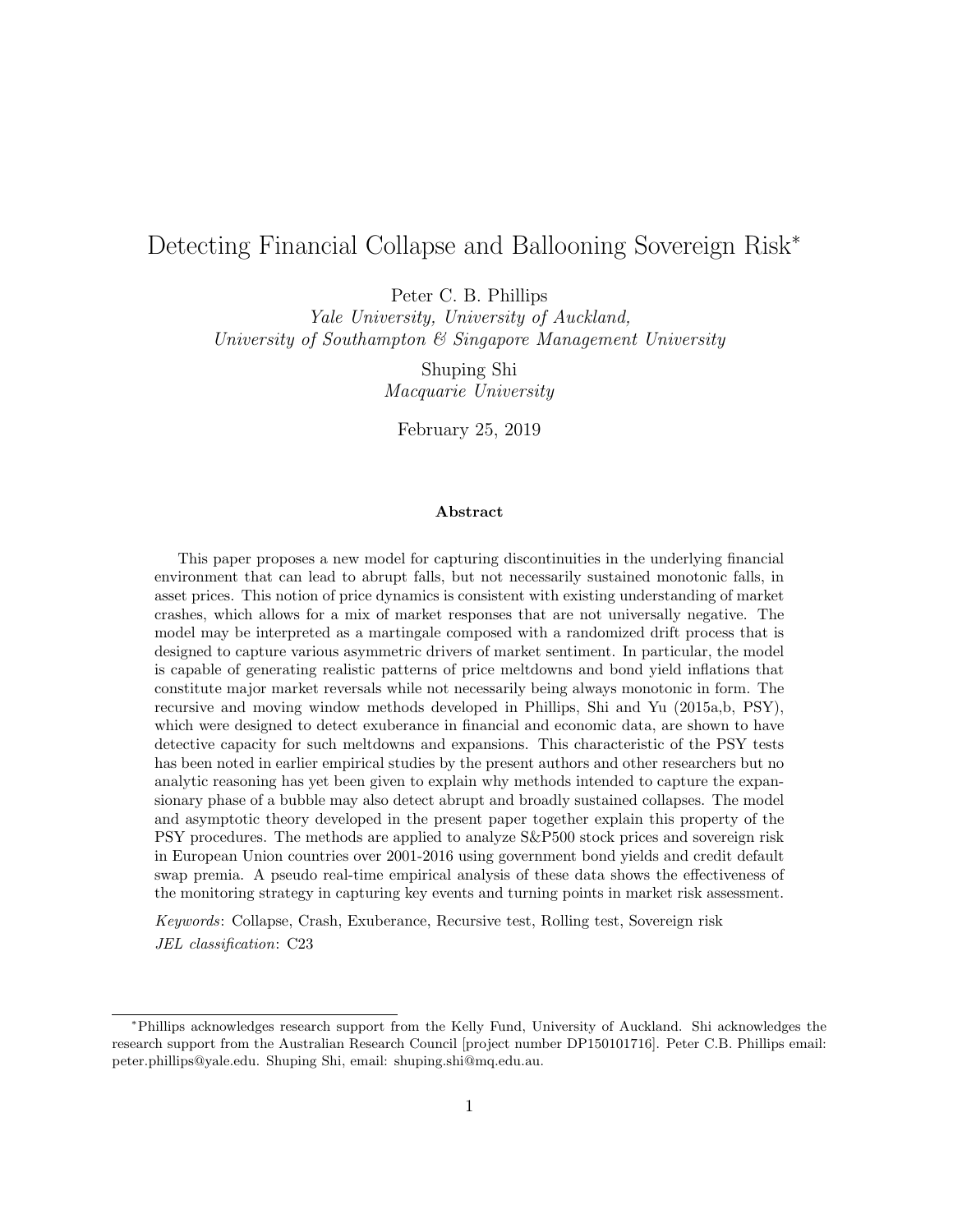## 1 Introduction

Crashes are often defined in terms of an abrupt discontinuity in the relationship between the underlying financial environment and stock prices that produces an unusually large negative movement in asset prices [\(Gennotte and Leland](#page-25-0) [\(1990\)](#page-25-0); [Barlevy and Veronesi](#page-25-1) [\(2003\)](#page-25-1); [Hong](#page-26-0) [and Stein](#page-26-0) [\(2003\)](#page-26-0)). Abrupt movements in market prices of this type may well produce a major initial unidirectional change but are seldom monotonic for a sustained period, a phenomenon that complicates modeling and econometric inference. In this regard, market collapses share a common feature with the expansionary phase of most bubbles.

The occurrence of financial market crashes may be due to significant news events or reported changes in fundamentals. The sudden and disruptive re-pricing of Euro area sovereign credit risk in 2008-2012 is a vivid example. Starting from Ireland in late September 2008, Euro area governments announced a set of rescue packages. These measures commonly took the form of capital injections and guarantees for financial sector liabilities and purchases of illiquid assets from financial institutions, all intended to increase confidence in their banking systems. According to the International Monetary Fund, as of April 15, 2009, the total support for the financial sector in Ireland reached a level of 2.63 times its 2008 GDP.<sup>[1](#page-1-0)</sup> While the effect of these fiscal interventions on national economies is more difficult to measure, it is clear that the interventions led to significant deteriorations in budget positions and a ballooning of government debt. The average upfront financing need cited in the IMF report for the Euro countries in April 2009 was around five percent of 2008 GDP, and upfront Government financing in the UK exceeded 20%. The resulting negative shock to the public sector caused tremendous falls in government bond prices, with bond yields and credit default swaps soaring to record highs over the immediate years following the crisis, particularly in Southern European countries.

On the other hand, many of the dramatic crashes in the US stock market –most notably the 1929 and 1987 crashes –are documented to occur without any particular significant news events or fundamental changes [\(Cutler et al.](#page-25-2) [\(1989\)](#page-25-2) and [Gennotte and Leland](#page-25-0) [\(1990\)](#page-25-0)). There is a vast literature providing alternative explanations for crash discontinuities in stock prices. For example, [Gennotte and Leland](#page-25-0) [\(1990\)](#page-25-0) show that in a market where uninformed investors are unable to distinguish hedging activity from information-based trades, large numbers of such investors may revise downward their expectations when there are what appear to be infinitesimal shifts in information or other small shocks that lead to lower prices. The pessimistic view of the market limits their willingness to absorb the extra supply and causes a magnified price response. In a behavioral model with heterogeneous traders that take exuberant, cautious, and neutral views of the same fundamentals, [Phillips](#page-26-1) [\(2016\)](#page-26-1) shows that price solution paths may alternate between exuberance and collapse, depending on the relative proportions of such traders. Small shifts alone in these proportions can have a major impact on market direction.

[Barlevy and Veronesi](#page-25-1) [\(2003\)](#page-25-1) show that, even in the absence of hedging strategies such as stoploss strategies and portfolio insurance, uninformed traders can in some circumstances precipitate a price crash. In related work, [Romer](#page-27-0) [\(1993\)](#page-27-0) and [Hong and Stein](#page-26-0) [\(2003\)](#page-26-0) consider a market environment where investors possess diverse useful information about fundamentals. The models

<span id="page-1-0"></span> $1$ <http://www.imf.org/external/np/fad/2009/042609.htm.>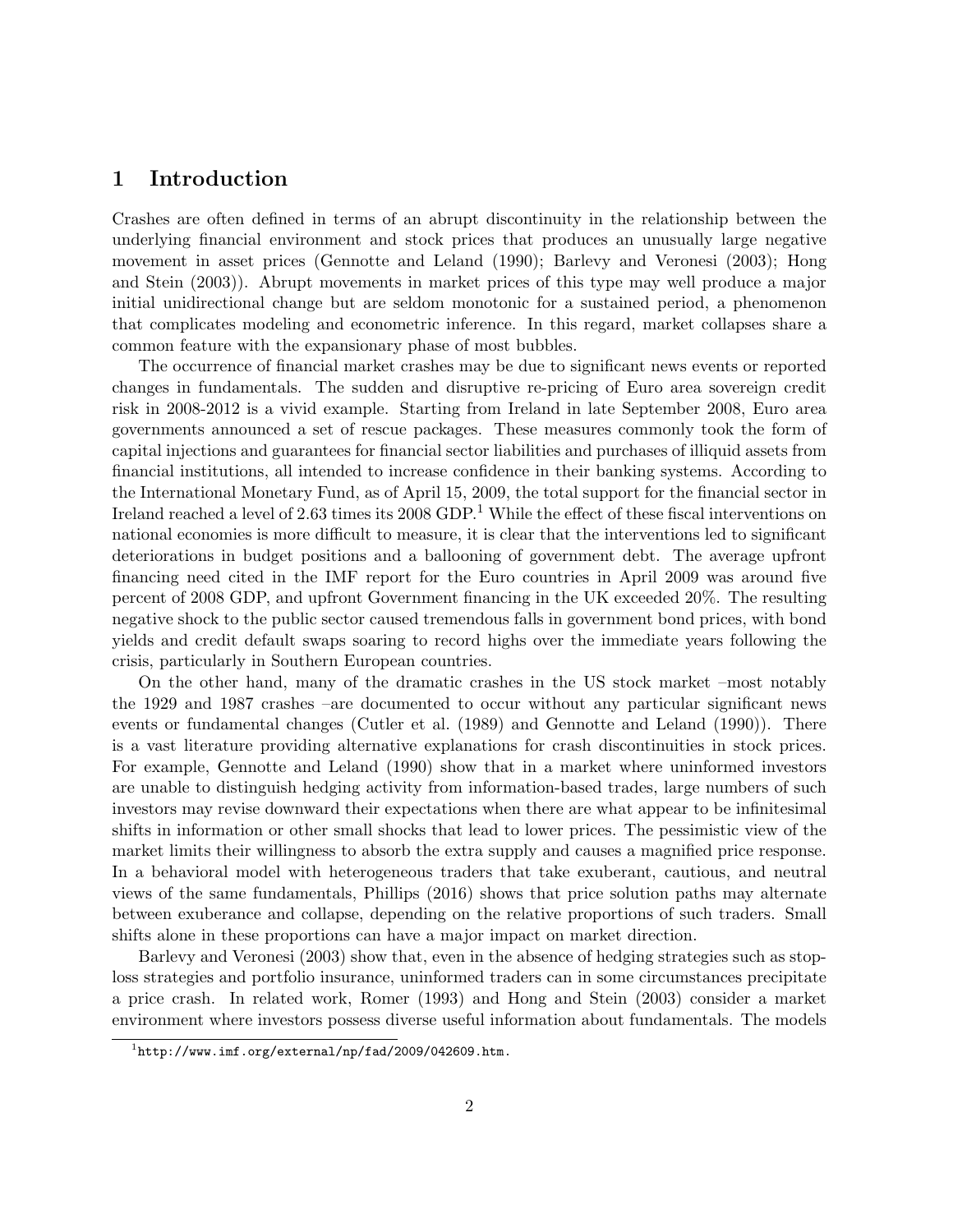proposed by [Romer](#page-27-0) [\(1993\)](#page-27-0) and [Hong and Stein](#page-26-0) [\(2003\)](#page-26-0) share a common spirit that the trading process causes endogenous revelation of private information, which in turn can lead to large price changes based on only small observable news events when many investors are affected. In a similar manner, [Cont and Wagalath](#page-25-3) [\(2013,](#page-25-3) [2016\)](#page-25-4) note that the sudden deleveraging of large financial portfolios (or fire sales) can be self-reinforcing, leading to a downward spiral in asset prices.

Taken together, all of this research points to multifarious potential sources of market reversals, often involving only small shifts in behavior, perception, or the availability of new information. Against this complex background, the challenge of modeling market collapse is considerable, particularly when the factors driving change are unobservable, often behavioral, and commonly the outcome of small cumulative shifts in participant thinking and incoming news on market fundamentals.

The approach adopted in the present paper involves a new reduced form dynamic for asset prices during periods of disruptive market crashes where the multiplicity of unobservable drivers is captured through the arrival of asymmetric shocks that augment the usual martingale model for asset prices. The data generating process (DGP) is consistent with the crash definition of [Gennotte and Leland](#page-25-0) [\(1990\)](#page-25-0). In particular, the collapse process is assumed to be driven by the arrival of new shocks to the market that are independent of past data and that reflect broadly negative market sentiment appearing in the market. We show that this DGP is capable of generating both exogenous (or news-led) crises as well as endogenous crises. The random-drift augmented martingale is of some independent interest and generalizes the usual martingale and martingale plus drift mechanisms that are commonly used in other work.

This new model also differs from the (stationary) mildly integrated process model used in earlier work by Phillips and Shi [\(2018;](#page-26-2) [2017,](#page-26-3) PS) and [Harvey et al.](#page-25-5) [\(2016\)](#page-25-5), where the historical sample path of the data series matters but is attentuated in a way that reflects reduced market expectations. Although both collapse processes can produce realistic patterns of market behavior during crisis episodes where market collapses occur, the new model is especially well-suited to capturing crash behavior where there are abrupt falls in asset prices. Correspondingly, the asymptotic properties and implications of the two processes are very different.

One particularly useful aspect of the new model is that it explains an interesting empirical feature of the bubble detection procedure of Phillips, Shi and Yu [\(2015a;](#page-27-1) [2015b,](#page-27-2) PSY). The recursive rolling detection procedure of PSY was designed to detect speculative bubbles during the expansion phase and to consistently estimate origination and termination dates of such bubbles. We show both asymptotically and in finite samples that this procedure also has detective power against the new data generating process for a market crash and that it can consistently estimate the dates of the crash. The crash detection capability of the PSY procedure has been noted in several recent empirical articles by the authors (PSY (2015a); PS [\(2018\)](#page-26-2); [Shi](#page-27-3) [\(2017\)](#page-27-3); [Deng et al.](#page-25-6) [\(2017\)](#page-25-6)) and by many other researchers considering stock prices, exchange rates and other financial time series where abrupt crashes and sustained collapses have occurred. See, for example, [Yiu and](#page-27-4) [Jin](#page-27-4) [\(2013\)](#page-27-4), [Fantazzini](#page-25-7) [\(2016\)](#page-25-7), [Hu et al.](#page-26-4) [\(2016\)](#page-26-4); [Hu and Oxley](#page-26-5) [\(2018\)](#page-26-5), [Wegener et al.](#page-27-5) [\(2017\)](#page-27-5). This capability of PSY is further illustrated in the present paper with an application of the procedure to the S&P500 stock market over the period of January 2005 to March 2009.

Crashes in asset prices are mirrored in bond yield inflation. The PSY procedure is, therefore,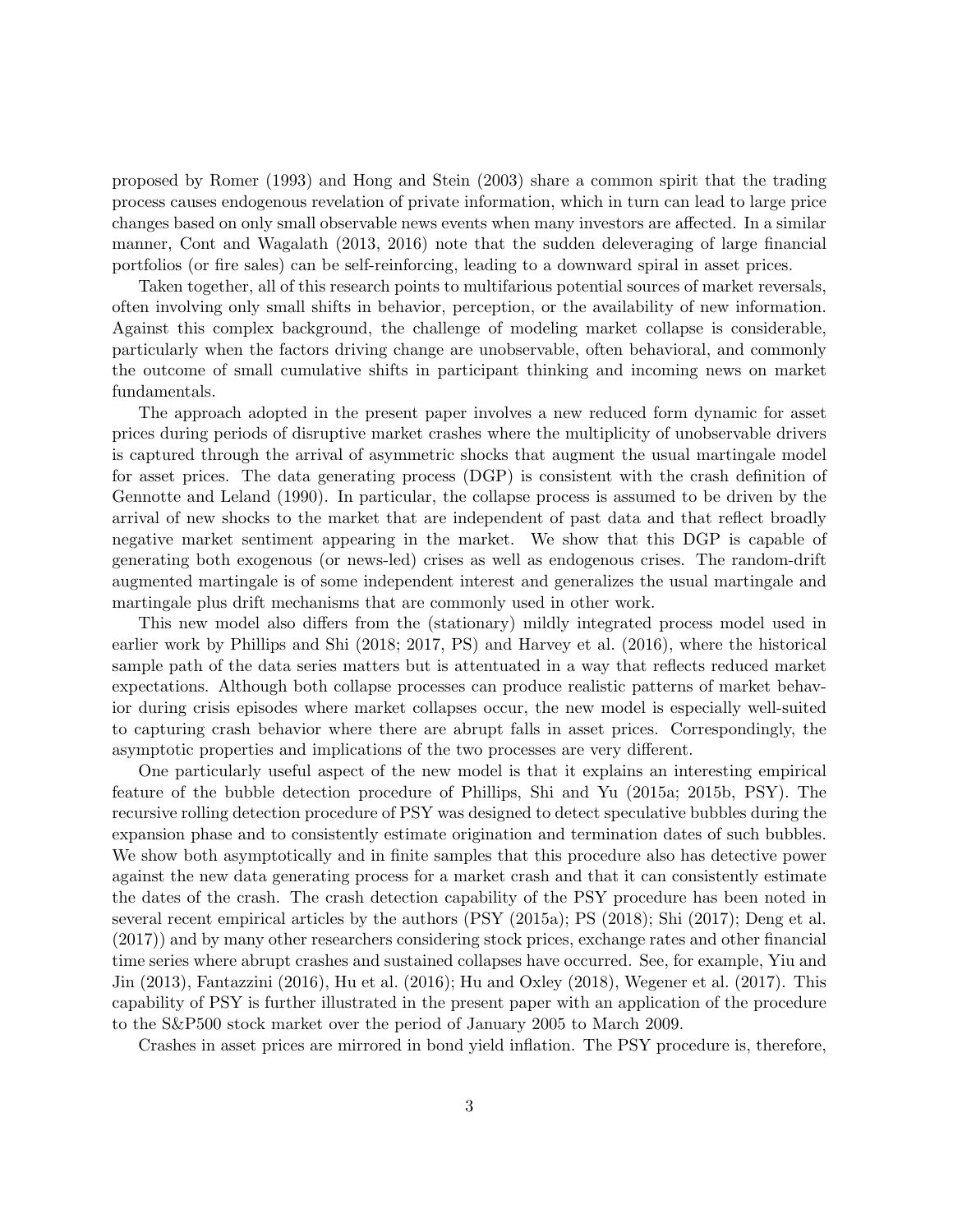well-suited as a real-time monitoring device for ballooning sovereign risks. Sovereign risk is acknowledged to pose a serious threat to the stability of the global economic and financial system. The past decade has been a particularly unsettling period for the public sector in Europe. The bailout packages that were implemented during and following the financial crisis opened up considerable new financial linkages between the public and banking sectors, raising sovereign risk to historical highs. Especially in Greece, rising sovereign risk led to ballooning government bond yield and credit default swap premiums; and the unprecedented level of public debt announced in December 2009 triggered a prolonged period of panic and sustained economic recession in the country. This unusual period of economic and financial upheaval is difficult to model with traditional methods and is a convenient vehicle for demonstrating the usefulness of the model and inferential methodology introduced in the present paper.

Using 10-year government bond yields and five-year credit default swap premia as proxies for sovereign risk, we conduct a pseudo real-time monitoring exercise of sovereign risk in Portugal, Greece, Ireland, Italy and Spain (PIIGS) over the period from January 2001 to September 2016. The PSY procedure identifies both the 2007-2008 and the 2010-2012 crisis episodes in all PIIGS countries. The warning signal is switched on by the test as early as July 2007 in the CDS market (September 2007 in the bond market) and again for all PIIGS countries soon after the Greek announcement of a 300 billion national debt (exceeding the entire Greek economy) led to a downgrade by rating agencies of Greek debt to junk status with wide repercussions for other European economies, foreshadowing the European debt crisis.

The paper is organized as follows. Section 2 introduces the new econometric model for capturing price crashes and yield inflation, along with various limit properties associated with the model that facilitate testing. We calibrate the model to the S&P 500 stock market prices during the subprime mortgage crisis period and to Greek 10-year government bond yields during the European debt crisis period. Section 3 describes the recursive rolling procedure of PSY and investigates the asymptotic and finite sample performance of the procedure under the proposed data generating process for price crashes. The crash detection capability of the PSY test is demonstrated in Section 4 with an application to the S&P500 stock market. Section 5 conducts a pseudo real-time monitoring of sovereign risk in the PIIGS countries, with both the 10-year government bond yield and the 5-year credit default swaps. Section 6 concludes. Proofs and other technical material are in the Appendix.

## 2 An Econometric Model for Price Collapse and Yield Inflation

In the spirit of [Gennotte and Leland](#page-25-0) [\(1990\)](#page-25-0) and [Barlevy and Veronesi](#page-25-1) [\(2003\)](#page-25-1), we can think of a price crash as a discontinuity in the pricing function originating from a change in one of its continuous arguments, producing what might end up being a very large response to a small change in fundamentals or perceptions of fundamentals. Barlevy and Veronesi provide a mechanism for such changes in terms of a disjointed locally non-monotonic demand curve (locally upward sloping and cutting off at some price level) for an asset associated with uninformed traders making noisy decisions in the face of risk.

In a related way, but in a reduced form framework, the econometric model we employ mod-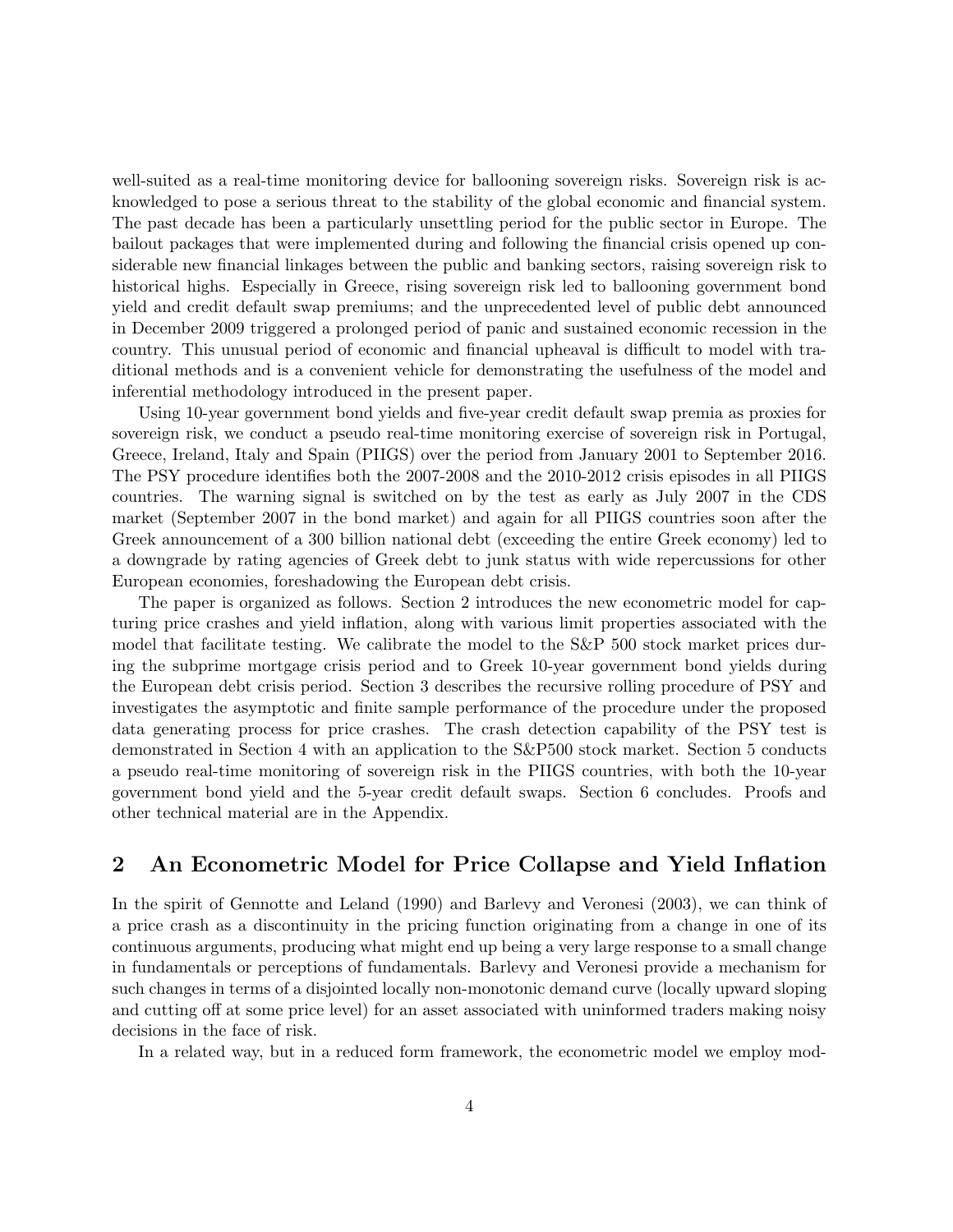ifies the usual efficient market price mechanism by introducing asymmetric shock effects that supplement fundamentals. In particular, in our model the logarithmic price change or asset return (log  $P_t - \log P_{t-1}$ ) is driven by the superposition of martingale differences and a random sequence  $(-L_t)$  that is temporarily and locally asymmetric in the negative direction, embodying trader negative sentiment on the direction of fundamentals. We use a prototypical set up to demonstrate the capability of this model to capture forces that can precipitate a market price crash. The model is specifically useful in analyzing the asymptotic behavior of econometric tests for collapse during such episodes.

The model is constructed to have the following specific form during crash episodes

<span id="page-4-0"></span>
$$
\log P_t - \log P_{t-1} = -L_t + \varepsilon_t,\tag{1}
$$

where the  $\varepsilon_t$  are martingale difference sequence (mds) innovations with variance  $\sigma^2$ , the random sequence  $L_t$  follows a scaled uniform distribution, and  $\varepsilon_t$  and  $L_t$  are assumed independent. We assume that  $L_t$  takes the form

<span id="page-4-1"></span>
$$
L_t = Lb_t, \text{ with } b_t \sim_{iid} U[-\epsilon, 1] \text{ and } \epsilon < 1 \tag{2}
$$

where  $L$  is a positive scale quantity measuring shock intensity and  $b_t$  is uniform on an interval ranging from a (usually small) negative value  $-\epsilon$  to unity. The average return during market crashes is therefore negative and is given by  $-L(1 - \epsilon)/2$ . We refer to this collapse process [\(1\)](#page-4-0) as the L-process. The support of  $b_t$  is asymmetric around zero, a design that produces predominantly negative shocks in the measure  $-L_t$  in [\(1\)](#page-4-0). These negative shocks are mixed with some positive shocks in  $-L_t$  that occur with smaller probability controlled by the magnitude of the parameter  $\epsilon$ . This specification, as demonstrated below, leads to realistic collapse trajectories that are by no means necessarily monotonic. Abrupt major crashes are captured with [\(1\)](#page-4-0) by allowing the scale parameter L to diverge (i.e.  $L \to \infty$ ). We refer to [\(1\)](#page-4-0) under this setting as the  $L^{\infty}$ -process.

The L-process in [\(2\)](#page-4-1) induces a form of randomized drift in the time series with direction determined by the signed asymmetry and intensity determined by L. This random drift component can be further decomposed into two elements such that

$$
L_t = \underbrace{E(L_t)}_{\text{deterministic drift}} + \underbrace{[L_t - E(L_t)]}_{\text{noise}}.
$$
\n(3)

While the deterministic drift component controls the impact of  $L_t$  on the mean of asset returns, the noise component adds to the volatility of returns. This is consistent with the empirical fact that negative mean and larger volatility are typically observed for returns during crisis periods [\(Forbes and Rigobon,](#page-25-8) [2002;](#page-25-8) [Dungey et al.,](#page-25-9) [2005\)](#page-25-9). In consequence, during crisis episodes the log price process follows a mean-shifted martingale process in which returns satisfy

<span id="page-4-2"></span>
$$
\log P_t - \log P_{t-1} = -E(L_t) + \eta_t,\tag{4}
$$

where  $\eta_t = \varepsilon_t + [L_t - E(L_t)]$  is an mds with variance  $\sigma^2 + (1 + \epsilon)^2 / 12$ .

Many variants of the prototypical specification [\(2\)](#page-4-1) are possible. In particular, the support of  $b_t$  controls the general form of the data trajectories produced by the model. For instance, the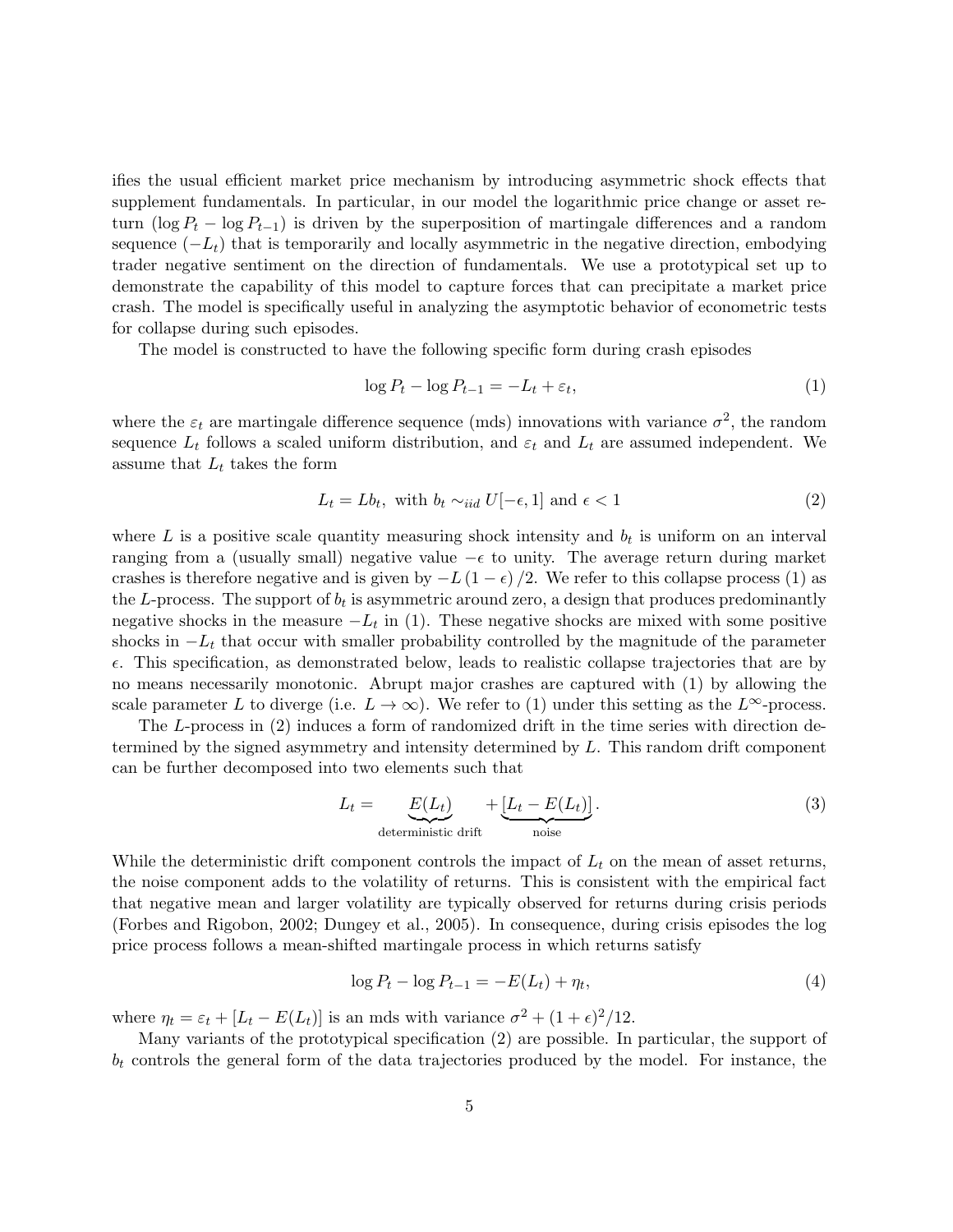paths become progressively closer to those of a martingale with (monotonic) linear drift as the support narrows to a single point, showing that simpler variants of martingale models with some (potentially noisy) deterministic drift are subsumed within the formulation as  $\epsilon \to -1$ . Higher order randomized drifts are also included in this framework by simple extension of the definition  $(2).^{2}$  $(2).^{2}$  $(2).^{2}$  $(2).^{2}$ 

Moreover, the specification [\(1\)](#page-4-0) may be such that the L-process switches on or off depending on the financial environment and trader sentiment. This switching behavior is controlled by the scale parameter  $L$ , which takes the value zero during normal periods or a positive number when the market sustains declines or collapses.

#### 2.1 Stock Market Crashes

Denote the date of market collapse by  $T_c = \lfloor Tr_c \rfloor$  for some sample fraction  $r_c > 0$  where the floor function  $|\cdot|$  gives the integer part of its argument. The logarithmic asset price in a two-regime framework then follows the generating mechanism

<span id="page-5-1"></span>
$$
\log P_t = \begin{cases} cT^{-\eta} + \log P_{t-1} + \varepsilon_t & \text{if } t \in N \equiv [1, T_c] \\ -L_t + \log P_{t-1} + \varepsilon_t & \text{if } t \in C \equiv (T_c, T] \end{cases} \tag{5}
$$

In the normal regime (denoted  $N$ ), the scale parameter  $L$  is zero and the log price is assumed to follow a martingale with an asymptotically negligible drift (i.e.  $cT^{-\eta}$  with constant c and  $\eta > 1/2$ , designed to capture a slow drift in the market over time, as used in PSY and PS. When the market collapses (denoted as regime C), the log price switches to the L-process dynamic  $(1)$ .

The representation [\(4\)](#page-4-2) shows that the model [\(5\)](#page-5-1) may be interpreted in terms of a structural break model for asset returns. However, as is well known, small mean shift deviations in returns can be very difficult to detect because return volatility, which is typically amplified during crisis episodes, tends to mask small shifts in mean. On the other hand, working with the price series, or price series normalized by fundamentals, enables comparison between bubble and crash episodes in the data using existing test procedures such as those in PSY. The formulation [\(1\)](#page-4-0) is then particularly useful in such comparisons.

We calibrate DGP [\(5\)](#page-5-1) to the log S&P 500 price index over the famous subprime mortgage crisis period. Data is obtained from DataStream International. The US stock market reached historical highs in mid-2007 and started to tumble from the second half of 2007. We therefore use the period 2005M01-2007M07 for the normal (N) regime and the period 2007M08-2009M02 for the crisis (C) regime. This simulation uses  $iid(0, \sigma^2)$  innovations  $\varepsilon_t$  and the calibrated parameter settings are  $X_0 = 7.08$ ,  $cT^{-\eta} = 0.009$ ,  $\sigma = 0.024$ ,  $L = 0.17$ ,  $\epsilon = 0.63$ ,  $T_c = 31$  and  $T = 50$ . Figure [1b](#page-6-0) plots a typical realization of [\(5\)](#page-5-1) and Figure [1a](#page-6-1) plots the log S&P 500 price index for comparison. As evident from these graphs, the new DGP is capable of generating empirically realistic patterns of serious market downturns.

<span id="page-5-0"></span><sup>&</sup>lt;sup>2</sup>For example, the L-process produces a randomized quadratic drift in the time series when  $L_t = L_t^* b_t$ , with  $L_t^* = L_{a_1} + L_{a_2}t$  and constant coefficients  $(L_{a_1}, L_{a_2})$ , which specializes to a non-random quadratic drift when  $\epsilon \to -1$ . This formulation can be further extended by employing coefficients  $L_{a_1,t}$ ,  $L_{a_1,t}$  which are individually randomized in the same manner as  $L_t$  but with their own uniformly and asymmetrically distributed scale factors.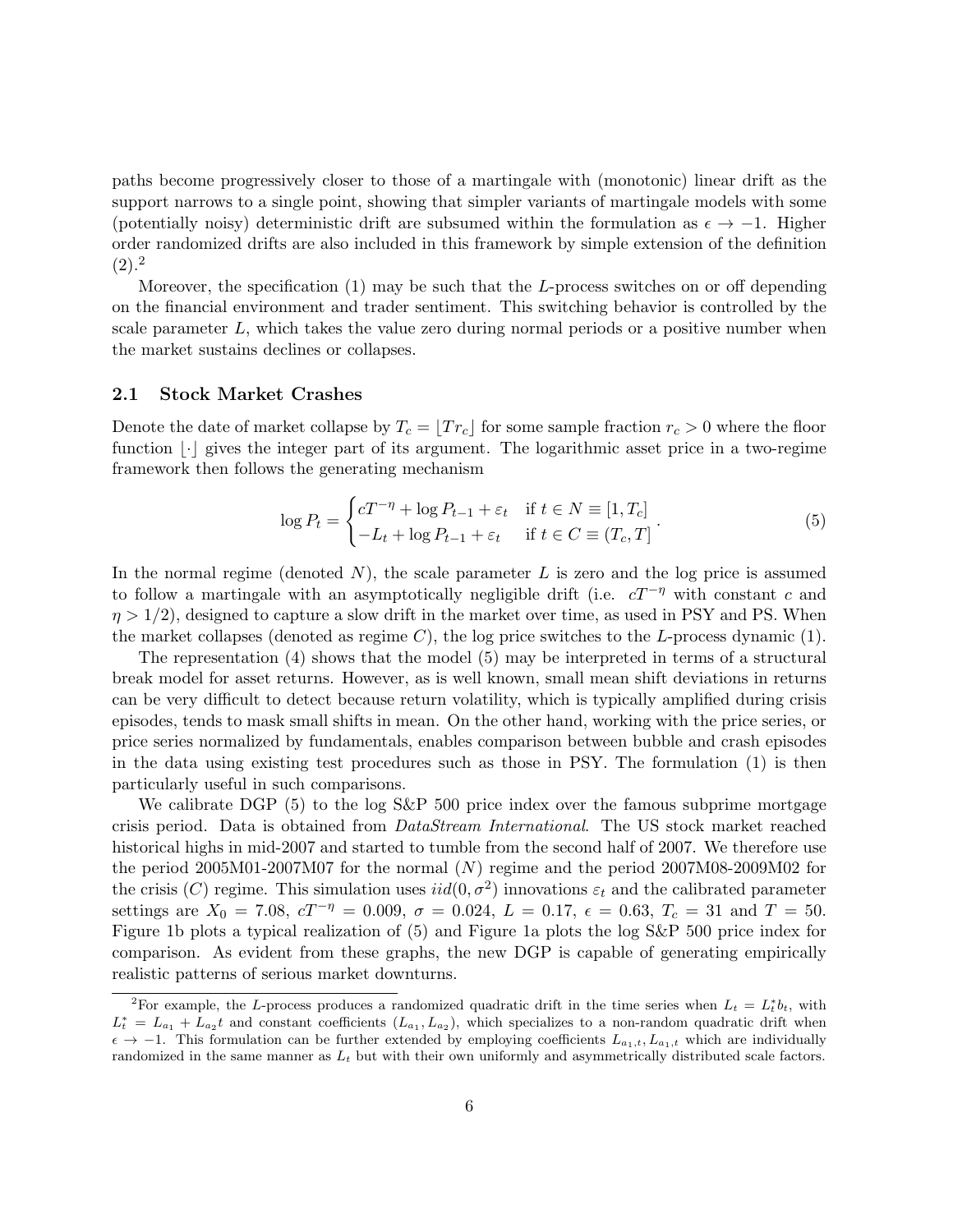Figure 1: The logarithmic S&P 500 price index running from January 2005 to March 2009 and a typical realization of the data generating process [\(5\)](#page-5-1).

<span id="page-6-1"></span><span id="page-6-0"></span>

The model is readily modified to incorporate fundamentals. In particular, suppose the logarithmic dividend  $(D_t)$  process follows a random walk with drift so that

$$
\log D_t - \log D_{t-1} = \alpha + v_t. \tag{6}
$$

where  $\alpha$  is a constant and the  $v_t$  are mds innovations. Under the price process [\(1\)](#page-4-0), the logarithmic price-dividend ratio also follows a random drift martingale process of the form

$$
\log P_t/D_t = -L_t^* + \log P_{t-1}/D_{t-1} + \varepsilon_t^*,\tag{7}
$$

where the L–process is  $L_t^* = Lb_t^*$  with  $b_t^* \sim_{iid} U[-\epsilon + \alpha/L, 1 + \alpha/L]$  and  $\varepsilon_t^* = \varepsilon_t - v_t$ .

### 2.2 Ballooning Sovereign Risks

Suppose  $P_t$  is the price of a  $\tau$ -period discount bond and  $y_t$  is the continuously compounded zero-coupon nominal yield to maturity. The relationship between the bond price and its yield is  $P_t = \exp(-\tau y_t)$ . This implies an inverse linear relationship between the bond yield and logarithmic price such that  $y_t = -\frac{1}{\tau}$  $\frac{1}{\tau}$  log  $P_t$ . Assuming a collapse process [\(1\)](#page-4-0) for bond prices,  $y_t$ follows the dynamic

$$
y_t - y_{t-1} = \frac{1}{\tau} L_t + v_t \text{ with } v_t \sim_{iid} N(0, \sigma^2/\tau). \tag{8}
$$

Unlike the process for bond prices, the L-component of the bond yield (i.e.  $\frac{1}{\tau}L_t$ ) is positive which produces an inflationary overall pattern to bond yields during periods of credit crunch.

Next, suppose that the asset of interest is a discount bond and its price follows DGP [\(5\)](#page-5-1). The bond yield  $y_t$  then satisfies the two-regime mechanism

<span id="page-6-2"></span>
$$
y_t = \begin{cases} -c\tau T^{-\eta} + y_{t-1} + v_t & \text{if } t \in N \equiv [1, T_c] \\ y_{t-1} + \frac{1}{\tau} L_t + v_t & \text{if } t \in C \equiv (T_c, T] \end{cases}
$$
(9)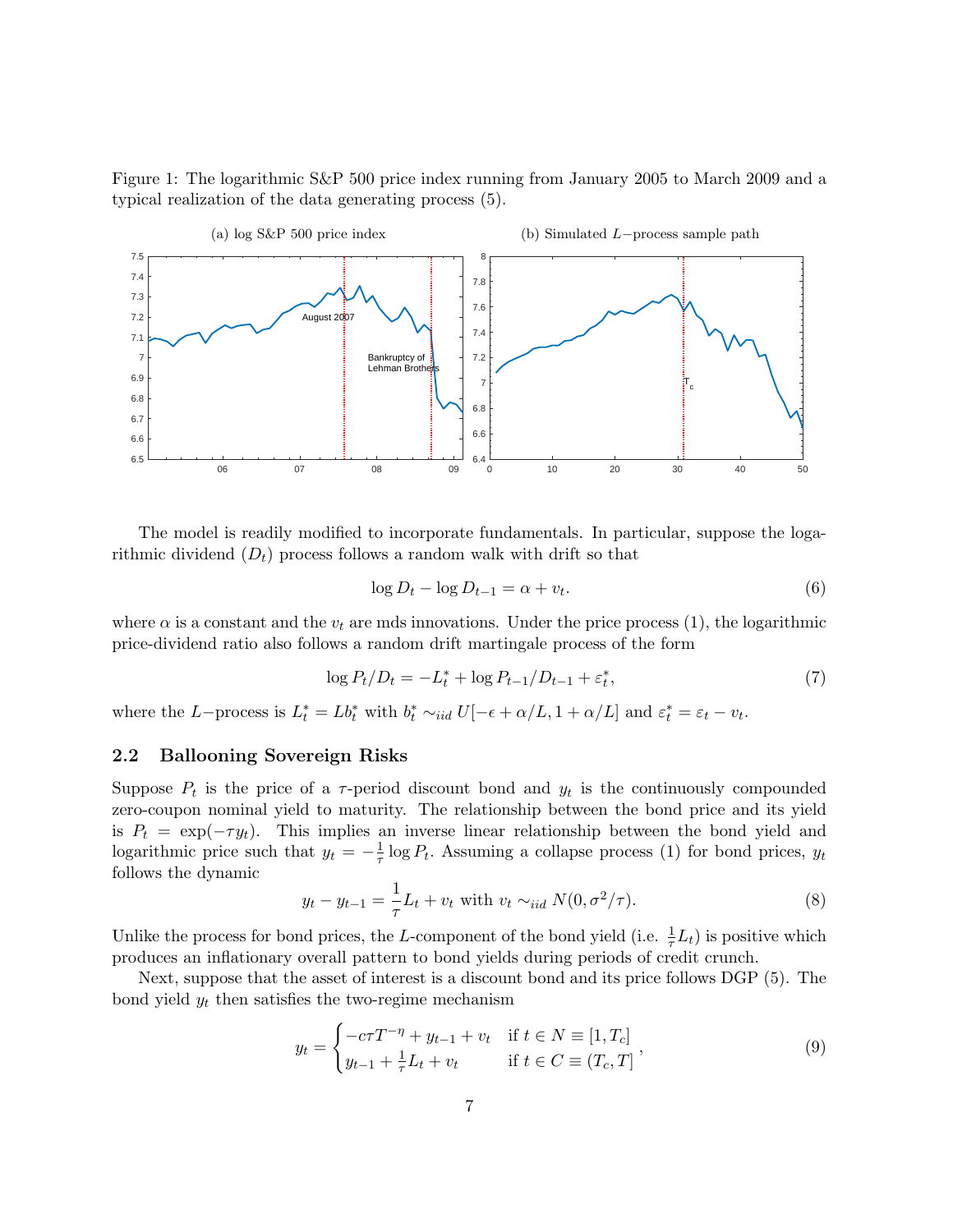which generates bond yield inflation via the scaled and positively signed L-process  $(1/\tau)L_t$ . It follows that appropriate signing of the L-process generating mechanism allows for both price collapse episodes and ballooning yield data trajectories.

<span id="page-7-0"></span>Figure 2: Greek 10-year government bond yields from January 2006 to February 2012 and a typical realization of the DGP [\(9\)](#page-6-2).



To visualize the realism of the data generating process, we calibrate [\(9\)](#page-6-2) to the Greek 10-year government bond yield from January 2006 to February 2012. Data are obtained from DataStream. The sample period covers the European debt crisis period. The announcement of a 300 billion euro debt by the Greek government in December 2009 triggered a round of aggressive expansion in bond yields. We divided the sample into two periods:  $2006M01-2009M11$  (regime N) and  $2009M12-$ 2012M02 (regime C) with calibrated parameter settings  $y_0 = 3.6$ ,  $\tau = 120$ ,  $-c\tau T^{-\eta} = 0.03$ ,  $\sigma = 2.16, L = 391.79, \epsilon = 0.45, T_c = 47 \text{ and } T = 74.$ 

A simulated sample path and the Greek 10-year government bond yield are plotted in Figure [2b.](#page-7-0) It is evident from these graphs that, when the L-process is appropriately signed as in  $(9)$ , the mechanism can equally well generate patterns of noisy upward expansion.

#### 2.3 Model Behavior Under Different Collapse Regimes

This section examines some key properties of log prices under the DGP [\(5\)](#page-5-1) when a market crash occurs after a period of normal martingale dynamics. To aid the development we make the following assumptions.

**A1:**  $\varepsilon_t$  is iid with zero mean and  $\mathbb{E}\varepsilon_t^2 = \sigma^2 < \infty$ .

**A2:**  $\varepsilon_t$  is an mds satisfying:

- (i)  $\varepsilon_t$  is strongly uniformly integrable with a dominating random variable  $\eta$  that satisifies  $\mathbb{E} \left( \eta^2 \ln^+ |\eta| \right) < \infty;$
- (ii)  $T^{-1} \sum_{t=1}^{T} \mathbb{E} \left( \varepsilon_t^2 | \mathcal{F}_{t-1} \right) \rightarrow_{a.s.} \sigma^2$ , where  $\mathcal{F}_t = \sigma \left\{ \varepsilon_t, \varepsilon_{t-1} \dots \right\}$  is the natural filtration.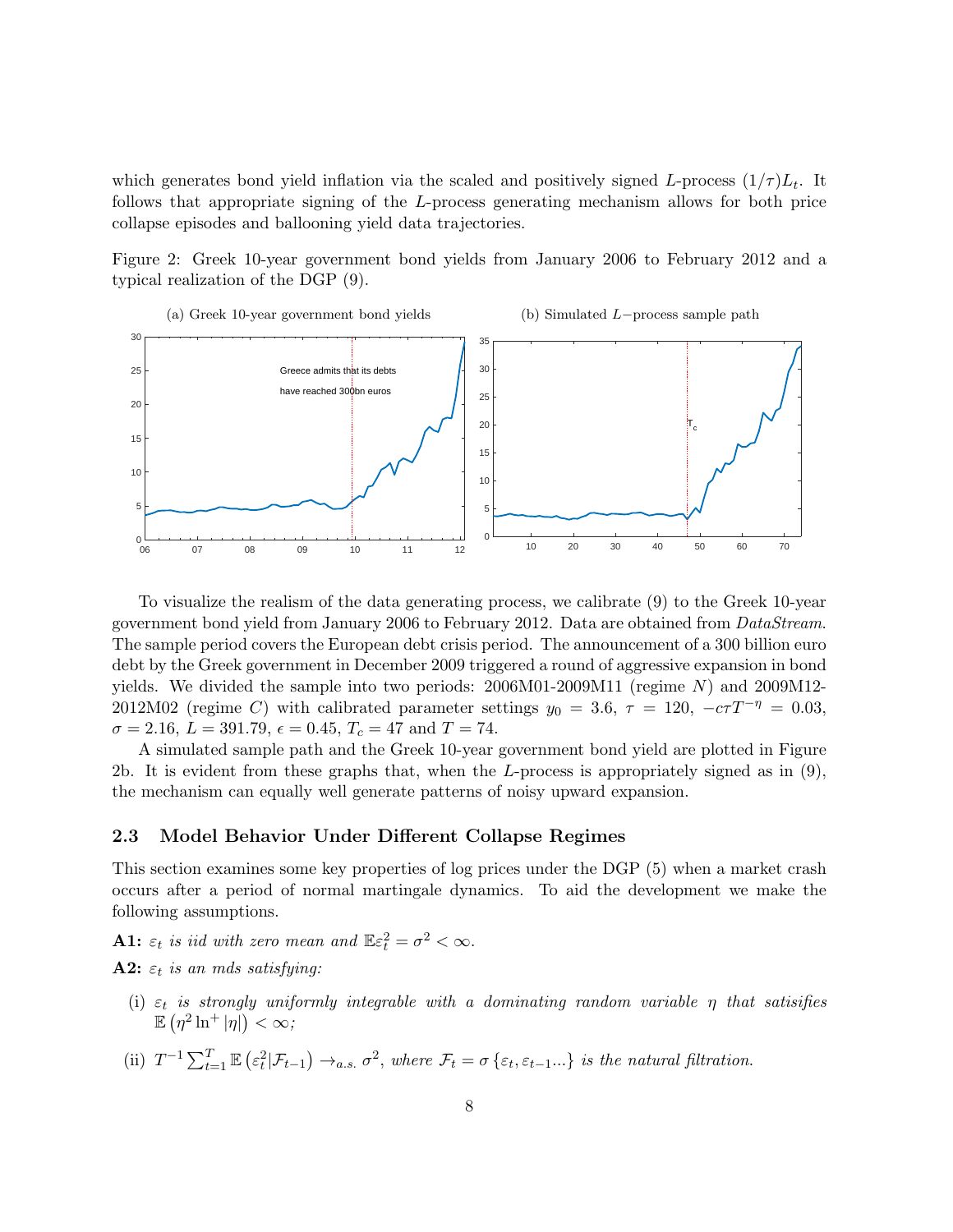A1 assumes homoskedastic independent innovations and A2 allows for conditional heteroskedasticity. Under **A2** { $\varepsilon_t$ } is serially uncorrelated and unconditionally homoskedastic if  $\mathbb{E}(\varepsilon_t^2) = \sigma^2$ for all  $t$  (and hence covariance stationary in that case), but potentially conditionally heteroskedastic. A2 allows, among other possibilities, stable ARCH or GARCH errors.[3](#page-8-0) From [Phillips and](#page-27-6) [Solo](#page-27-6) [\(1992\)](#page-27-6), under either A1 or A2 together with the conditions on  $b_j$  we have the following invariance principles

$$
T^{-1/2} \sum_{t=1}^{\lfloor T \cdot \rfloor} \varepsilon_t \Rightarrow B(\cdot) =: \sigma W(\cdot), T^{-1/2} \sum_{t=1}^{\lfloor T \cdot \rfloor} \xi_t \Rightarrow B_{\xi}(\cdot) =: \sigma_{\xi} W_{\xi}(\cdot), \tag{10}
$$

where W and  $W_{\xi}$  are independent standard Brownian motions and the floor function  $\lfloor \cdot \rfloor$  returns the integer part of its argument.

As shown in Lemma [A.3](#page-28-0) of the Appendix, when the collapse process follows  $L_t$  as in [\(2\)](#page-4-1), asset price dynamics take the following different forms in normal and crash regimes:

(i) For  $t \in N$ ,  $\log P_{t=\lfloor Tr \rfloor} = \sum_{s=1}^{\lfloor Tr \rfloor} \varepsilon_s \{1 + o_p(1)\} \sim_a T^{1/2} B(r)$ . (ii) For  $t \in C$ ,  $\log P_{t=\lfloor Tr \rfloor} = -\sum_{j=T_c+1}^{\lfloor Tr \rfloor} L_j \{1 + o_p(1)\} \sim_a -TL_{\frac{1}{2}}(r-r_c) (1-\epsilon).$ 

Martingale behavior in the normal regime is standard. But when observations lie in the crisis regime, the composition of asset prices involves several components

<span id="page-8-1"></span>
$$
\log P_t = \underbrace{\log P_{T_c}}_{\text{initial condition}} - \underbrace{\sum_{j=T_c+1}^{t} L_j}_{\text{L-component}} + \underbrace{\sum_{j=T_c+1}^{t} \varepsilon_j}_{\text{stochastic trend}}, \quad (11)
$$

with each component having its own driver elements. The  $L$ -process component in  $(11)$  dominates both the initial condition and the stochastic trend, diverging to negative infinity at rate  $O_p(T)$ for the L-process with fixed L and at rate  $O_p(TL)$  when  $L \to \infty$ . The bond yield, by definition, will diverge to positive infinity at the same rate. The model therefore accommodates scenarios of collapse or exuberance with rates and direction controlled by the behavior of L. As is apparent from the form of [\(11\)](#page-8-1), the crash process includes simple drift mechanisms as a special case when the L-process is nonstochastic, producing a linear drift<sup>[4](#page-8-2)</sup> as a special case, for instance, when  $\epsilon \rightarrow -1.$ 

This model differs substantially from the bubble collapse process used in PS (2018a,b). While the L-process in [\(1\)](#page-4-0) generates collapse patterns that are independent of the underlying asset

<span id="page-8-0"></span><sup>&</sup>lt;sup>3</sup>Note that **A2** does not allow for unconditional heteroskedasticity. [Harvey et al.](#page-25-5) [\(2016\)](#page-25-5) show that the empirical size of the test could potentially be affected by the presence of unconditional heteroskedasticity such as structural changes in the unconditional variance. Several approaches have been proposed to address this issue [\(Harvey et al.,](#page-25-5) [2016,](#page-25-5) [ming,](#page-26-6) [2018\)](#page-26-7). In particular, the wild bootstrapping procedure of [Harvey et al.](#page-25-5) [\(2016\)](#page-25-5) is found to have satisfactory asymptotic and finite sample performance.

<span id="page-8-2"></span><sup>&</sup>lt;sup>4</sup>Here,  $\sum_{j=T_c+1}^{t} L_j \to L(t-T_c-1)$  as  $\epsilon \to -1$ . As indicated earlier, higher order polynomial drifts are produced in a similar fashion upon suitable definition of the deterministic component of  $L_j$ .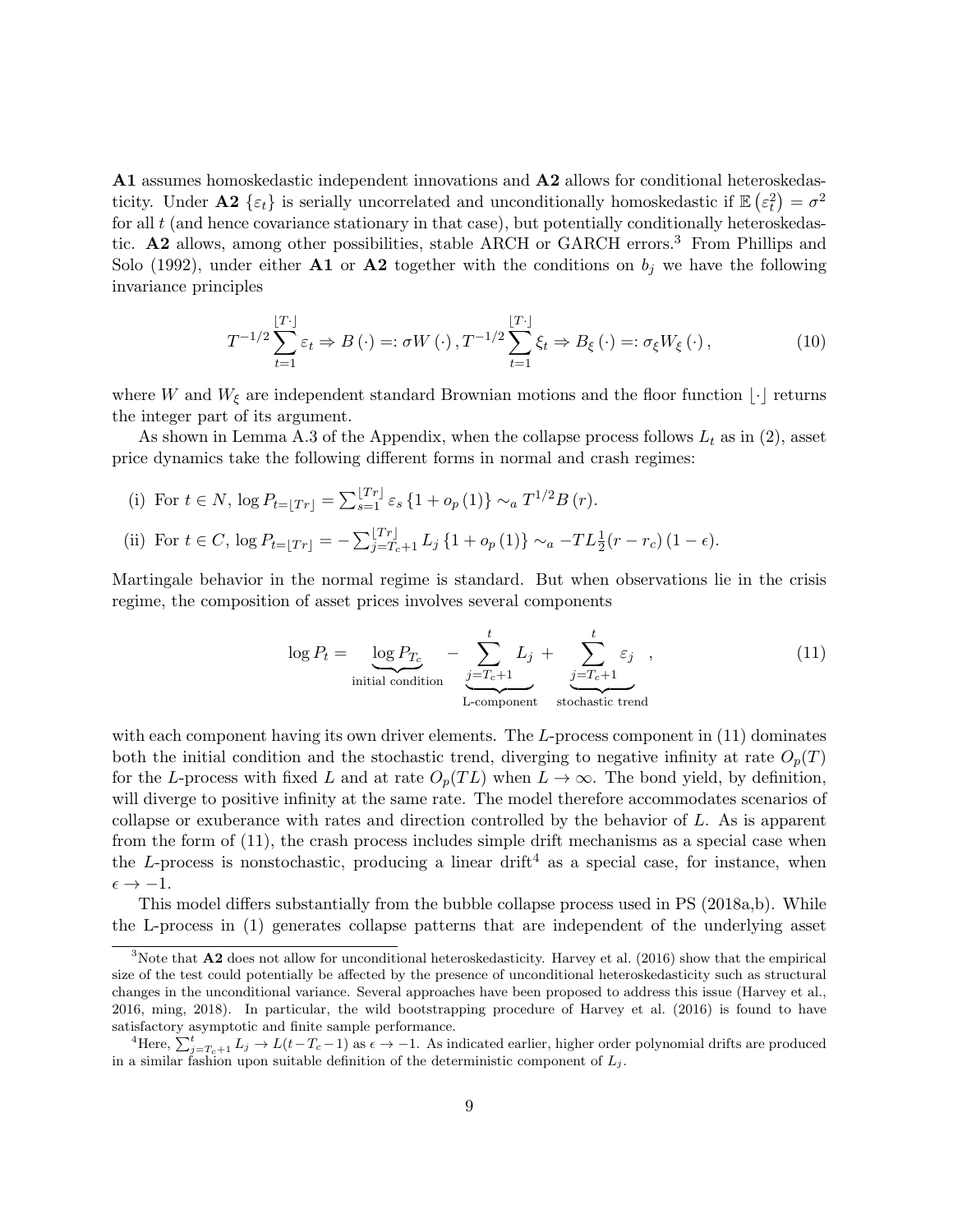price dynamics, the PS process produces path-dependent trajectories. In PS, bubble implosion is modeled by a (stationary) mildly integrated process [\(Phillips and Magdalinos,](#page-26-8) [2007,](#page-26-8) [2009\)](#page-26-9). Specifically,

<span id="page-9-1"></span>
$$
\log P_t = \begin{cases} dT^{-\eta} + \log P_{t-1} + \varepsilon_t & \text{if } t \in N \equiv [1, T_c] \\ \gamma_T \log P_{t-1} + \varepsilon_t, & \text{if } t \in C \equiv (T_c, T] \end{cases} \tag{12}
$$

where  $\gamma_T = 1 - cT^{-\beta}$  with localizing (to unity) coefficient  $c > 0$  and  $\beta \in [0, 1)$ .<sup>[5](#page-9-0)</sup> Under this model, the dynamics of log prices in regime  $C$  can be rewritten as

$$
\log P_t = \underbrace{\gamma_T^{t-T_c} \log P_{T_c}}_{\text{initial condition}} + \underbrace{\sum_{j=0}^{t-T_c-1} \gamma_T^j \varepsilon_{t-j}}_{\text{stochastic shocks}}.
$$

Given that  $\gamma_T < 1$ , the impact of the random shocks  $\varepsilon_t$  diminishes as time elapses; and the speed at which the diminution occurs increases as the parameter  $\beta$  becomes smaller.

Under the generating mechanism [\(12\)](#page-9-1) and with  $\varepsilon_t$  satisfying either Assumption A1 or A2, asset price dynamics take the following form in the crash regime for  $t \in C$ ,

$$
\log P_{t=\lfloor Tr \rfloor} = \sum_{j=0}^{t-T_c-1} \gamma_T^j \varepsilon_{t-j} \left\{ 1 + o_p(1) \right\} \sim_a T^{\beta/2} X_c
$$

with  $X_c \equiv N(0, \sigma^2/2c)$ . The limit theory follows directly from [Phillips and Magdalinos](#page-26-8)  $(2007)^6$  $(2007)^6$  $(2007)^6$ and in this case the initial condition is dominated asymptotically by the reverting component. Thus, standardized log prices converge to a normal variate with mean zero at the rate  $O_p(T^{\beta/2})$ and with variance dependent on the localizing coefficient  $c$  in the mildly integrated component of [\(12\)](#page-9-1). Evidently, the order of magnitude of  $\log P_t$  in regime C is much higher under DGP [\(5\)](#page-5-1) than under DGP [\(12\)](#page-9-1), with the L-process placing direct downward pressure on prices. This difference can have a considerable impact on price trajectories under collapse regimes, particularly when the intensity parameter  $L$  is large, which enables more realistic representation of prices during abrupt crises with dramatic collapses in prices. The difference also has a major effect on the asymptotic behavior of test and detection procedures, as will be discussed below.

### 3 The PSY Procedure for Detecting Crashes

The PSY procedure has been applied to a wide variety of financial and real estate markets for bubble monitoring [see, for example, [Gutierrez](#page-25-10) [\(2012\)](#page-25-10); [Fantazzini](#page-25-7) [\(2016\)](#page-25-7); [Etienne et al.](#page-25-11) [\(2013\)](#page-25-11); [Pavlidis et al.](#page-26-10) [\(2016\)](#page-26-10); [Shi et al.](#page-27-7) [\(2016\)](#page-27-7)]. The methodology and warning alert system has also received attention from policy makers<sup>[7](#page-9-3)</sup> and the financial press [\(Meyer,](#page-26-11) [2013\)](#page-26-11). The method has

<span id="page-9-0"></span><sup>&</sup>lt;sup>5</sup>[Harvey et al.](#page-25-5) [\(2016\)](#page-25-5) set the localizing exponent coefficient  $\beta$  to be zero, so that the process in regime C is a fixed stationary process rather than mildly integrated.

<span id="page-9-3"></span><span id="page-9-2"></span> ${}^{6}$ See [Phillips and Shi](#page-26-2) (2018a,b) for related work on bubble implosion asymptotics.

<sup>7</sup>For example, the quarterly exuberance indicators published by the Federal Reserve Bank of Dallas for 23 international housing markets (<http://www.dallasfed.org/institute/houseprice/>) are based on the PSY procedure.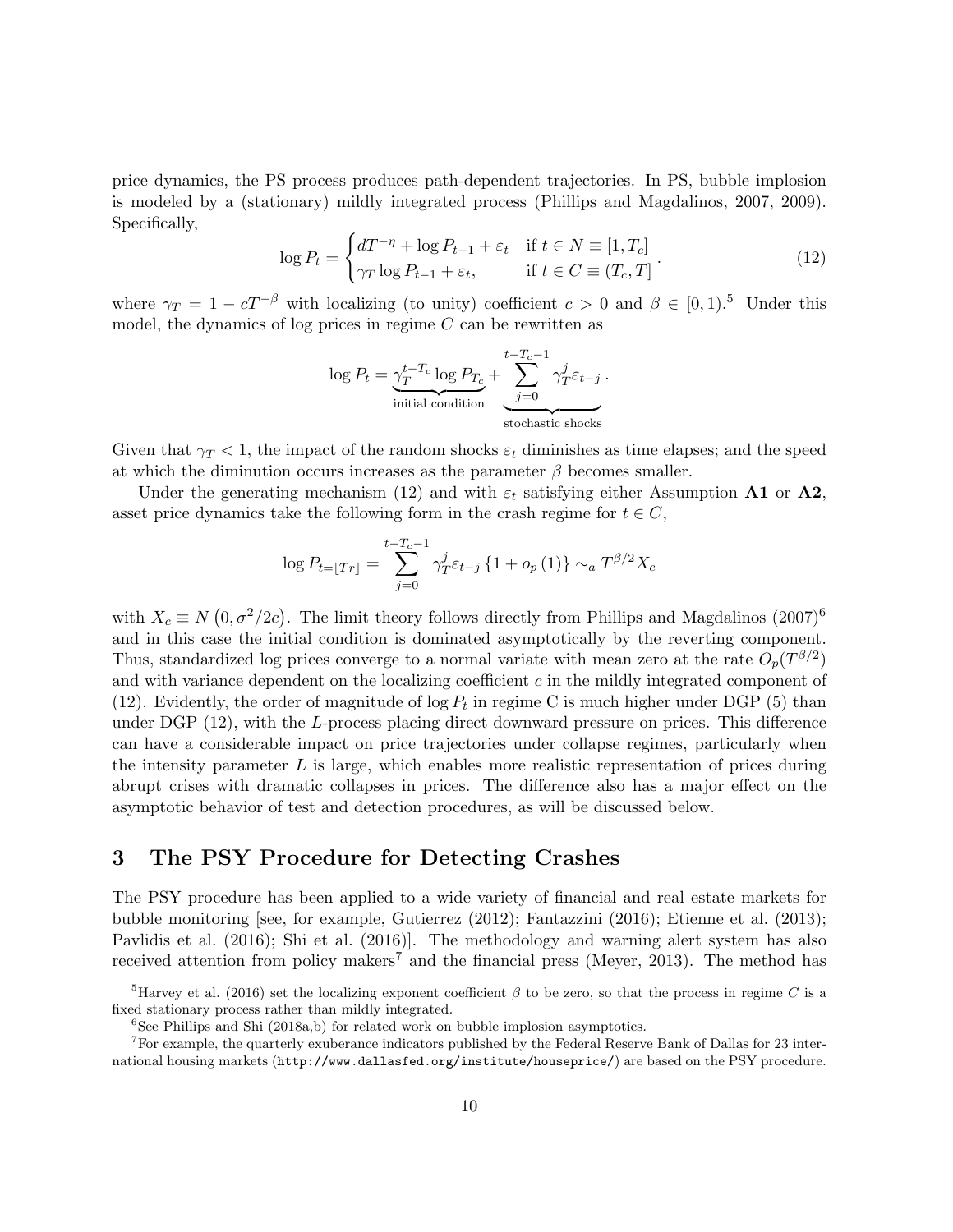been successfully employed both as a crisis dating device and as an early warning alert system for market exuberance.

The rolling-recursive procedure of PSY is based on a right-tailed unit root test [\(Phillips et al.,](#page-27-8) [2014\)](#page-27-8). The null hypothesis captures normal market behavior and states that the logarithmic asset price follows a martingale process with a mild drift function such that

<span id="page-10-2"></span>
$$
\log P_t = g_T + \log P_{t-1} + \varepsilon_t,\tag{13}
$$

where  $g_T = kT^{-\gamma}$  with constant k and  $\gamma > 1/2$ . The drift term captures any mild drift that may be present in prices but which is of smaller order than the martingale component and is therefore asymptotically negligible. The regression model used for estimation and inference includes an intercept but no time trend and has the following form<sup>[8](#page-10-0)</sup>

<span id="page-10-1"></span>
$$
\log P_t = \mu + \rho \log P_{t-1} + \varepsilon_t,\tag{14}
$$

where  $\varepsilon_t \stackrel{mds}{\sim} (0, \sigma^2)$  or, more generally, the conditions detailed in Assumption **A2**. Suppose the regression runs from  $T_1 \equiv |r_1T|$  to  $T_2 \equiv |r_2T|$ . The corresponding subsample unit root (t-ratio) test statistic is denoted by  $DF^{r_2}_{r_1}$  and defined as

<span id="page-10-3"></span>
$$
DF_{r_1}^{r_2} = \frac{\sum_{j=T_1}^{T_2} \tilde{X}_{j-1} \left( \tilde{X}_j - \tilde{X}_{j-1} \right)}{\left[ \hat{\sigma}_{r_1 r_2}^2 \sum_{j=T_1}^{T_2} \tilde{X}_{j-1}^2 \right]^{1/2}},\tag{15}
$$

where  $\tilde{X}_{j-1}$  is the demeaned log price and  $\hat{\sigma}_{r_1,r_2}^2$  is the least squares (OLS) estimator of the error variance of the regression over  $[T_1, T_2]$ . Importantly, the sign of the DF statistic is determined by the numerator.

For each observation of interest  $\lfloor rT \rfloor$ , corresponding to some sample fraction r, we construct a backward expanding subsample sequence with the end point of the regression fixed on  $\lfloor rT \rfloor$ (i.e., we set  $r_2 = r$ ) and allow the starting point to vary within its feasible range such that  $r_1 \in [0, r - r_0]$ , where  $r_0$  is the minimum window size required to initiate the regression. The test statistic for  $\left| rT \right|$  is denoted by  $BSDF_r(r_0)$  and defined as

$$
BSDF_r(r_0)=\sup_{r_1\in[0,r-r_0],r_2=r}\left\{DF_{r_1}^{r_2}\right\}.
$$

Under the null hypothesis, the BSDF statistic has a limit distribution determined by the limiting form of the sup variate, viz.,

<span id="page-10-4"></span>
$$
F_r(r_0) := \sup_{r_1 \in [0, r-r_0], r_2 = r} \left\{ \frac{\frac{1}{2} r_w \left[ W(r_2)^2 - W(r_1)^2 - r_w \right] - \int_{r_1}^{r_2} W(s) ds \left[ W(r_2) - W(r_1) \right]}{r_w^{1/2} \left[ r_w \int_{r_1}^{r_2} W(s)^2 ds - \left( \int_{r_1}^{r_2} W(s) ds \right)^2 \right]^{1/2}} \right\} \tag{16}
$$

<span id="page-10-0"></span><sup>&</sup>lt;sup>8</sup>For the empirical application discussed later an augmented Dickey-Fuller specification is used with a lag order of one.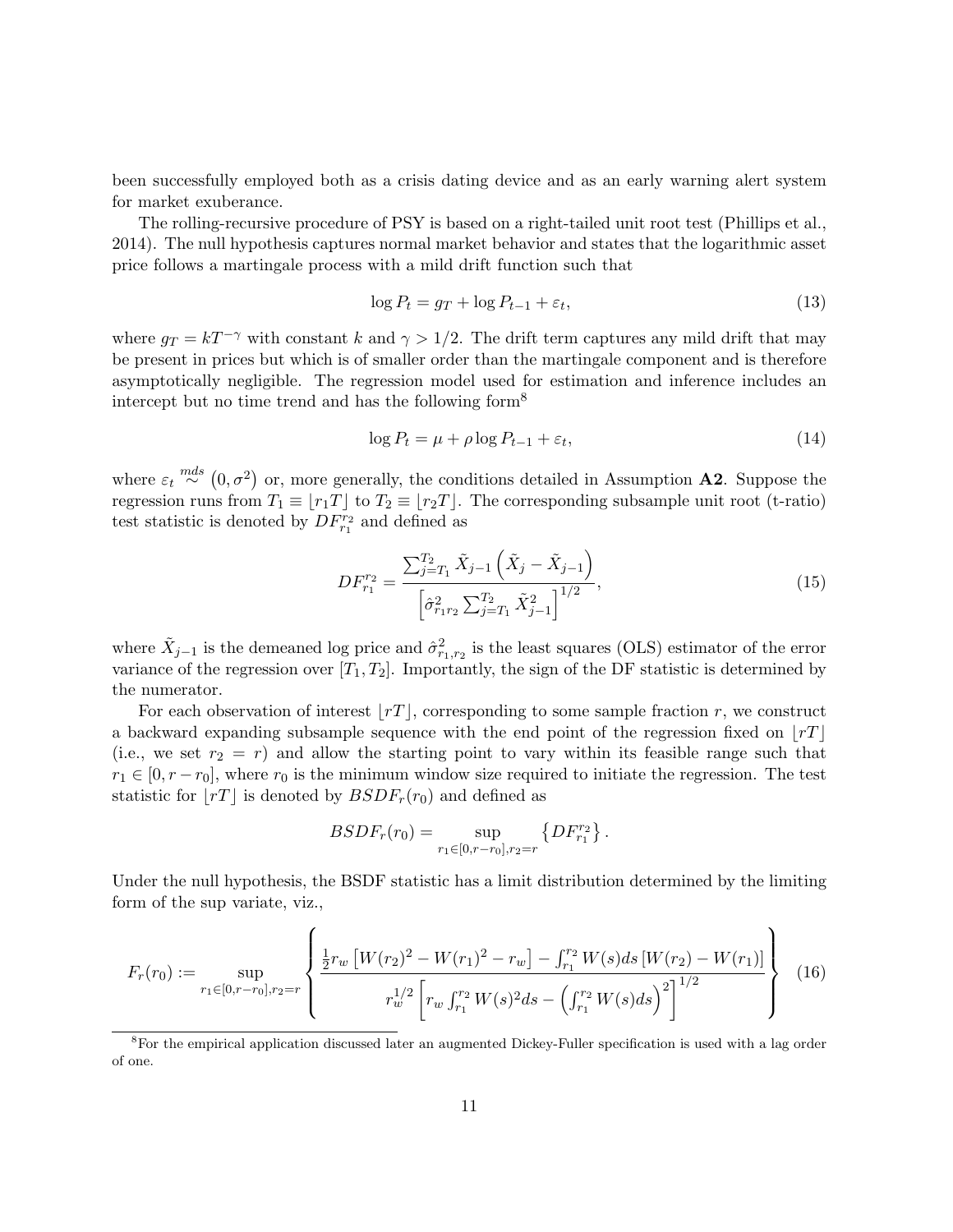where W is standard Brownian motion and  $r_w = r_2 - r_1$ . This limit distribution is calculated with critical values for right-sided significance testing by simulation, as described in PSY (2015a). For practical implementation, the setting for the minimum window size  $r_0$  that is recommended in PSY (2015a) is  $0.01 + 1.8/\sqrt{T}$ .

### 3.1 Discussion

Somewhat unexpectedly given the right-sided nature of the PSY test (which is designed to focus on market exuberance), this procedure also has detective power against market collapse in the process [\(1\)](#page-4-0). This property was mentioned in the introduction and has been noted in the many recent studies cited there, including the original PSY article. In what follows we provide an analytic explanation for this phenomenon.

The DF statistic is constructed from the fitted autoregressive coefficient  $\rho$  in [\(14\)](#page-10-1) and is typically employed to test hypotheses directly related to  $\rho$ . In particular, bubble identification is concerned with whether  $\rho$  is unity (representing normal martingale market conditions) or greater than unity (representing submartingale conditions or speculative bubbles). It is, however, well known that the limit distribution of the DF statistic depends not only on the autoregressive coefficient but also on the specification of any drift term in the generating mechanism. [Phillips](#page-27-8) [et al.](#page-27-8) [\(2014\)](#page-27-8) consider a martingale process of the form [\(13\)](#page-10-2) with a parameterized drift process that enables several useful asymptotic variants. In particular, the limit distribution of the DF statistic takes different forms according to whether the drift parameter  $\gamma > 1/2$ ,  $\gamma = 1/2$ , or  $\gamma < 1/2$ (with  $\rho = 1$  in all cases). [Phillips et al.](#page-27-2) [\(2015b\)](#page-27-2) show that under the alternative hypothesis of mildly explosive behavior (with zero drift), i.e.,

$$
\log P_t = \delta_T \log P_{t-1} + \varepsilon_t
$$
, with  $\delta_T = 1 + cT^{\alpha}$ ,  $c > 0$ , and  $\alpha \in [0, 1)$ 

the DF statistic diverges to positive infinity. Within this framework, the null and alternative hypotheses may be formulated as a joint test involving both the intercept and the autoregressive coefficients such that

$$
H_0: \mu = g_T \text{ and } \rho = 1
$$
  

$$
H_{1,bubble}: \mu = 0 \text{ and } \rho > 1
$$
  

$$
H_{1,crash}: \mu = K \text{ and } \rho = 1.
$$

with  $K = -E(L_t) < 0$  from [\(4\)](#page-4-2).

Although crash detection under the DGP [\(5\)](#page-5-1) is formally equivalent to testing for structural breaks in the drift coefficient  $\mu$ , in practice the data series could potentially contain all three regimes (normal, bubble and crisis episodes in the data). In view of the effect of these regimes on the asymptotic behavior of the DF statistic, the induced PSY statistic may serve as a test mechanism for revealing both bubble and crisis regimes. This dual functionality and the real-time detective feature of the PSY procedure cannot be achieved through conventional structural break in mean tests.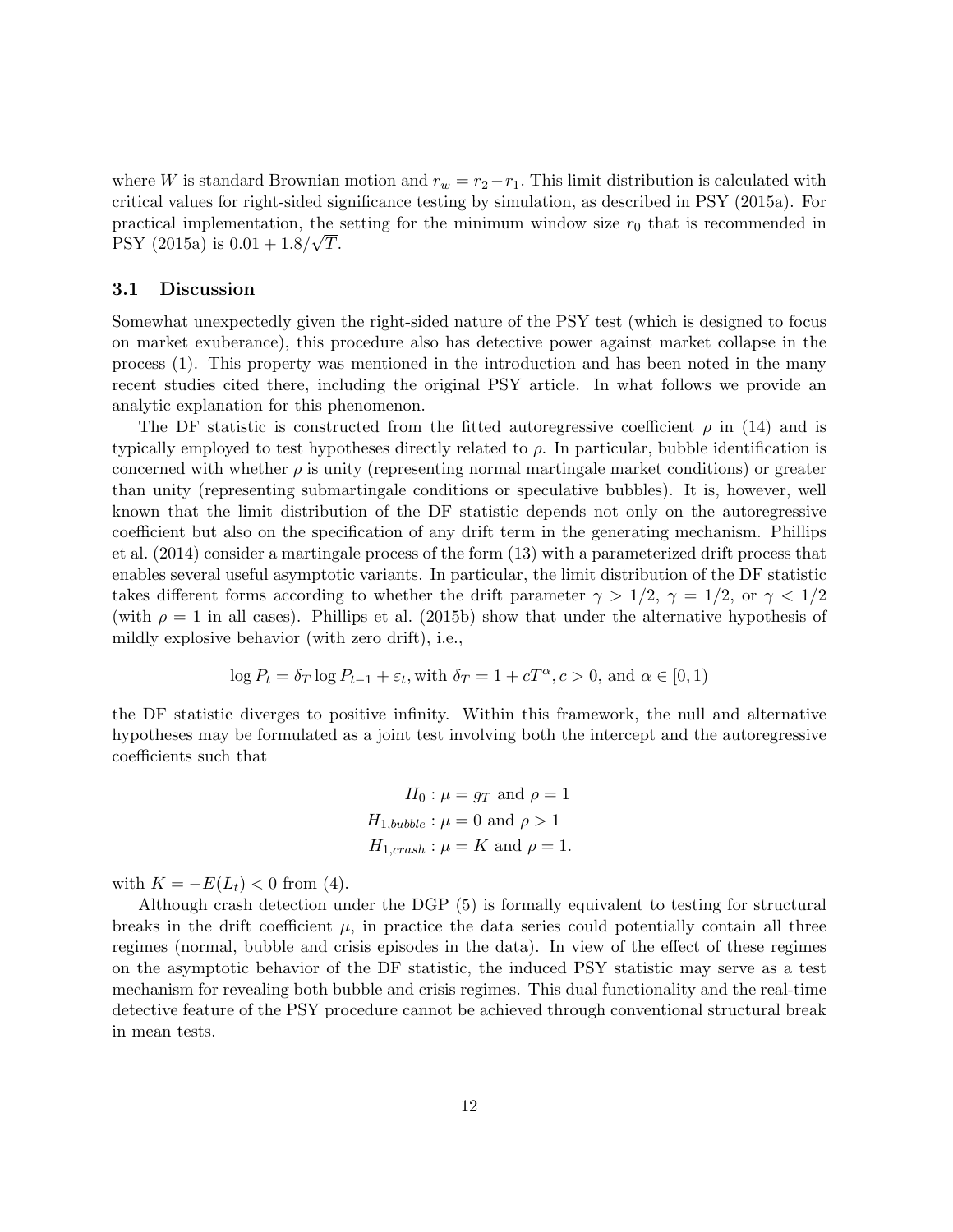#### 3.2 Asymptotic Performance

This section establishes the limit behavior of the PSY test under the data generating process [\(5\)](#page-5-1). We consider behavior allowing for subsamples that fall within or straddle the two regimes. Suppose first that the regression window falls entirely in the normal regime, i.e.,  $r_1, r_2 \in N$ . In that event, the  $DF_{r_1}^{r_2}$  statistic has the following limiting form [\(Phillips et al.,](#page-27-1) [2015a\)](#page-27-1)

<span id="page-12-2"></span>
$$
\frac{\frac{1}{2}r_w \left[W(r_2)^2 - W(r_1)^2 - r_w\right] - \int_{r_1}^{r_2} W(s)ds \left[W(r_2) - W(r_1)\right]}{r_w^{1/2} \left[r_w \int_{r_1}^{r_2} W(s)^2 ds - \left(\int_{r_1}^{r_2} W(s)ds\right)^2\right]^{1/2}}.
$$
\n(17)

When the regression window straddles the normal and crisis regimes the limit behavior is quite different and is given in the following result.

**Theorem 1** Under the generating mechanism [\(5\)](#page-5-1) with  $\varepsilon_t$  satisfying either Assumption **A1** or A2 and  $L_t$  satisfying [\(2\)](#page-4-1) for either constant L or  $L \rightarrow \infty$ , the unit root t-ratio test statistic diverges according to

<span id="page-12-3"></span><span id="page-12-0"></span>
$$
DF_{r_1}^{r_2} = O_p(T^{1/2}) \to +\infty,
$$
\n(18)

as  $T \to \infty$ , when  $r_1 \in N$  and  $r_2 \in C$ .

The proof is given in the Appendix. Theorem [1](#page-12-0) shows that when the recursive PSY regression proceeds from a normal regime to a crash regime, the  $DF_{r_1}^{r_2}$  statistic diverges to infinity. Thus, movement of the data into a crash regime leads to a significant statistic on the right side of the distribution, thereby explaining the empirical outcomes of significant bubble tests for data that display crisis phenonomena rather than exuberance.

Next, suppose the regression window falls entirely in the collapsing regime, i.e.,  $r_1, r_2 \in C$ . In this event, the limit behavior of the  $DF_{r_1}^{r_2}$  statistic is characterized in the following result.

**Theorem 2** Under the generating mechanism [\(5\)](#page-5-1) with  $\varepsilon_t$  satisfying either Assumption **A1** or **A2** and  $L_t$  satisfying [\(2\)](#page-4-1) for either constant L or  $L \to \infty$ , the unit root t-ratio test statistic  $DF_{r_1}^{r_2}$ converges weakly to the following limiting form

<span id="page-12-1"></span>
$$
\frac{2\int_{r_1}^{r_2} W(s)ds - r_w[W(r_1) + W(r_2)]}{\left(\int_0^{r_w} s^2 ds\right)^{-1/2}}.
$$
\n(19)

when  $r_1, r_2 \in C$ .

The derivation of [\(19\)](#page-12-1) follows directly from the results given in the Appendix and is omitted for brevity. Note that the limit distribution given by [\(19\)](#page-12-1) is slightly different from that of the case where  $\epsilon \to -1$ , which corresponds to the case of constant drift, which is studied in [Phillips et al.](#page-27-8)  $(2014).$  $(2014).$ 

The limit results given in [\(17\)](#page-12-2) and [\(19\)](#page-12-1) contrast with that of [\(18\)](#page-12-3) given in Theorem [1,](#page-12-0) where the test statistic diverges to positive infinity. This difference suggests that the divergence in the statistic is precipitated by the structural break that occurs at  $T_c$  as the data passes from a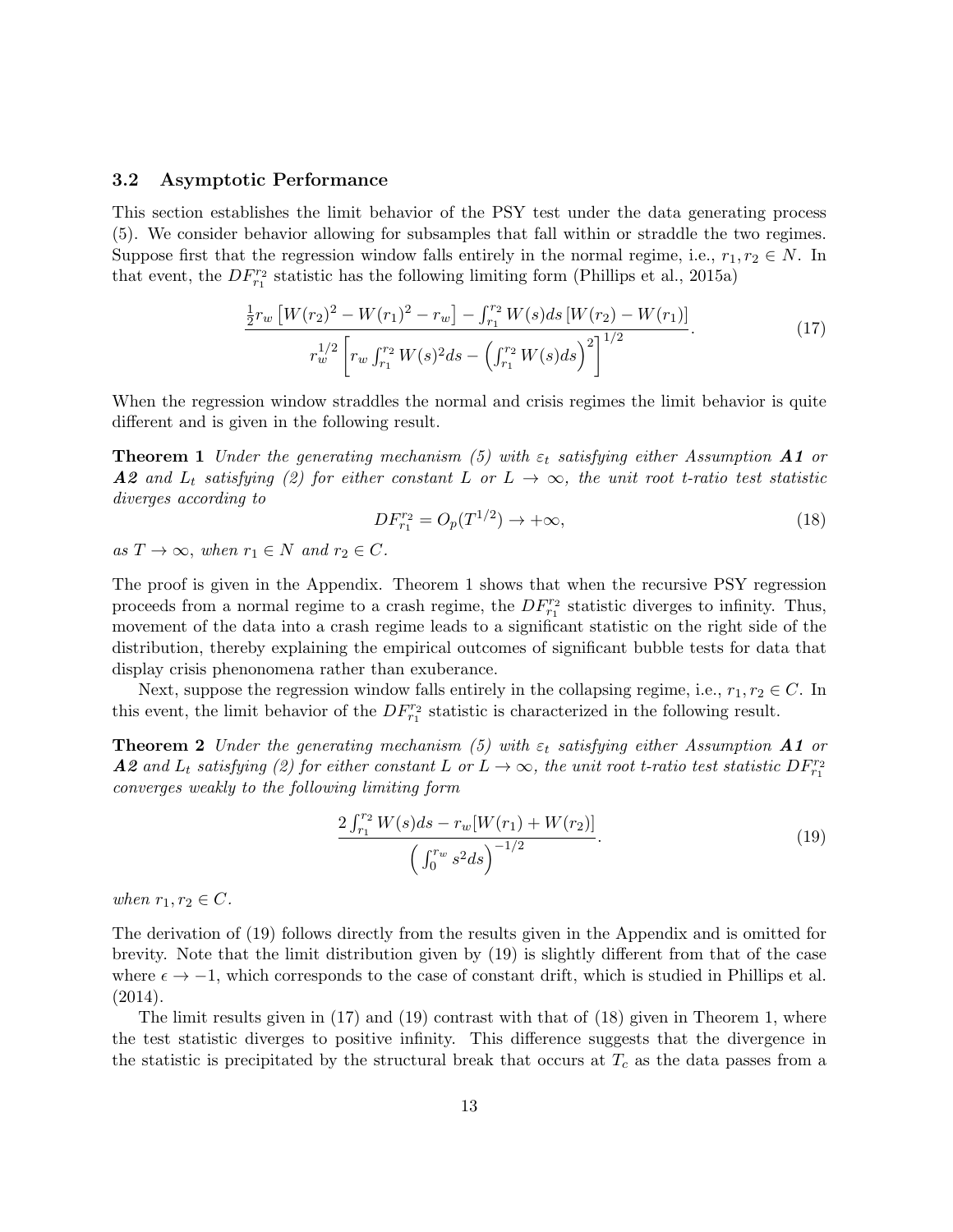normal regime with  $r_1 \in N$  to a crisis regime with  $r_2 \in C$ .<sup>[9](#page-13-0)</sup> More specifically, the structural break leads to a difference in the order of magnitude of the components of the test statistic. The denominator of the statistic [\(15\)](#page-10-3) is of the same order of magnitude for the two cases of  $r_1, r_2 \in C$ and  $r_1 \in N$  and  $r_2 \in C$ . But the numerator of the statistic has higher order magnitude when the data straddle the regimes, i.e., for the case with  $r_1 \in N$  and  $r_2 \in C$ . Thus, when  $r_1, r_2 \in C$ , we find that

$$
\sum_{j=T_1}^{T_2} \tilde{X}_{j-1} \left( \tilde{X}_j - \tilde{X}_{j-1} \right) = \sum_{j=T_1}^{T_2} \tilde{X}_{j-1} \varepsilon_j - \sum_{j=T_1}^{T_2} \tilde{X}_{j-1} L_j
$$
\n
$$
= \sum_{j=T_1}^{T_2} \tilde{X}_{j-1} \varepsilon_j \left\{ 1 + o_p(1) \right\} = O_p(T^{3/2}),
$$
\n(20)

since  $\sum_{j=T_1}^{T_2} \tilde{X}_{j-1} L_j = o_p(1)$ ,<sup>[10](#page-13-1)</sup> whereas when  $r_1 \in N$  and  $r_2 \in C$ 

$$
\sum_{j=T_1}^{T_2} \tilde{X}_{j-1} \left( \tilde{X}_j - \tilde{X}_{j-1} \right) = \sum_{j=T_1}^{T_2} \tilde{X}_{j-1} \varepsilon_j - \sum_{j=T_c+2}^{T_2} \tilde{X}_{j-1} L_j
$$
\n
$$
= -\sum_{j=T_c+2}^{T_2} \tilde{X}_{j-1} L_j \{ 1 + o_p(1) \} = O_p(T^2) \to +\infty,
$$
\n(21)

assuring divergence of the test statistic to positive infinity.

Finally, we compare these results with the case studied in earlier work [\(Phillips and Shi,](#page-26-2) [2018,](#page-26-2) [2017\)](#page-26-3) where the data follows a mildly integrated process during the crisis regime.

<span id="page-13-2"></span>**Theorem 3** Under the generating mechanism [\(12\)](#page-9-1) with  $\varepsilon_t$  satisfying either Assumption **A1** or **A2**, the unit root t-ratio test statistic  $DF_{r_1}^{r_2} = O_p(T^{1/2}) \rightarrow -\infty$  as  $T \rightarrow \infty$ , when  $r_1 \in N$  and  $r_2 \in C$ .

Theorem [3](#page-13-2) gives the limit behavior of the DF statistic under the DGP [\(12\)](#page-9-1). The proof follows directly as in [Phillips and Shi](#page-26-2) [\(2018,](#page-26-2) [2017\)](#page-26-3) and is available from the authors upon request. Thus, under the generating mechanism used in PSY and PS, the unit root test diverges to negative infinity as the sample size goes to infinity and therefore appears to have no discriminatory power in terms of the right-sided testing environment associated with bubble detection. This result contrasts sharply with Theorem [1](#page-12-0) where the same test statistic has strong discriminatory power

<span id="page-13-1"></span><sup>10</sup>Note that when  $\epsilon \to -1$  (i.e.,  $L_j = L$ ) and  $r_1, r_2 \in C$ ,  $\sum_{j=T_1}^{T_2} \tilde{X}_{j-1} L_j = L \sum_{j=T_1}^{T_2} \tilde{X}_{j-1} = 0$  by construction.

<span id="page-13-0"></span><sup>&</sup>lt;sup>9</sup>It can also be shown that the DF statistic diverges to positive infinity when  $r_1 \in N$  and  $r_2$  falls in a regime governed by a deterministic linear trend process such as  $\log P_t = g + \log P_{t-1} + \varepsilon_t$  with constant  $g < 0$  or  $\log P_t = c_1 T^{-\alpha} + \log P_{t-1} + \varepsilon_t$  with  $c_1 < 0$  and  $\alpha < 1/2$ ). Nevertheless, unlike such models with deterministic linear trends, the random drift martingale process permits a negative drift with an embedded variance inflation and hence can generate more realistic patterns of market collapse. It is therefore preferred as a model for financial crises.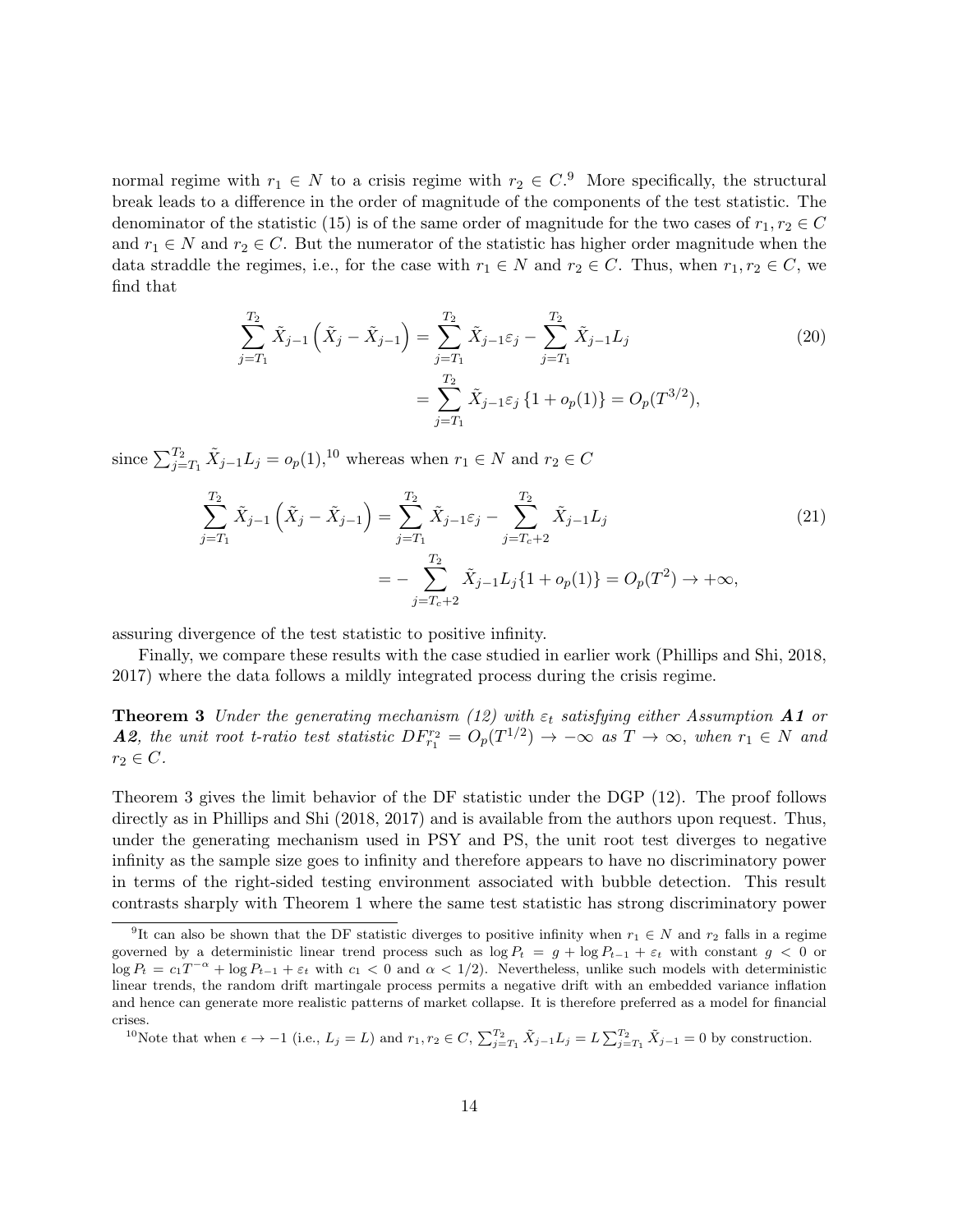in right-sided testing. The difference arises because under DGP [\(12\)](#page-9-1) the numerator

$$
\sum_{j=T_1}^{T_2} \tilde{X}_{j-1} \left( \tilde{X}_j - \tilde{X}_{j-1} \right) = (\gamma_T - 1) \sum_{j=T_c}^{T_2} \tilde{X}_{j-1}^2 \{ 1 + o_p(1) \} = O_p(T^{2-\beta}) \to -\infty
$$

which assures divergence to negative infinity.

By virtue of its construction from unit root statistics, the backward sup statistic BSDF also diverges to positive infinity under [\(5\)](#page-5-1) and to negative infinity under [\(12\)](#page-9-1) at the same rate  $T^{1/2}$ , in both cases when the observation interval includes the crisis regime (i.e. for  $r_2 \in C$ ). This differing behavior of the BSDF statistic determines the outcome of the PSY detection process (designed originally for bubbles in the expansionary phase) under the two different crisis mechanisms.

To fix ideas, let  $cv_r(\beta_T)$  be the  $(1 - \beta_T)$  100% percentile of the limit distribution under the null [\(16\)](#page-10-4) (i.e., the critical value of the  $BSDF_r$  statistic) and assume that  $cv_r (\beta_T) \to \infty$  as  $\beta_T \to 0$ . The break date  $T_c$  is estimated as the first chronological observation whose BSDF statistic exceeds  $cv_r(\beta_T)$ .

<span id="page-14-0"></span>**Theorem 4** Under the data generating process [\(5\)](#page-5-1) with  $\varepsilon_t$  satisfying either Assumption **A1** or **A2** and  $L_t$  satisfying [\(2\)](#page-4-1) for either constant L or  $L \rightarrow \infty$ , the break date  $r_c$  of crash origination is consistently estimated by the PSY detector if

$$
\frac{1}{cv_r(\beta_T)} + \frac{cv_r(\beta_T)}{T^{1/2}} \to 0.
$$

On the other hand, the PSY procedure cannot consistently estimate the break date  $r_c$  under the DGP [\(12\)](#page-9-1).

The proof of Theorem [4](#page-14-0) is based on Theorems [1](#page-12-0) and [3](#page-13-2) and follows directly as in the arguments given in PSY [\(2015b\)](#page-27-2).

Suppose the normal regime in [\(5\)](#page-5-1) is stationary (e.g.,  $\log P_t = \delta \log P_{t-1} + \varepsilon_t$ , with  $0 < \delta < 1$ ). It can be shown that the BSDF statistic for the case of  $r_1 \in N$  and  $r_2 \in C$  will again diverge to positive infinity. This is in sharp contrast to the limiting distribution under the null [\(17\)](#page-12-2) and the case where both  $r_1$  and  $r_2$  are in the stationary normal regime. Therefore, the right-sided PSY test will still be able to consistently estimate the break date in this case.

Given the substantial empirical evidence that now exists showing that the PSY algorithm detects crisis episodes, particularly abrupt collapses or slow sustained collapses, these analytic results indicate that the generating process [\(5\)](#page-5-1) has a considerable advantage over the mildly integrated mechanism [\(12\)](#page-9-1) in modeling various collapse processes that arise in practical work with financial and economic data.

### 3.3 Finite Sample Performance

This section provides simulation evidence that explores the properties of the PSY procedure under a market collapse generating mechanism based on the L− process model described above. The data generating processes are [\(5\)](#page-5-1) in Table [1](#page-16-0) for logarithmic prices and [\(9\)](#page-6-2) in Table [2](#page-17-0) for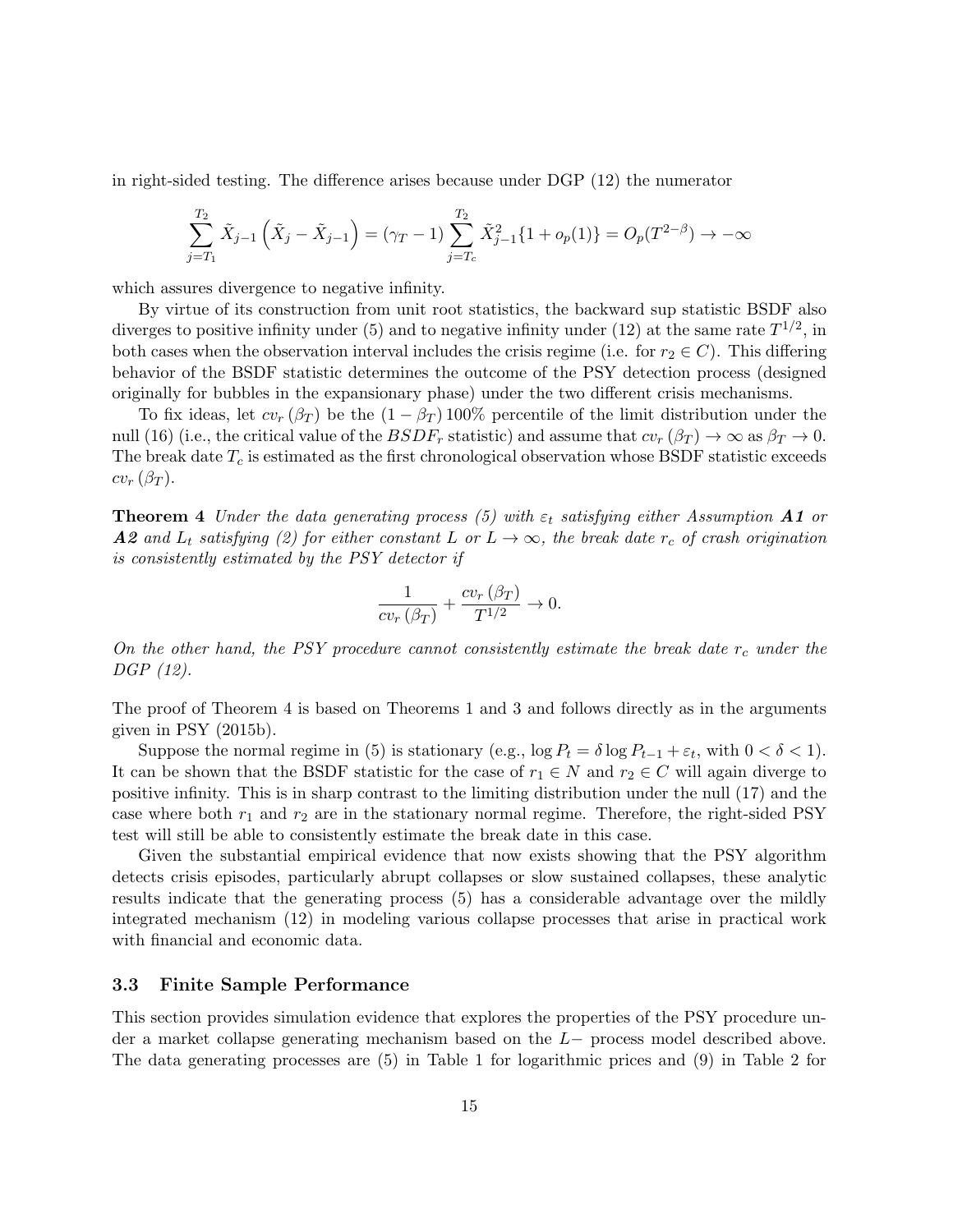bond yields, with parameter settings the same as for Figures [1b](#page-6-0) and [2b.](#page-7-0) The number of replications is 5, 000. We vary some of the key parameters to gain a more comprehensive view of test performance.

The performance of the PSY procedure for crisis detection is compared with the CUSUM monitoring strategy for structural breaks. We apply the CUSUM strategy with two different model specifications: levels and first differences. Suppose the regression model is  $z_t = \beta' x_t + \varepsilon_t$ , where  $\varepsilon_t$  is the error term and  $\beta$  is either a  $k \times 1$  row vector or a scalar. We have  $z_t = y_t$  and  $x_t =$ [1,  $y_{t-1}$ ]' for the level specification and  $z_t = \Delta y_t$  and  $x_t = 1$  for the first difference specification. We test for the stability of both the intercept and the first order autoregressive coefficients with the level specification. On the other hand, when employing the difference specification we impose a unit root structure while testing for the stability of the drift coefficient. The training period of the CUSUM strategy contains  $m$  observations, which is assumed to be the same as the minimum window size for the PSY strategy. The monitoring starts from the  $(m+1)$ <sup>th</sup> observation. Let  $\hat{\beta}^{(i)}$  be the OLS estimate obtained from the sample running from the first to the  $i^{th}$  observation. The test statistic is defined as

$$
Q_t^m = \hat{\sigma} \sum_{i=m+1}^t \omega_i \text{ with } \omega_i = \hat{\varepsilon}_i / v_i^{1/2}
$$

where  $\hat{\varepsilon}_i = z_i - \hat{\beta}^{(i-1)} x_i$ ,  $v_i = 1 + x_i' \left( \sum_{j=1}^{i-1} x_j x_j' \right)^{-1} x_i$  and  $\hat{\sigma} = \frac{1}{m-k} \sum_{j=1}^{m} (z_j - \beta^{(m)} x_j)^2$ . [Chu](#page-25-12) [et al.](#page-25-12) [\(1996\)](#page-25-12) show that under the null hypothesis of parameter stability

$$
\lim_{m \to \infty} P\left\{ |Q_t^m| \ge \sqrt{t+m-k} \left[ a^2 + \ln\left(\frac{t+m-k}{m-k}\right) \right]^{1/2} \right\} = \exp\left(-a^2/2\right),
$$

where  $a^2 = 6$  for 5% asymptotic size.

We report the successful detection rate (SDR) and mean and standard deviation of the bias of the estimated crash origination date, i.e.  $\hat{r}_c - r_c$ . The successful detection rate provides a more complete performance measure than power. Successful detection satisfies the following two conditions: (i) for all  $r \in [r_0, 1]$ , there should be at least one realized test statistic  $BSDF_r(r_0)$ that exceeds the relevant critical value; and (ii) the estimated crash origination date  $\hat{r}_c$  should exceed the actual date  $r_c$  of collapse. Note that only the first condition is required for power calculation.

It is obvious from both tables that for all three tests power declines as the break point moves towards the end of the sample period. This decline in power occurs because there are fewer observations in the crisis regime as  $r_c$  moves towards unity and therefore the crisis signal is weaker given the same collapse intensity. The successful detection rates of all tests increase with the sample size, which is expected given test consistency. For example under [\(5\)](#page-5-1), the SDR of the PSY test rises from 49% to 88% when T increases from 50 to 200. The last panels of Tables [1](#page-16-0) and [2](#page-17-0) show the SDRs of the tests with respect to variations in collapse intensity L. As expected and as evident in the tables, power increases with L.

The estimation accuracy of the origination date of all tests remains roughly the same with respect to sample size  $T$  and collapse magnitude  $L$ . However, bias reduces as the break point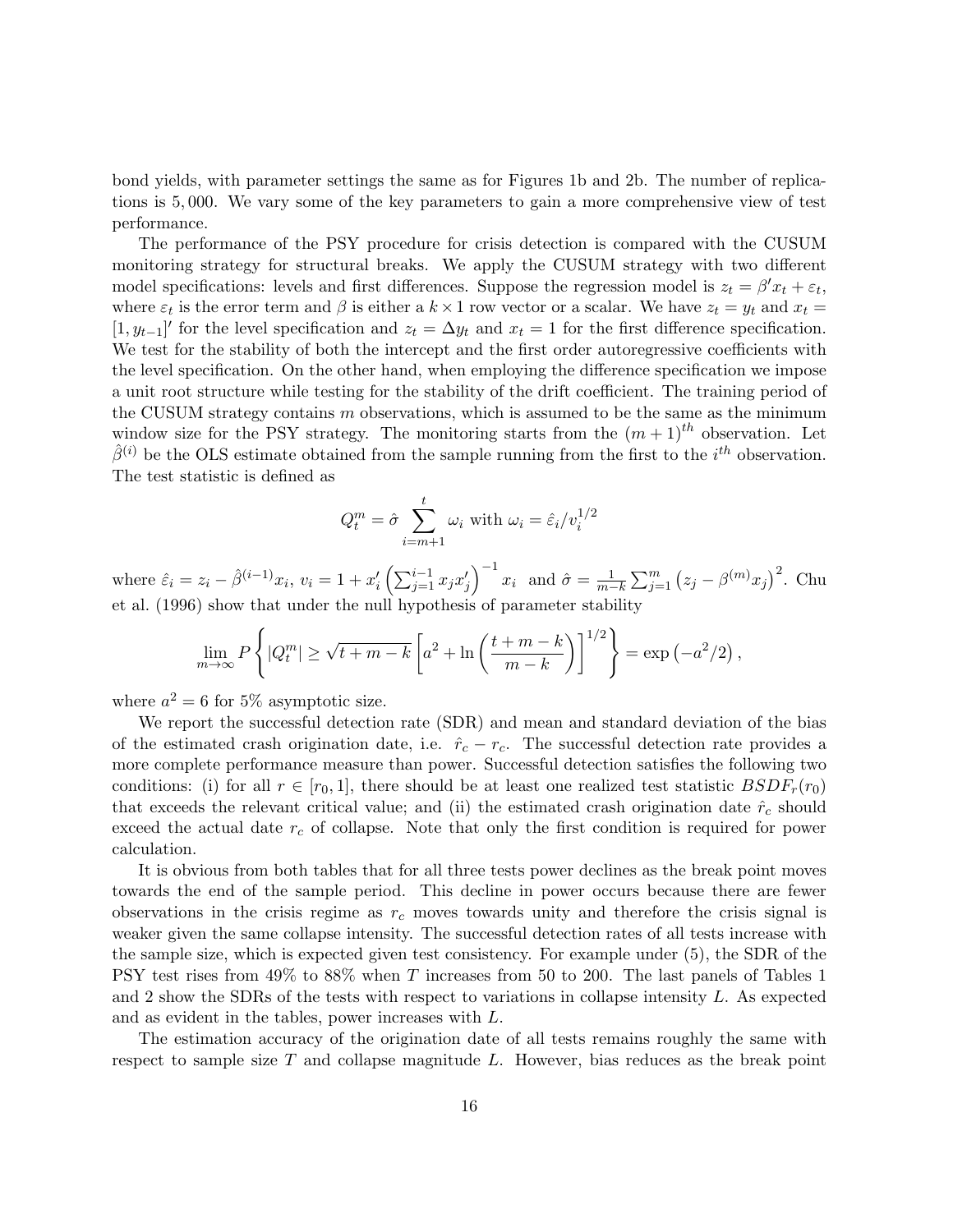|                            | <b>BSDF</b> |                 |            | CUSUM (level)   |            | CUSUM (difference) |  |  |  |  |
|----------------------------|-------------|-----------------|------------|-----------------|------------|--------------------|--|--|--|--|
|                            | <b>SDR</b>  | $\hat{r}_c-r_c$ | <b>SDR</b> | $\hat{r}_c-r_c$ | <b>SDR</b> | $\hat{r}_c-r_c$    |  |  |  |  |
| $T = 50$ and $L = 0.17$    |             |                 |            |                 |            |                    |  |  |  |  |
| $r_c = 0.6$                | 0.74        | 0.20(0.11)      | 0.72       | 0.21(0.10)      | 0.76       | 0.20(0.10)         |  |  |  |  |
| $r_c = 0.7$                | 0.63        | 0.15(0.08)      | 0.55       | 0.18(0.08)      | 0.64       | 0.17(0.07)         |  |  |  |  |
| $r_c = 0.8$                | 0.49        | 0.11(0.05)      | 0.31       | 0.13(0.05)      | 0.41       | 0.12(0.05)         |  |  |  |  |
| $r_c = 0.9$                | 0.29        | 0.06(0.03)      | 0.10       | 0.07(0.03)      | 0.16       | 0.07(0.03)         |  |  |  |  |
| $r_c = 0.8$ and $L = 0.17$ |             |                 |            |                 |            |                    |  |  |  |  |
| $T=50$                     | 0.49        | 0.11(0.05)      | 0.31       | 0.13(0.05)      | 0.41       | 0.12(0.05)         |  |  |  |  |
| $T=100$                    | 0.70        | 0.10(0.05)      | 0.44       | 0.13(0.05)      | 0.60       | 0.12(0.05)         |  |  |  |  |
| $T=150$                    | 0.81        | 0.10(0.05)      | 0.58       | 0.13(0.04)      | 0.72       | 0.12(0.05)         |  |  |  |  |
| $T=200$                    | 0.88        | 0.10(0.05)      | 0.71       | 0.13(0.04)      | 0.82       | 0.11(0.05)         |  |  |  |  |
| $T = 50$ and $r_c = 0.8$   |             |                 |            |                 |            |                    |  |  |  |  |
| $L=0.1$                    | 0.39        | 0.11(0.06)      | 0.10       | 0.14(0.06)      | 0.17       | 0.14(0.05)         |  |  |  |  |
| $L=0.2$                    | 0.54        | 0.11(0.05)      | 0.42       | 0.13(0.05)      | 0.49       | 0.12(0.05)         |  |  |  |  |
| $L=0.3$                    | 0.62        | 0.10(0.05)      | 0.69       | 0.11(0.05)      | 0.70       | 0.10(0.05)         |  |  |  |  |
| $L=0.4$                    | 0.65        | 0.09(0.05)      | 0.82       | 0.09(0.05)      | 0.80       | 0.09(0.05)         |  |  |  |  |

<span id="page-16-0"></span>Table 1: The successful detection rate of the BSDF test for crisis identification under DGP [\(5\)](#page-5-1) for log prices.

moves towards the end of the sample period. The latter is due to the definition of the successful detection rate which requires that only those estimates greater than  $r_c$  are counted, thereby ensuring that the maximum bias is constrained to be  $1 - r_c$ .

In general, the PSY procedure outperforms the CUSUM strategy (both for levels and for first differences), except when the magnitude of the crash is extremely large. The superiority of the PSY strategy is obvious in Table [1.](#page-16-0) In Table [2,](#page-17-0) the SDR of the CUSUM strategy exceeds that of the PSY strategy when  $L = 391.79$  (the top panel) or when  $L = 400$  (the last row). The relative performance of the two CUSUM strategies varies with the parameter settings.

### 4 Detecting the Subprime Mortgage Crisis

The bursting of the US real estate bubble in 2007 led to mortgage delinquencies and foreclosures coupled with a major secondary impact on financial markets through the devaluation of housingrelated securities. This financial market impact triggered instability in the global financial system and an economic recession in the US. As depicted in Figure [1a,](#page-6-1) log prices of S&P index stocks dropped dramatically starting from late 2007 towards the end of the sample period in 2009. We apply the PSY procedure to both the log prices and the price-dividend ratio of the monthly S&P500 index over the period from January 2005 to March 2009. The 95% finite sample critical values are obtained by a wild bootstrap procedure. The wild bootstrap is used to replicate the pattern of heteroskedasticity in the original shocks of the financial return data and hence is expected to reduce the risk of any size distortion in practical application of the PSY procedure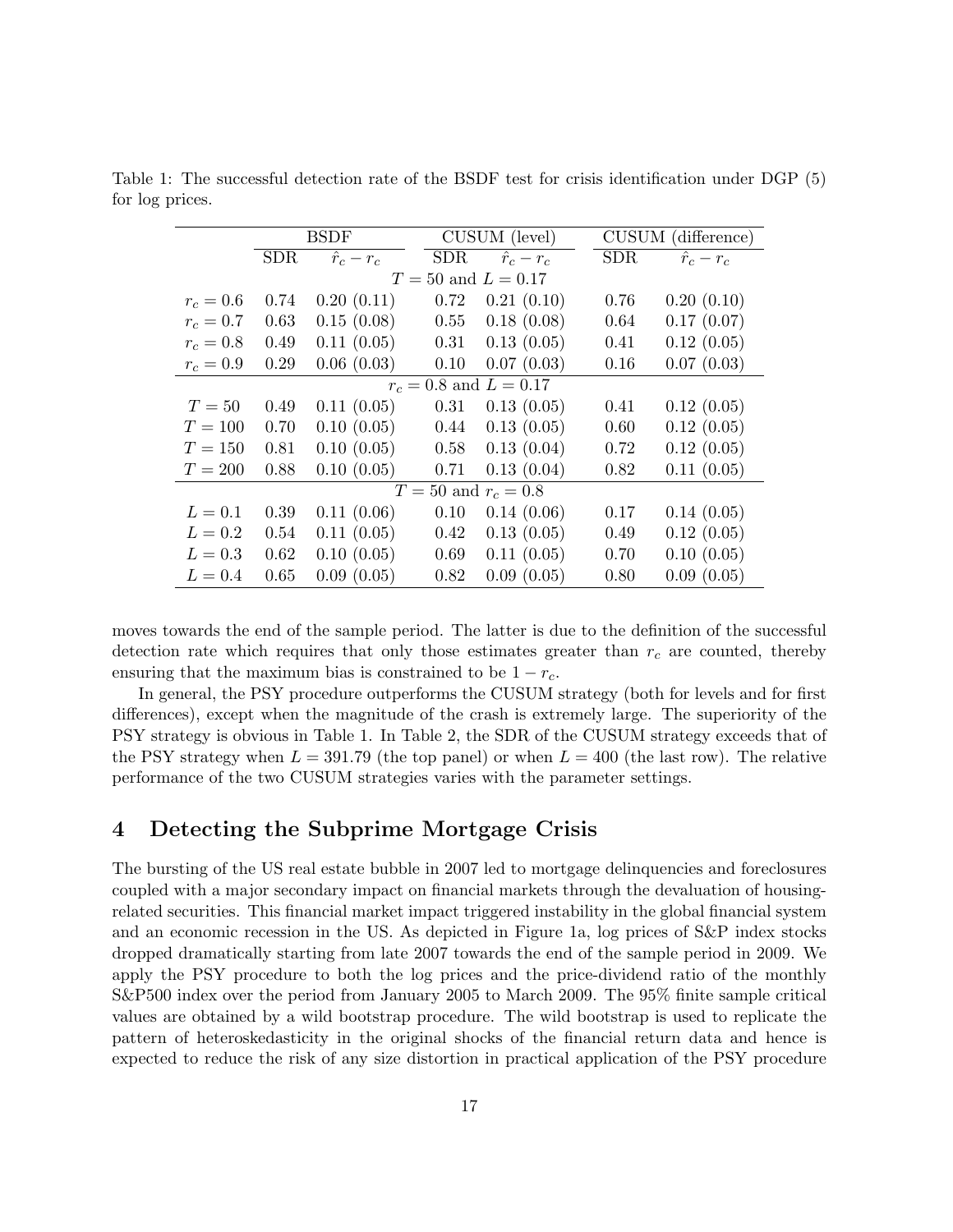|                           | <b>BSDF</b> |                 |            | CUSUM (level)   |            | CUSUM (difference) |  |  |  |  |
|---------------------------|-------------|-----------------|------------|-----------------|------------|--------------------|--|--|--|--|
|                           | <b>SDR</b>  | $\hat{r}_c-r_c$ | <b>SDR</b> | $\hat{r}_c-r_c$ | <b>SDR</b> | $\hat{r}_c-r_c$    |  |  |  |  |
| $T = 50$ and $L = 391.79$ |             |                 |            |                 |            |                    |  |  |  |  |
| $r_c = 0.6$               | 0.84        | 0.16(0.10)      | 0.93       | 0.15(0.10)      | 0.92       | 0.11(0.08)         |  |  |  |  |
| $r_c = 0.7$               | 0.80        | 0.12(0.07)      | 0.88       | 0.11(0.07)      | 0.93       | 0.10(0.07)         |  |  |  |  |
| $r_c = 0.8$               | 0.71        | 0.09(0.05)      | 0.79       | 0.09(0.05)      | 0.86       | 0.09(0.05)         |  |  |  |  |
| $r_c = 0.9$               | 0.52        | 0.05(0.03)      | 0.60       | 0.05(0.03)      | 0.60       | 0.06(0.03)         |  |  |  |  |
| $r_c = 0.8$ and $L = 100$ |             |                 |            |                 |            |                    |  |  |  |  |
| $T=50$                    | 0.69        | 0.09(0.05)      | 0.18       | 0.11(0.05)      | 0.12       | 0.14(0.05)         |  |  |  |  |
| $T=100$                   | 0.80        | 0.08(0.05)      | 0.26       | 0.10(0.05)      | 0.20       | 0.14(0.05)         |  |  |  |  |
| $T = 150$                 | 0.83        | 0.07(0.05)      | 0.31       | 0.10(0.05)      | 0.29       | 0.14(0.05)         |  |  |  |  |
| $T=200$                   | 0.81        | 0.06(0.05)      | 0.38       | 0.10(0.05)      | 0.39       | 0.14(0.04)         |  |  |  |  |
| $T = 50$ and $r_c = 0.8$  |             |                 |            |                 |            |                    |  |  |  |  |
| $L=10$                    | 0.27        | 0.11(0.06)      | 0.03       | 0.11(0.05)      | 0.01       | 0.09(0.06)         |  |  |  |  |
| $L = 100$                 | 0.70        | 0.09(0.05)      | 0.18       | 0.11(0.05)      | 0.12       | 0.14(0.05)         |  |  |  |  |
| $L = 200$                 | 0.71        | 0.09(0.05)      | 0.47       | 0.10(0.05)      | 0.55       | 0.12(0.05)         |  |  |  |  |
| $L = 400$                 | 0.71        | 0.09(0.05)      | 0.79       | 0.08(0.05)      | 0.86       | 0.09(0.05)         |  |  |  |  |

<span id="page-17-0"></span>Table 2: The successful detection rate of the BSDF test for crisis identification under DGP [\(9\)](#page-6-2) for bond yields.

[\(Harvey et al.,](#page-25-5) [2016\)](#page-25-5).

<span id="page-17-1"></span>Figure 3: The logarithmic price (left) and the price-dividend ratio (right) of the S&P 500 price index running from January 2005 to March 2009. The shaded areas are the identified periods of market crashes based on the PSY dating procedure.



Figure [3](#page-17-1) plots the log price (left panel) and the price-dividend ratio (right panel) of the S&P 500 index. The shaded areas are the identified periods of the market crash based on the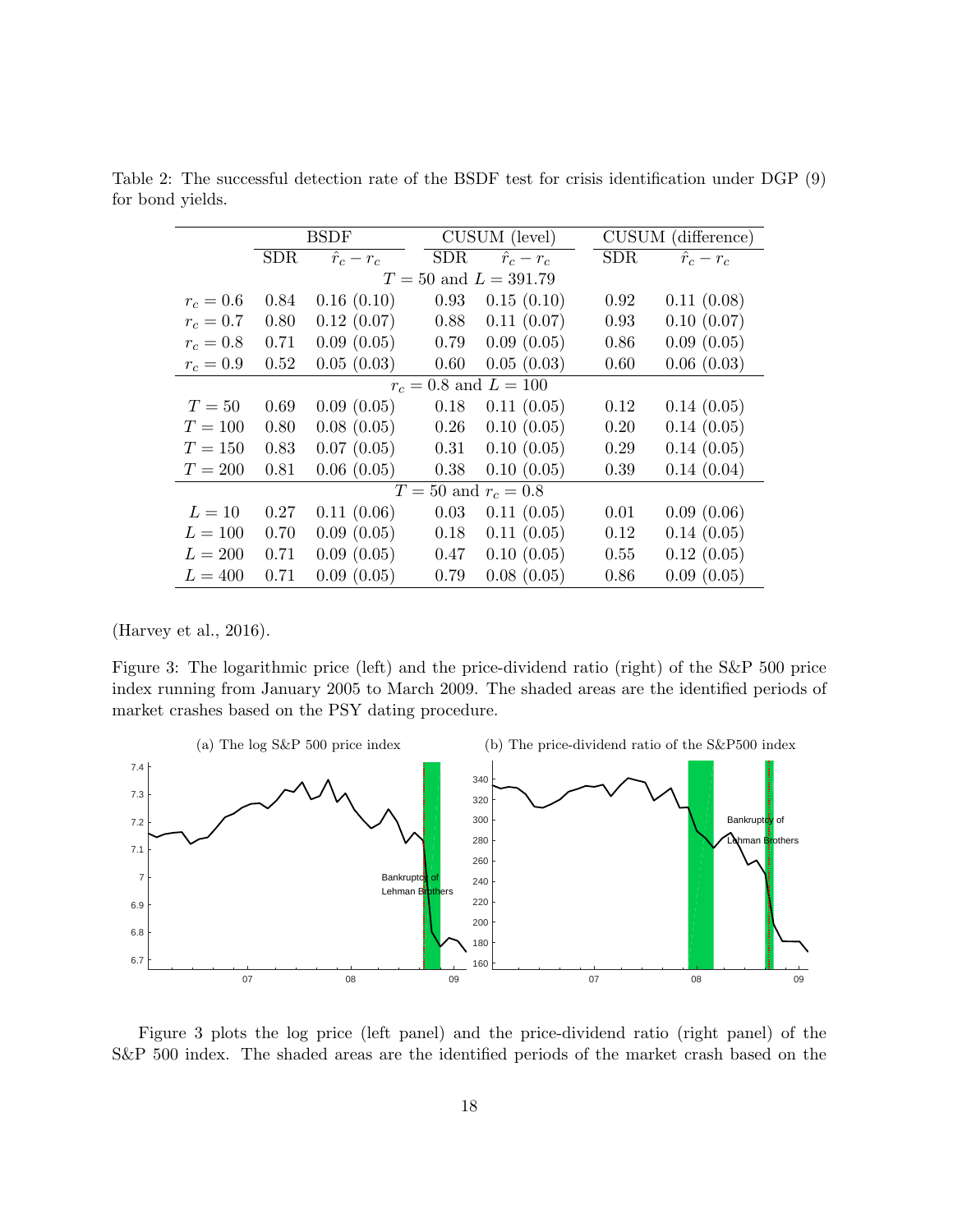PSY detection algorithm. For the log price series, the crisis monitoring algorithm finds a single episode of market collapse. The identified origination date coincides with the collapse of Lehman Brothers in September 2008. By comparison, the price-dividend ratio series appears to contain more sensitive information concerning the market downturn with a warning alert of a crash in early 2008. With this series, the PSY procedure detects evidence of the emergent crisis much earlier after the market peak in 2007, revealing an initial episode of collapse that runs from January to March 2008, followed by the later collapse in September 2008 at the time of the Lehman Brothers bankruptcy.

For both series, this application demonstrates that the right-sided PSY test and market monitoring procedures are useful in detecting and dating market crashes as well as episodes of market exuberance and bubbles, confirming the relevance of the limit theory given earlier for the detection of collapse episodes in financial data.

### 5 Detecting the Sovereign Debt Crisis

We focus on the sovereign debt crisis experienced in the European Union (EU) following the global financial crisis. The countries included in the study are Portugal, Ireland, Italy, Greece, and Spain (PIIGS). These are the five EU member states that were unable to refinance their government debt or to bail out over-indebted banks on their own during the debt crisis. We measure the sovereign credit risk with both 10-year government bond yields and five-year credit default swaps (CDS).

### 5.1 Government Bond Yield Indicators

The monthly 10-year government bond yield spreads of the PIIGS countries (along with Germany) from January 2001 to September 2016 are plotted in Figure [4.](#page-19-0) The data are obtained from DataStream.

As is evident in the figure, government yields in these five countries over the period 2003 to late 2008 move almost in line with each other with only mild fluctuations in their levels around 5%. The bond yields of Greece and Ireland rose after the bailout announcement of the Irish government on September 30, 2008 and reached a temporary peak in January 2009. A second round of far more aggressive expansion in bond yields started soon after the Greek government's announcement of a 300 billion Euro debt on December 10, 2009. Led by the rapid and substantial rise in Greek yields to over 25%, the yields of all countries continued to mount to historical highs, with Greek yields clearly dominating in terms of the magnitude of this yield inflation. The Greek government bond yield peaked in March 2012 when Greece defaulted on its debt.

Portugese and Irish debt yields followed similar time paths peaking in January 2012 (Portugal) and July 2011 (Ireland). A less dramatic rise in Greek government bond yields occurred over the period from late 2014 to early 2015 with some later fluctuations in levels through 2016. This subsequent episode was triggered by the sustained economic recession through to the fourth quarter of 2014, a dramatic one-day fall of 12% in the Athens stock market in December 2014, and the election victory of the political party Syrizia, which led the new Greek government to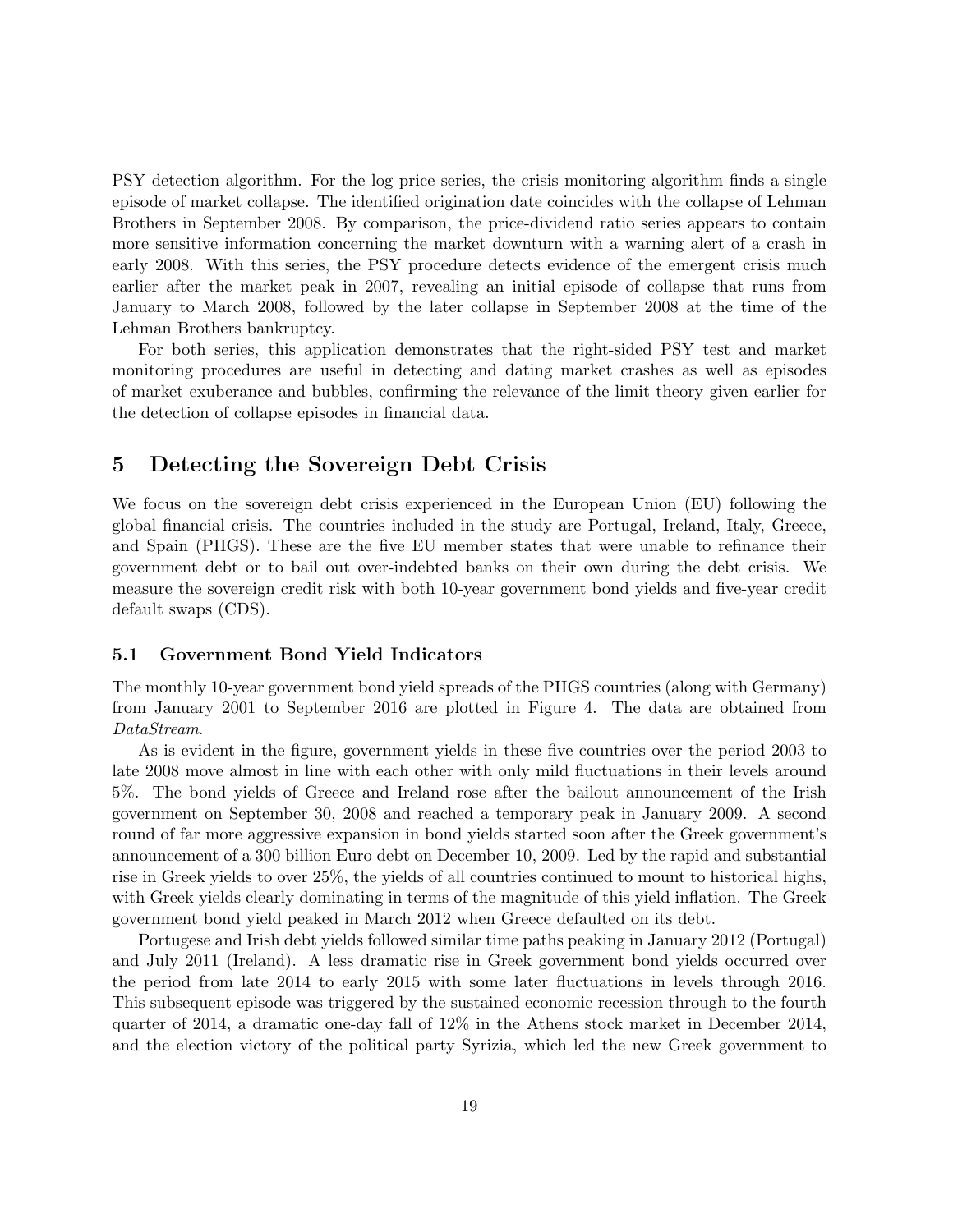<span id="page-19-0"></span>



reject the existing bailout terms. In response, the European 'Troika'[11](#page-19-1) temporarily suspended all scheduled remaining aid to Greece. The yields of Spain and Italy closely follow each other during this period. In the aftermath of the crisis, the debt yields of all the PIIGS countries (except Greece) declined from mid 2015 onwards and have been relatively stable since. The German government bond yields remained uniformly the lowest throughout the entire period and with a minor fluctuation in early 2015 descended over the full tenure of the crisis, consistent with the perception of a 'flight-to-quality' in government debt [\(Beber et al.,](#page-25-13) [2009\)](#page-25-13).

In our empirical work with these data, we applied the PSY test to both the bond yields and the bond yield spread between the PIIGS and Germany. In the latter case, the German bond yield serves as a proxy 'fundamental', capturing changes in macroeconomic conditions and investor risk aversion. The wild bootstrap is employed to obtain appropriate 95% finite-sample critical values for the test. The PSY test statistic sequence starts from February 2003. Figure [5](#page-20-0) plots the 10-year government bond yields (left panel (a)) and bond yield spreads between the PIIGS countries and Germany (right panel (b)), with the shaded areas in the figure showing the crisis episodes identified by the PSY procedure. The first vertical line indicates the date of the Irish government's announcement of bank bailout packages in Setember 2008; the second vertical line indicates the date when the Greek government admitted a 300 billion Euro debt; and the final line marks the beginning of the 2014 economic recession in Greece.

Based on the 10-year government bond yield series, the PSY procedure finds no evidence of a market crash in 2007-2008 in the PIIGS countries. This result contrasts with the findings for bond yield spreads, where prolonged periods of deviation from martingale dynamics are detected for all countries. This suggests that bond yield spreads provide a much stronger signal concerning sovereign risk than bond yield levels. German government bonds were seen as a 'safe haven' during

<span id="page-19-1"></span> $11$ The Troika includes the European Commission, the European Central Bank, and the International Monetary Fund.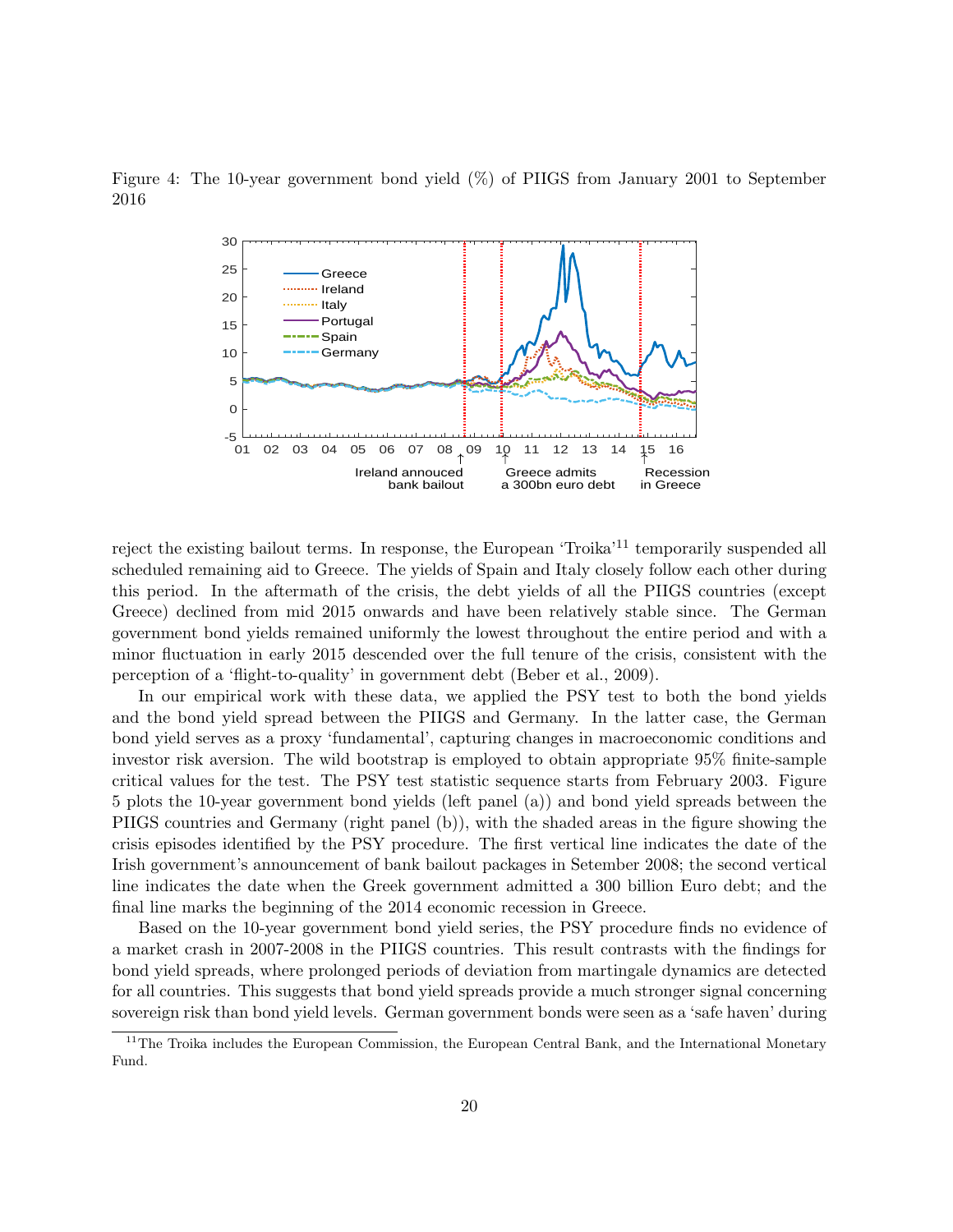<span id="page-20-0"></span>Figure 5: The PSY test based on the 10-year government bond yields (left) and the bond yield spreads (right) of the PIIGS countries from February 2003 to September 2016. The shaded areas are the identified periods of market crashes based on the procedure.

(a) PSY test based on bond yields



(b) PSY test based on bond yield spreads between the PIIGS countries and Germany

the debt crisis and the increased demand during this period for German bonds led to lower bond yields. The spreads reflect relative movements in both yield series, thereby providing a measure of relative sovereign risk and providing a more sensitive ongoing indicator of the prevailing crisis conditions.

Based on the bond yield spreads, crashes are detected in every government bond market during the global financial crisis. The warning signal in Ireland switched on immediately after Ireland's announcement of bailout packages for the financial sector. This finding is consistent with the view that the fiscal intervention by government transferred financial sector stress to the public sector [\(Mody](#page-26-12) [\(2009\)](#page-26-12); [Zoli and Sgherri](#page-27-9) [\(2009\)](#page-27-9); [Ejsing and Lemke](#page-25-14) [\(2011\)](#page-25-14); [Acharya et al.](#page-24-0) [\(2014\)](#page-24-0)). The timing of the warning signals differ for the other PIIGS countries. While the bailout packages for the financial sectors were announced at the end of 2008 for those countries, the test results show that the sovereign bond yields of Greece, Italy, Portugal and Spain all began to deviate from the German yields in late 2007 or early 2008. So, the warning alerts in the data are evident much earlier for these countries indicating that market assessment of sovereign risk predated the bailout announcements and coincided with recognition of more general global financial crisis conditions that affected EU countries. Termination of this crisis episode occurs around the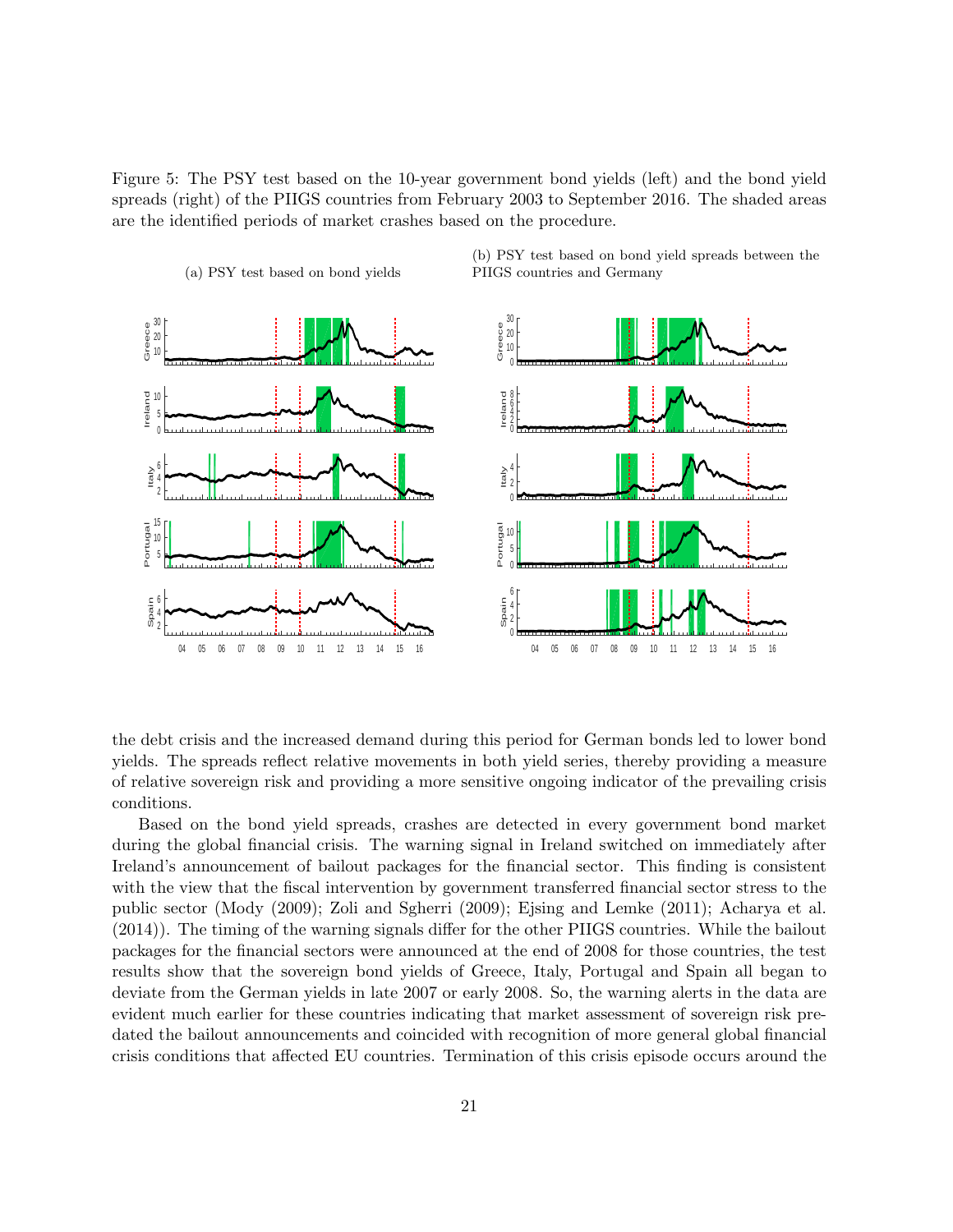same time in all PIIGS countries in early 2009.

The second episode of major deviations in yield spreads occurs with the emergence of the European debt crisis. The episode began soon after Greece's announcement of a  $\epsilon$ 300 billion debt and it affected Greece, Portugal, Spain and Ireland in early-to-mid 2010. The crisis intensified in 2011, involving all PIIGS countries. Greece suffered the longest duration of this debt crisis, followed by Portugal and Ireland. Spain appeared to suffer the least and the impact there was intermittent. The warning signals switched off in late 2011 in Ireland, early 2012 in Italy, Portugal and Greece, and by mid-2012 in Spain.

#### 5.2 Credit Default Swap Indicators

A credit default swap (CDS) is a financial swap agreement in which the buyer of the CDS contract pays a periodic fee to the seller until the contract matures or a certain specified credit event occurs. The periodic payments are usually written as a percentage of the underlying asset's notional value and constitute the CDS premium. In the event of a loan default or other credit event, the CDS seller compensates the buyer with the difference between the market value and face value of the issue. The 'restructuring clause' of a CDS contract specifies the credit events that trigger settlement. The CDS contract fee is paid semi-annually on an actual/360 day count basis and therefore the contracts do not suffer from declining maturities like conventional debt instruments. By non-arbitrage theory, the CDS premium of sovereign risk should equal the spread between the government bond yield and the risk free rate.[12](#page-21-0)

The daily CDS premiums are sourced from the *Markit* database, which is an average across all quotes provided by market makers after a series of data cleaning tests. We focus on the spreads of all the CDS contracts (denominated in US dollars) with the full restructuring clause (the 2003 ISDA Definition).[13](#page-21-1) We use the five-year spreads because these contracts are the most liquid and account for a large proportion of the CDS market. Unlike the five-year CDS contracts, the 10-year government bonds are much less liquid. Hence bond spreads bear both the credit risk and the liquidity risk especially during periods of market stress [\(Beber et al.](#page-25-13) [\(2009\)](#page-25-13), [Manganelli](#page-26-13) [and Wolswijk](#page-26-13) [\(2009\)](#page-26-13), and [Schwarz](#page-27-10) [\(2017\)](#page-27-10)). The CDS premium measures market credit risk and serves here as an alternative proxy for sovereign risk.

Figure [6](#page-22-0) displays the CDS premiums of the PIIGS countries, along with Germany, for the sample period running from  $01/01/2007$  to  $02/09/2016$ . The upper panel is for Greece and the lower panel for all the other countries. The dynamic patterns of the CDS premia are similar to the 10-year government bond yields (Figure [4\)](#page-19-0). It is noteworthy that the Greek CDS premium at the peak of the European debt crisis is more than ten times that of other countries. The Greek CDS market was closed in March 2012 when Greece defaulted on its debt. The CDS premium reached 231 percent at the time of market closing. The market reopened in June 2013 with a premium around 10 percent and was followed by another small market bump in the first half of 2015.

<span id="page-21-1"></span><span id="page-21-0"></span> $12$ See, for example, [Acharya et al.](#page-24-1) [\(2002\)](#page-24-1) and [Hull and White](#page-26-14) [\(2000\)](#page-26-14).

<sup>&</sup>lt;sup>13</sup>Under this contract option, any restructuring event qualifies as a credit event (and any bond of maturity up to 30 years is deliverable).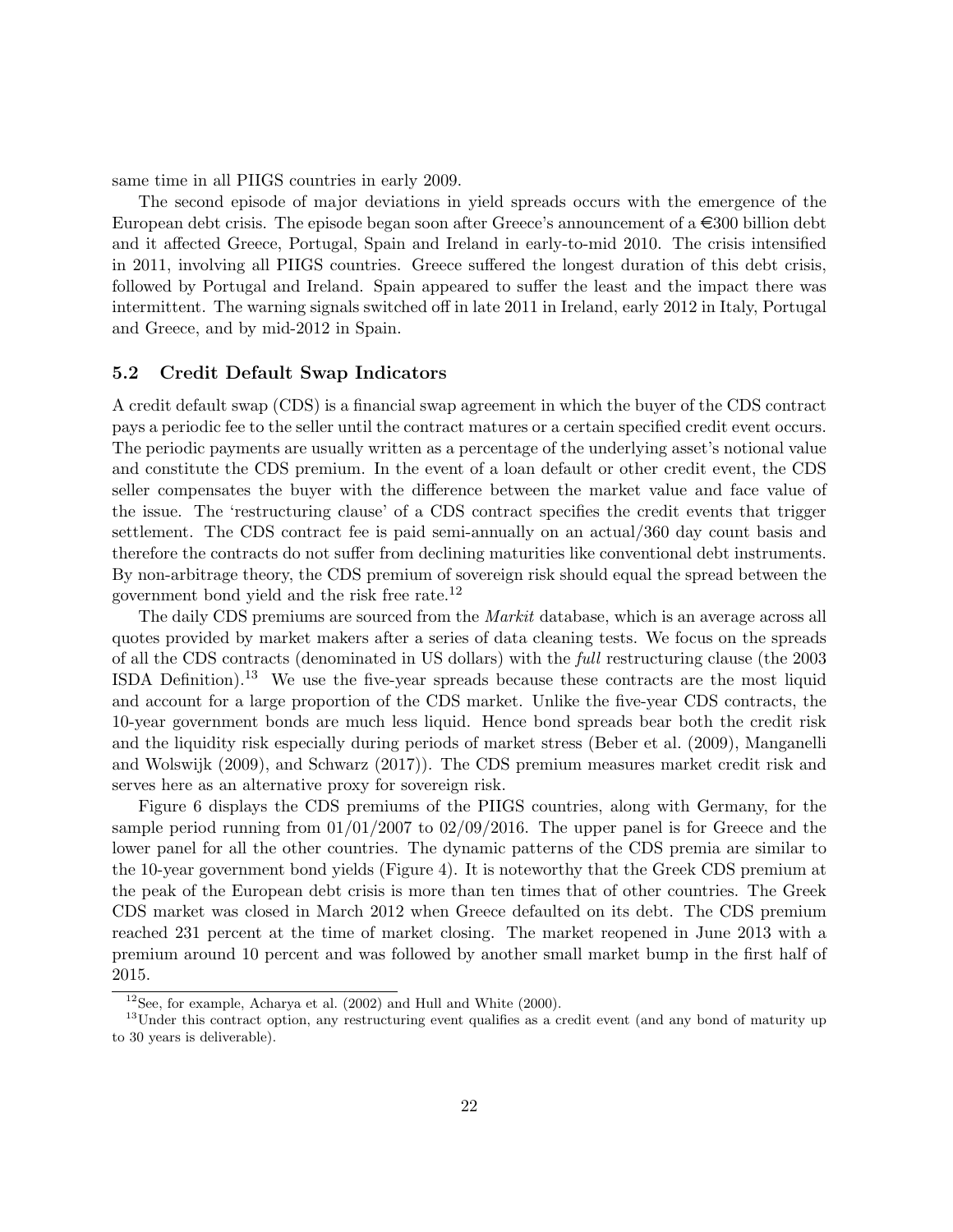

<span id="page-22-0"></span>Figure 6: The CDS premium  $(\%)$  of the PIIGS countries sampled from 01/01/2007 to 02/09/2016.

The PSY test with wild bootstrapping is applied to the spreads between the sovereign and Germany CDS premia. The PSY statistic starts from  $08/06/2007$ .<sup>[14](#page-22-1)</sup> Figure [7b](#page-23-0) plots the CDS premium of the PIIGS countries, with the shaded areas being the identified crash periods. The PSY test results based on the bond yield spread are plots in Figure [7a](#page-23-1) for comparison.

As with the bond yield spreads, the PSY test based on CDS spreads finds two major periods of upward expansions across all countries over the sample period, namely the periods around the subprime mortgage crisis in 2007-2009 and the European debt crisis in 2010-2012. Interestingly, using information from the CDS market, one would be able to detect ballooning sovereign risk in 2007-2009 earlier for all countries than from the bond market. In particular, the sovereign risk in Ireland was detected one year earlier in the CDS market (October 2007) than in the bond market. For the European debt crisis period in 2010-2012, signals from the bond market are stronger than those from the CDS market. One potential explanation is that liquidity risk, in addition to credit risk, is a major concern during this period. The concern is less severe for CDSs than bonds, given that the CDS market is much more liquid. This results in faster expansions in bond yields than in CDS premiums and hence the signal of sovereign risk is stronger in the bond market.[15](#page-22-2)

<span id="page-22-2"></span><span id="page-22-1"></span> $14$ For the Greek market, we re-initiate the test in June 2013, with the minimum window size kept the same.

<sup>&</sup>lt;sup>15</sup>Under the 2003 ISDA, a re-denomination (in which countries leave the European Monetary Union and reintroduce their own national currencies) is less likely to be classified as a CDS credit event and hence the CDS data may not reflect this systemic risk accurately. However, we believe the difference between the results for the bond yield and CDS spreads cannot be explained by the re-denomination risk. This is because there is no obvious difference in the PSY test results between the bond yield spreads and the CDS spreads for Italy and Spain over the period from 2014-2016, while the re-denomination risk is believed to have affected these two countries the most over the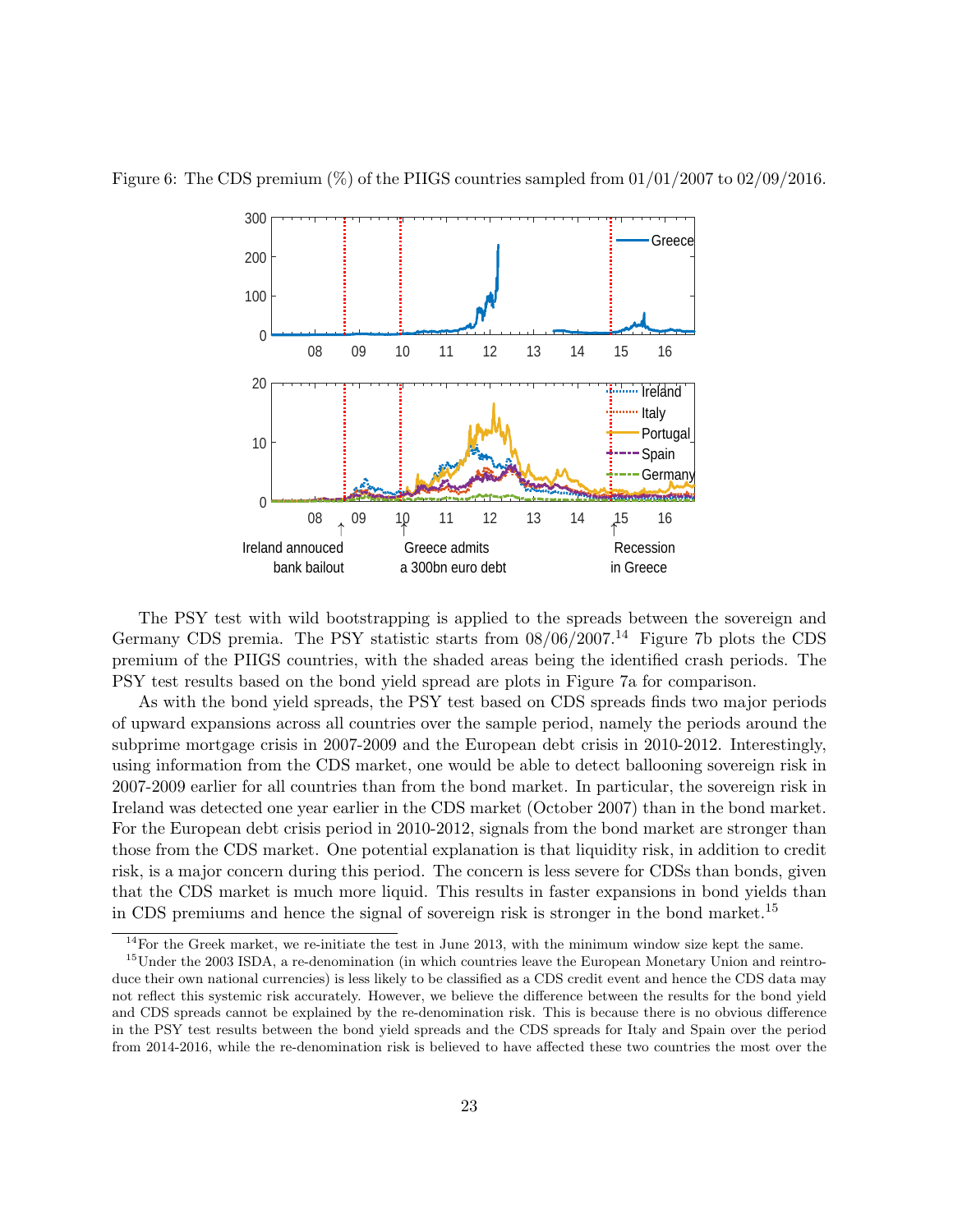Figure 7: The PSY test based on the 10-year government bong yield spreads (left) and the credit default swap premium spreads (right) between PIIGS countries and Germany from January 2007 to September 2016. The shaded areas are the periods identified using the procedure.

<span id="page-23-1"></span>

(a) PSY test based on bond yield spreads

<span id="page-23-0"></span>(b) PSY test based on CDS spreads

Based on the CDS spreads, the PSY procedure detects an additional episode of sovereign risk in Greece which starts from the last quarter of 2014. This period overlaps with the latest economic recession in Greece which we described earlier. Notice that we do not detect this episode with the bond yield spreads.

### 6 Conclusions

This paper introduces a new data generating mechanism for modeling financial market crises and collapses. The model involves an asymmetrically distributed input process that raises the probability of sustained, but not necessarily monotonic, market movements in one direction, thereby accommodating both crisis and expansionary phases. The new model is particularly suited to capturing abrupt market falls. It accords with market crash definitions used in finance theory such as [Gennotte and Leland](#page-25-0) [\(1990\)](#page-25-0) and [Barlevy and Veronesi](#page-25-1) [\(2003\)](#page-25-1) and it can explain the upward expansionary dynamics of bond yields during crisis periods. Both asymptotic properties and finite sample performance reveal that the recursive and moving window procedures of PSY

recent period [\(De Santis,](#page-25-15) [2015;](#page-25-15) [Nolan,](#page-26-15) [2018\)](#page-26-15).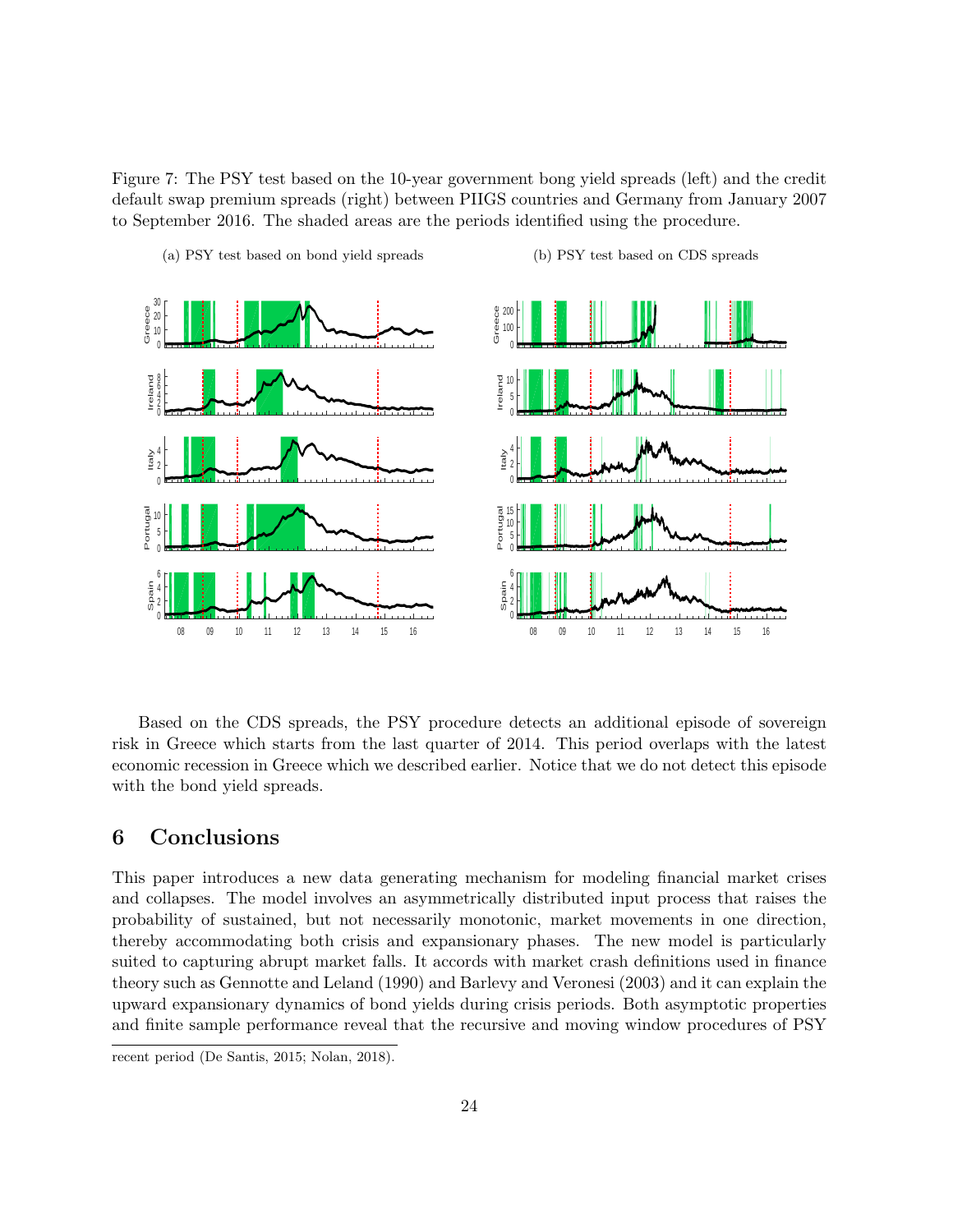(2015a,b) have detective capability for market meltdowns as well as expansions, providing analytic support to earlier evidence of this capability that has arisen in various empirical studies.

As an illustration of this capacity to identify sharp market downturns, the PSY procedure was applied to S&P 500 stock market data from January 2005 to March 2009. The test switches on a warning signal in January 2008 (lasting for three months) and again upon the Lehman Brothers bankruptcy in September 2008, capturing key discontinuities in the financial environment during the GFC.

The effectiveness of the procedure for monitoring ballooning sovereign risk was illustrated with an application to Portugal, Ireland, Italy, Greece, and Spain. This analysis of European Union sovereign risk spreads reveals two common crisis episodes for the PIIGS countries over 2001-2016, using 10-year government bond yield spreads and 5-year credit default swap spreads. The warning alert given by the test predates the EU bailout of the financial sector in September 2008, switching on as early as July 2007 for Portugal and for Spain with the CDS spread data or, alternately, September 2007 with the bond yield spread data. Subsequently, the test dates origination of the European debt crisis to December 2009 from the CDS market, soon after the Greek government's announcement of  $\in 300$  billion indebtedness. Interestingly, the origination date for the debt crisis is evidenced from the bond market data much later in April 2011. The CDS data also signals the 2014-2015 crisis episode in Greece that was triggered by the economic recession.

These illustrations show that whilst the 'true' generating mechanisms of financial time series during market meltdowns and expansions are unknown, most likely unknowable, and inevitably alter from one crisis to another, it is possible to capture the effects of major disturbances in the financial environment using recursive test procedures that are sensitive to departures from martingale assumptions in both expansionary and collapse directions. The reduced form model we use for price dynamics during market crashes allows for a mixture of market responses that produces realistic patterns of price behavior during market reversals and can be viewed as a plausible modeling mechanism for data generated during a variety of different collapse scenarios. Asymptotic theory and finite sample evidence from this econometric model as well as the empirical illustrations together show the potential of these recursive monitoring algorithms for detecting and dating major changes in financial environment conditions that produce market meltdowns and exuberance.[16](#page-24-2)

## References

- <span id="page-24-0"></span>Acharya, V., I. Drechsler, and P. Schnabl (2014). A pyrrhic victory? Bank bailouts and sovereign credit risk. The Journal of Finance 69, 2689–2739.
- <span id="page-24-1"></span>Acharya, V. V., S. R. Das, and R. K. Sundaram (2002). Pricing credit derivatives with rating transitions. Financial Analysts Journal 58, 28–44.

<span id="page-24-2"></span><sup>&</sup>lt;sup>16</sup>It is worth noting that with a positively signed L-component the L-process could potentially be used to model market expansions. A future research direction in bubble emergence detection is to develop a test for transition from normal martingale behavior to such an L-process expansion compared with transition to explosive dynamics.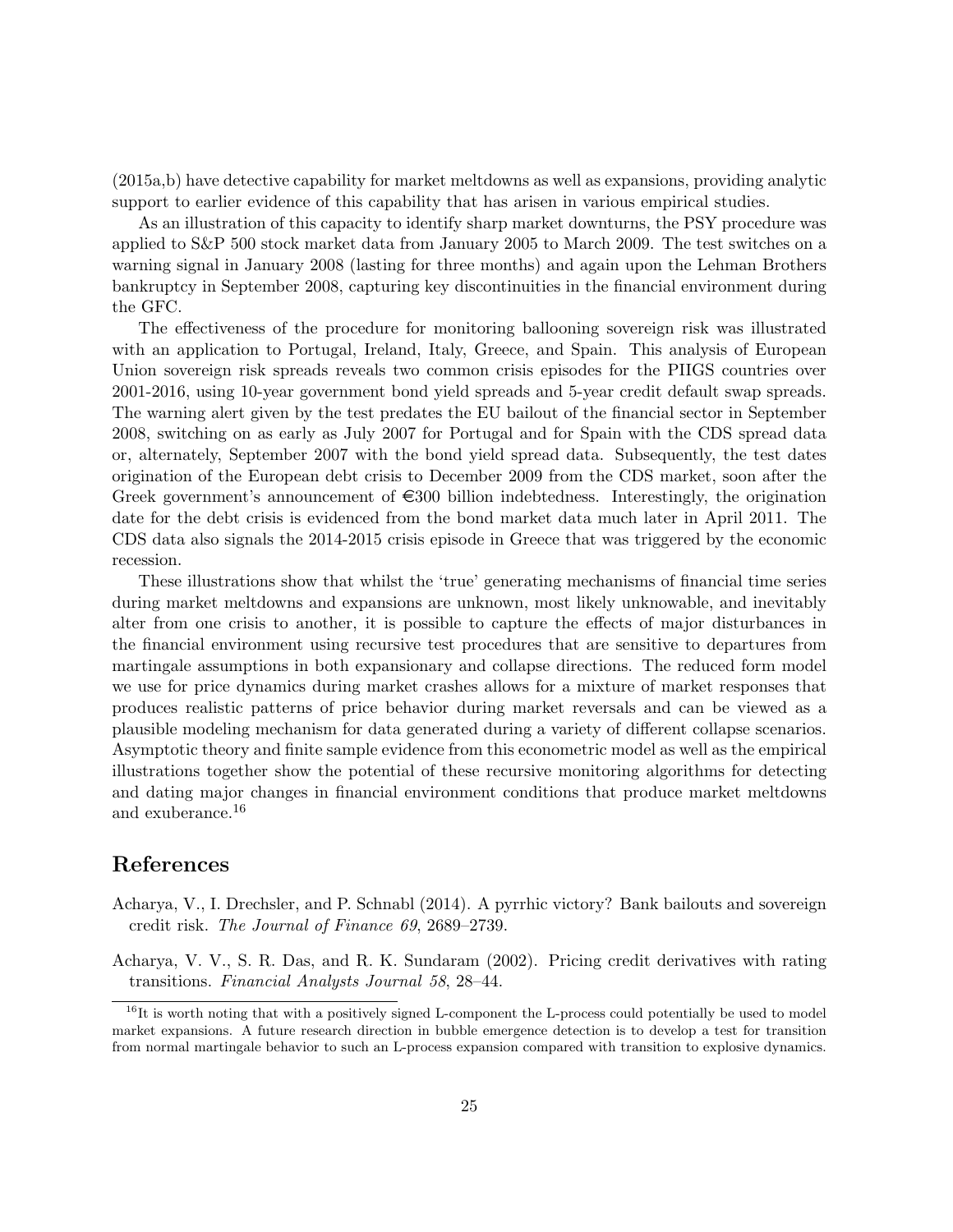- <span id="page-25-1"></span>Barlevy, G. and P. Veronesi (2003). Rational panics and stock market crashes. *Journal of* Economic Theory 110, 234–263.
- <span id="page-25-13"></span>Beber, A., M. W. Brandt, and K. A. Kavajecz (2009). Flight-to-quality or flight-to-liquidity? Evidence from the euro-area bond market. The Review of Financial Studies 22, 925–957.
- <span id="page-25-12"></span>Chu, C. J., M. Stinchcombe, and H. White (1996). Monitoring structural change. Econometrica  $64, 1045 - 1065$ .
- <span id="page-25-3"></span>Cont, R. and L. Wagalath (2013). Running for the exit: Distressed selling and endogenous correlation in financial markets. Mathematical Finance 23, 718–741.
- <span id="page-25-4"></span>Cont, R. and L. Wagalath (2016). Fire sales forensics: Measuring endogenous risk. Mathematical Finance 26, 835–866.
- <span id="page-25-2"></span>Cutler, D. M., J. M. Poterba, and L. H. Summers (1989). What moves stock prices? The Journal of Portfolio Management 15, 4–12.
- <span id="page-25-15"></span>De Santis, R. A. (2015). A measure of redenomination risk. ECB Working Paper No. 1785. Available at SSRN: https://ssrn.com/abstract=2620732 .
- <span id="page-25-6"></span>Deng, Y., E. Girardin, R. Joyeux, and S. Shi (2017). Did bubbles migrate from the stock to the housing market in china between 2005 and 2010? Pacific Economic Review 22, 276–292.
- <span id="page-25-9"></span>Dungey, M., R. Fry, B. González-Hermosillo, and V. L. Martin (2005). Empirical modelling of contagion: A review of methodologies. Quantitative Finance 5, 9–24.
- <span id="page-25-14"></span>Ejsing, J. and W. Lemke (2011). The Janus-headed salvation: Sovereign and bank credit risk premia during 2008–2009. Economics Letters 110, 28–31.
- <span id="page-25-11"></span>Etienne, X. L., S. H. Irwin, and P. Garcia (2013). Bubbles in food commodity markets: Four decades of evidence. Journal of International Money and Finance 97, 65–87.
- <span id="page-25-7"></span>Fantazzini, D. (2016). The oil price crash in 2014/15: Was there a (negative) financial bubble? Energy Policy 96, 383–396.
- <span id="page-25-8"></span>Forbes, K. J. and R. Rigobon (2002). No contagion, only interdependence: Measuring stock market comovements. The Journal of Finance 57, 2223–2261.
- <span id="page-25-0"></span>Gennotte, G. and H. Leland (1990). Market liquidity, hedging, and crashes. The American Economic Review 80, 999–1021.
- <span id="page-25-10"></span>Gutierrez, L. (2012). Speculative bubbles in agricultural commodity markets. European Review of Agricultural Economics 40, 217–238.
- <span id="page-25-5"></span>Harvey, D. I., S. J. Leybourne, R. Sollis, and A. R. Taylor (2016). Tests for explosive financial bubbles in the presence of non-stationary volatility. Journal of Empirical Finance 38, 548–574.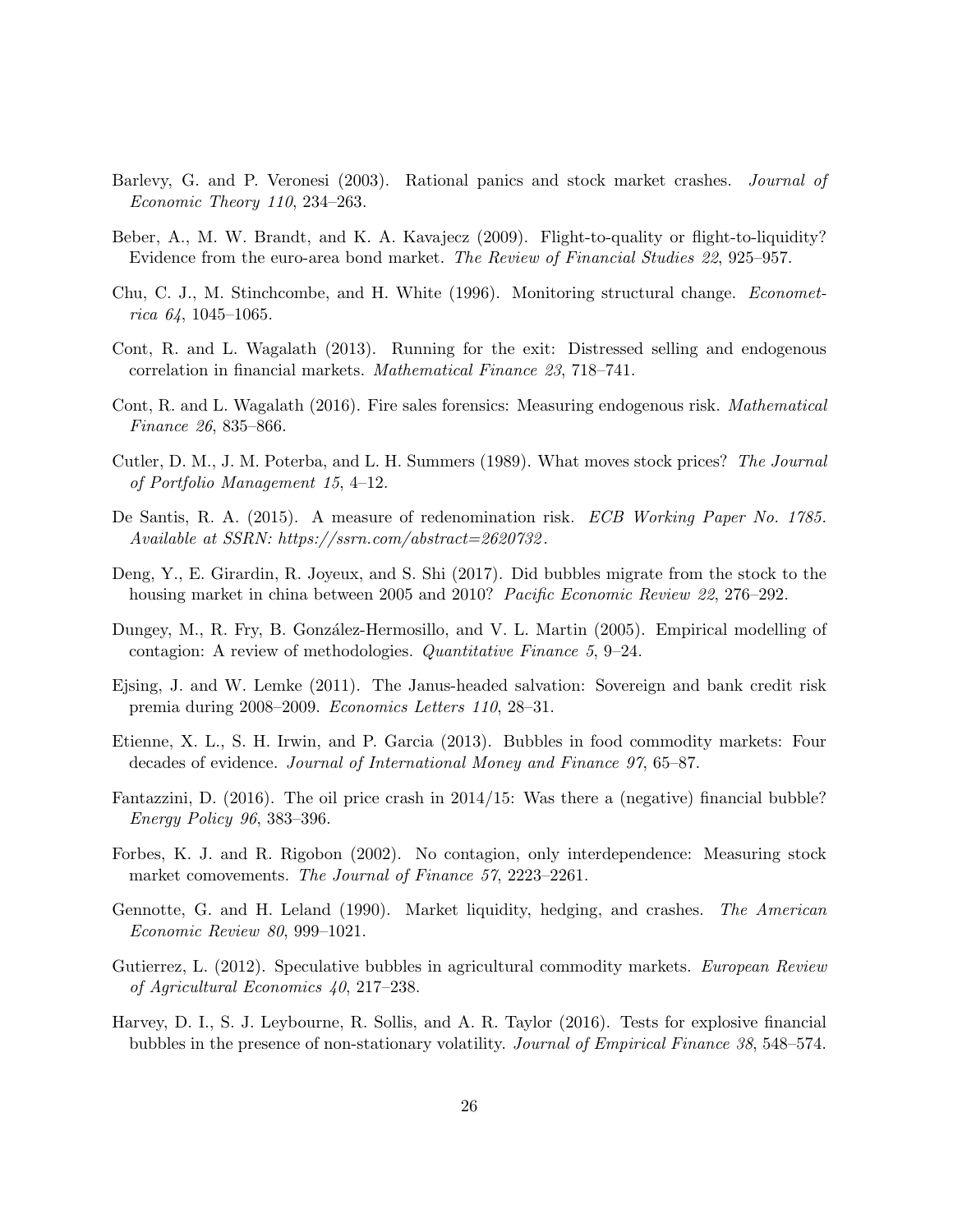- <span id="page-26-7"></span>Harvey, D. I., S. J. Leybourne, and Y. Zu (2018). Testing explosive bubbles with time-varying volatility. Econometric Reviews, DOI: 10.1080/07474938.2018.1536099 .
- <span id="page-26-6"></span>Harvey, D. I., S. J. Leybourne, and Y. Zu (forthcoming). Sign-based unit root tests for explosive financial bubbles in the presence of nonstationary volatility. Econometric Theory.
- <span id="page-26-0"></span>Hong, H. and J. C. Stein (2003). Differences of opinion, short-sales constraints, and market crashes. The Review of Financial Studies 16, 487–525.
- <span id="page-26-5"></span>Hu, Y. and L. Oxley (2018). Do 18th century bubbles survive the scrutiny of 21st century time series econometrics? Economics Letters 162, 131–134.
- <span id="page-26-4"></span>Hu, Y., L. Oxley, et al. (2016). Exuberance, bubbles or froth? Some historical results using long run house price data for Amsterdam, Norway and Paris. Working Paper in Economics 16/08, University of Waikato.
- <span id="page-26-14"></span>Hull, J. C. and A. D. White (2000). Valuing credit default swaps I: No counterparty default risk. The Journal of Derivatives 8, 29–40.
- <span id="page-26-13"></span>Manganelli, S. and G. Wolswijk (2009). What drives spreads in the euro area government bond market? Economic Policy 24, 191–240.
- <span id="page-26-11"></span>Meyer, G. (2013, March 25). Commodity booms, busts and bubbles. Financial Times, March 25.
- <span id="page-26-12"></span>Mody, A. (2009). From bear stearns to anglo irish: How eurozone sovereign spreads related to financial sector vulnerability. International Monetary Fund, Working paper 09/108 .
- <span id="page-26-15"></span>Nolan, G. (31 May 2018). A measure of redenomination risk. Available at IHS Markit Financial Services: https://ihsmarkit.com/research-analysis/cds-redenomination.html.
- <span id="page-26-10"></span>Pavlidis, E., A. Yusupova, I. Paya, D. Peel, E. Martínez-García, A. Mack, and V. Grossman (2016). Episodes of exuberance in housing markets: In search of the smoking gun. The Journal of Real Estate Finance and Economics 53, 419–449.
- <span id="page-26-1"></span>Phillips, P. C. B. (2016). Modeling speculative bubbles with diverse investor expectations. Research in Economics 70, 375–387.
- <span id="page-26-8"></span>Phillips, P. C. B. and T. Magdalinos (2007). Limit theory for moderate deviations from a unit root. Journal of Econometrics 136, 115–130.
- <span id="page-26-9"></span>Phillips, P. C. B. and T. Magdalinos (2009). Unit root and cointegrating limit theory when initialization is in the infinite past. Econometric Theory 25, 1682–1715.
- <span id="page-26-3"></span>Phillips, P. C. B. and S. Shi (2017). Online supplement to the paper: Financial bubble implosion and reverse regression. Technical report.
- <span id="page-26-2"></span>Phillips, P. C. B. and S. Shi (2018). Financial bubble implosion and reverse regression. Econometric Theory 34, 705–753.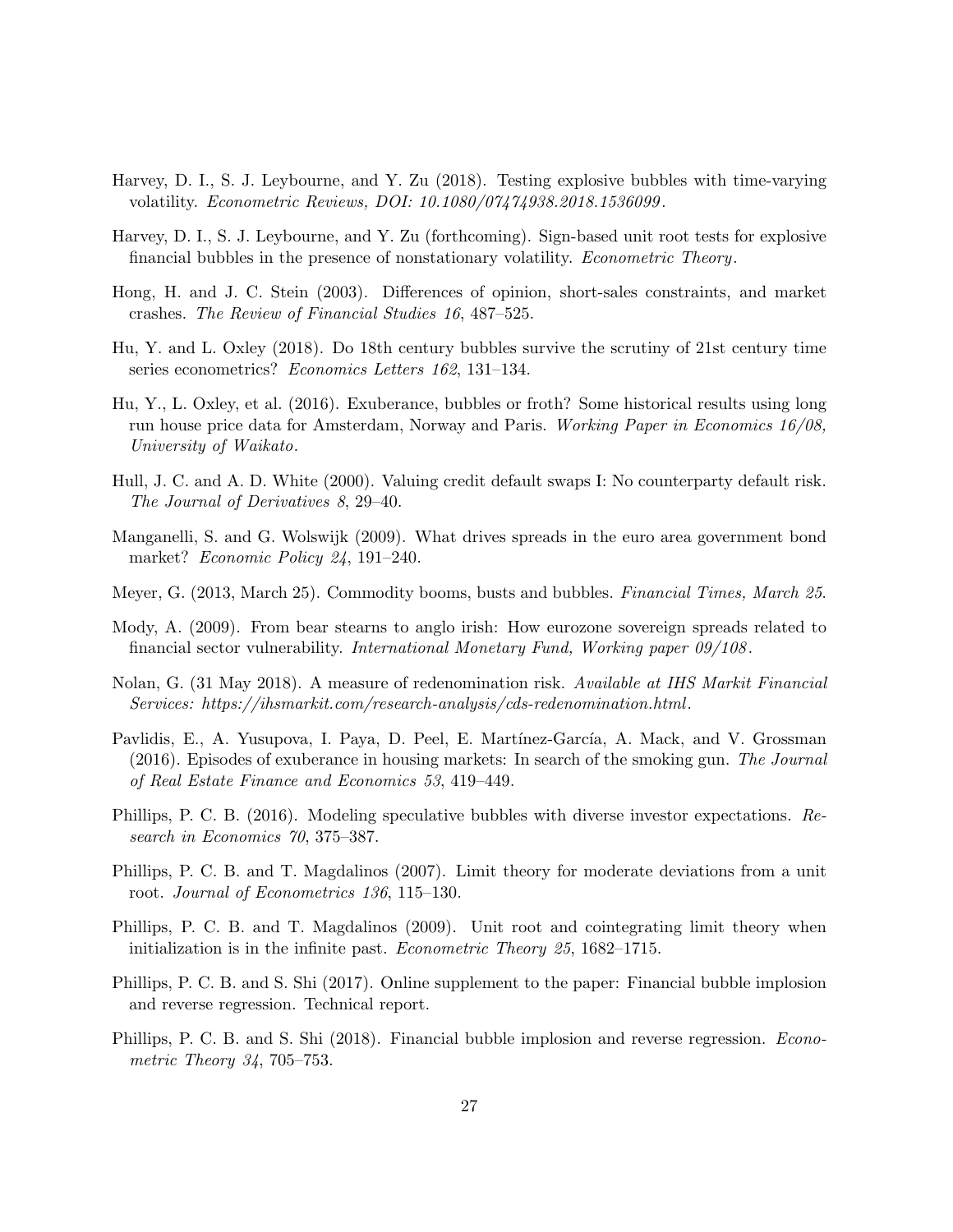- <span id="page-27-8"></span>Phillips, P. C. B., S. Shi, and J. Yu (2014). Specification sensitivity in right-tailed unit root testing for explosive behaviour. Oxford Bulletin of Economics and Statistics 76, 315–333.
- <span id="page-27-1"></span>Phillips, P. C. B., S. Shi, and J. Yu (2015a). Testing for multiple bubbles: Historical episodes of exuberance and collapse in the S&P 500. International Economic Review 56, 1043–1078.
- <span id="page-27-2"></span>Phillips, P. C. B., S. Shi, and J. Yu (2015b). Testing for multiple bubbles: Limit theory of real-time detectors. International Economic Review 56, 1079–1134.
- <span id="page-27-6"></span>Phillips, P. C. B. and V. Solo (1992). Asymptotics for linear processes. The Annals of Statistics 20, 971–1001.
- <span id="page-27-0"></span>Romer, D. (1993). Rational asset-price movements without news. The American Economic Review 83, 1112–1130.
- <span id="page-27-10"></span>Schwarz, K. (2017). Mind the gap: Disentangling credit and liquidity in risk spreads. Working Paper, available at SSRN: https://ssrn.com/abstract=1486240.
- <span id="page-27-3"></span>Shi, S. (2017). Speculative bubbles or market fundamentals? An investigation of US regional housing markets. *Economic Modelling 66*, 101–111.
- <span id="page-27-7"></span>Shi, S., A. Valadkhani, R. Smyth, and F. Vahid (2016). Dating the timeline of house price bubbles in Australian capital cities. Economic Record 92, 590–605.
- <span id="page-27-5"></span>Wegener, C., R. Kruse, and T. Basse (2017). The walking debt crisis. Journal of Economic Behavior & Organization, DOI: 10.1016/j.jebo.2017.10.008 .
- <span id="page-27-4"></span>Yiu, M. S. and L. Jin (2013). Detecting bubbles in the Hong Kong residential property market: An explosive-pattern approach. Journal of Asian Economics 28, 115–124.
- <span id="page-27-9"></span>Zoli, E. and S. Sgherri (2009). Euro area sovereign risk during the crisis. IMF Working Papers Bo. 2009/222 .

## Appendix

This Appendix provides preliminary lemmas and main results concerning the limit behavior of recursive statistics designed to detect bubble and collapse phenomena. The generating mechanism assumed for  $X_t = \log P_t$  is the L-process

$$
X_t = \begin{cases} cT^{-\eta} + X_{t-1} + \varepsilon_t & \text{if } t \in N \equiv [1, T_c] \\ X_{t-1} - L_t + \varepsilon_t, & \text{if } t \in C \equiv (T_c, T] \end{cases},
$$
\n
$$
(22)
$$

where  $X_0 = O_p(1)$ ,  $L_t = Lb_t$  with  $b_t \sim_{i.i.d} U[-\epsilon, 1]$  and  $\epsilon, L > 0$ . The innovations  $\varepsilon_t$  and process  $L_t$  are assumed to be independent. In what follows let  $\xi_t$  be the centered uniform random variate such that  $\xi_t = b_t - a$  with  $a = E(b_t) = \frac{1}{2}(1 - \epsilon)$  and  $\sigma_{\xi}^2 = V(b_t) = \frac{1}{12}(1 + \epsilon)^2$ .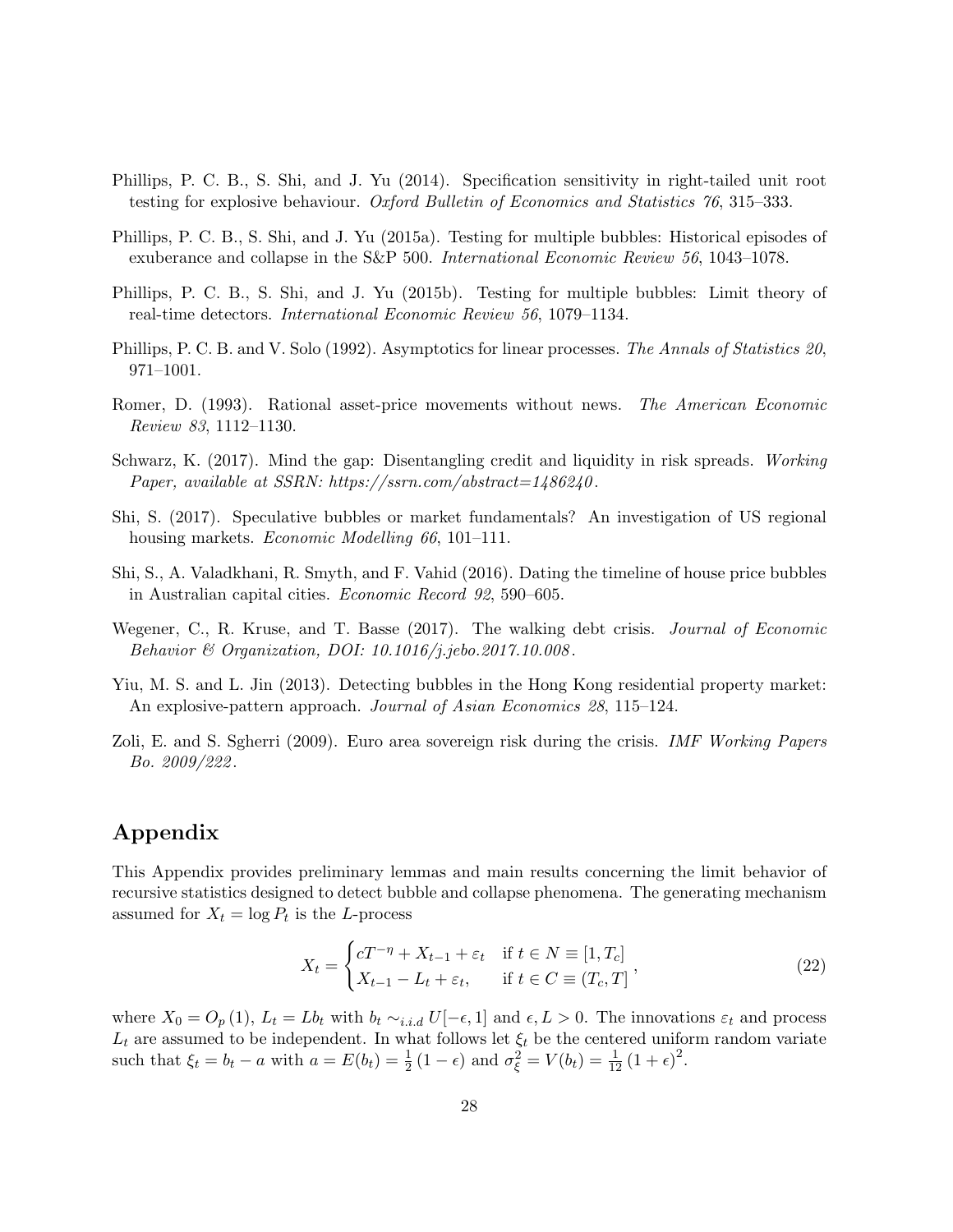### A Some Useful Lemmas

Lemma A.1  $As T \rightarrow \infty$ ,  $\frac{1}{T}$  $\frac{1}{T} \sum_{j=1}^{t=\lfloor Tr \rfloor} b_j \rightarrow_{a.s.} rE(b_j) = \frac{1}{2} (1 - \epsilon) r.$ 

**Proof.** By ergodicity and straightforward calculation we have as  $T \to \infty$ 

$$
\frac{1}{T} \sum_{j=1}^{t=\lfloor Tr \rfloor} b_j = \frac{1}{T} \sum_{j=1}^{\lfloor Tr \rfloor} \left[ -\epsilon + (1+\epsilon)U_j \right] = -\epsilon \frac{\lfloor Tr \rfloor}{T} + (1+\epsilon) \frac{1}{T} \sum_{j=1}^{\lfloor Tr \rfloor} U_j \to_{a.s.} \frac{1}{2} (1-\epsilon) r.
$$

<span id="page-28-1"></span> $\blacksquare$ 

Lemma A.2  $As T \rightarrow \infty$ , (a)  $T^{-2} \sum_{j=T_c+2}^{T_2} (j - T_c - 1)b_j \rightarrow \frac{1-\epsilon}{4} (r_2 - r_c)^2$ ; (b)  $T^{-2} \sum_{j=T_c+2}^{T_2} \sum_{i=T_c+1}^{j-1} b_i \rightarrow \frac{1-\epsilon}{4} (r_2 - r_c)^2$ ; and  $(c) T^{-2} \sum_{j=T_c+2}^{T_2} \sum_{i=T_c+1}^{j-1} b_i b_j \rightarrow \frac{(1-\epsilon)^2}{8}$  $\frac{-e^{-}}{8}(r_2-r_c)^2;$ 

**Proof.** (a) Simply note that  $T^{-2} \sum_{j=T_c+2}^{T_2} (j - T_c - 1)b_j = aT^{-2} \sum_{j=T_c+2}^{T_2} (j - T_c - 1) + T^{-2} \sum_{j=T_c+2}^{T_2} (j - T_c - 1)$  $T_c - 1)\xi_j = \frac{1}{2}$  $\frac{1}{2}a(r_2-r_c)^2(1+o_p(1))$  since  $T^{-\frac{3}{2}}\sum_{j=T_c+2}^{T_2}(j-T_c-1)\xi_j \rightarrow_d \int_{r_c}^{r_2}(r-r_c)dB_{\xi}(r)$  is a weighted sum of  $T_2 - (T_c + 1)$  iid centered uniform random variates.

(b) The result follows directly from (a) since  $\sum_{j=T_c+2}^{T_2}\sum_{i=T_c+1}^{j-1}b_i = a \sum_{j=T_c+2}^{T_2}\sum_{i=T_c+1}^{j-1} (1 + o_p(1)).$ (c) In a similar fashion,  $T^{-2} \sum_{j=T_c+2}^{T_2} \sum_{i=T_c+1}^{j-1} b_i b_j = a^2 T^{-2} \sum_{j=T_c+2}^{T_2} \sum_{i=T_c+1}^{j-1} (1 + o_p(1)) \rightarrow$  $(1-\epsilon)^2$  $\frac{-e^{-\epsilon}}{8}(r_2-r_c)^2$ .

### Limit Behavior of  $X_t$

<span id="page-28-0"></span>**Lemma A.3** As 
$$
T \to \infty
$$
,  
\n(a) For  $t \in N$ ,  $X_{t=\lfloor Tr \rfloor} = \sum_{s=1}^{t} \varepsilon_s \{1 + o_p(1)\} \sim_a T^{1/2} B(r)$ .  
\n(b) For  $t \in C$ ,  $X_{t=\lfloor Tr \rfloor} = -\sum_{j=T_c+1}^{t} L_j \{1 + o_p(1)\} \sim_a -TL^1_{\frac{1}{2}}(r - r_c)(1 - \epsilon)$ .

**Proof.** (a) For  $t \in N$ ,  $X_t = X_0 + cT^{-\eta}t + \sum_{s=1}^t \varepsilon_s$ , and since  $T^{-1/2} \sum_{s=1}^t \varepsilon_s \stackrel{L}{\to} B(r)$  it follows that

$$
X_t = cT^{1-\eta} \left( \frac{t}{T} \right) + T^{1/2} \left( T^{-1/2} \sum_{s=1}^t \varepsilon_s \right) \sim_a T^{1/2} B(r).
$$

(b) For  $t \in C$ , we have  $X_t = (X_{t-1} - L_t) + \varepsilon_t = X_{T_c} - \sum_{j=T_c+1}^t L_j + \sum_{j=T_c+1}^t \varepsilon_j = -\sum_{j=T_c+1}^t L_j \{1 + o_p(1)\}$  $\sim_a -TL^1_2(r - r_c) (1 - \epsilon)$ , because  $X_{T_c} \sim_a T^{1/2} B(r_c)$ ,  $\sum_{j=T_c+1}^{t} \varepsilon_j \sim_a T^{1/2} [B(r) - B(r_c)]$ , and

$$
\sum_{j=T_c+1}^t L_j = TL\left(\frac{1}{T} \sum_{j=T_c+1}^t b_j\right) \sim_a TL\frac{1}{2}(r-r_c) (1-\epsilon) = \begin{cases} O_p(T) & \text{if } L \text{ is a constant} \\ O_p(TL) & \text{if } L \to \infty. \end{cases}
$$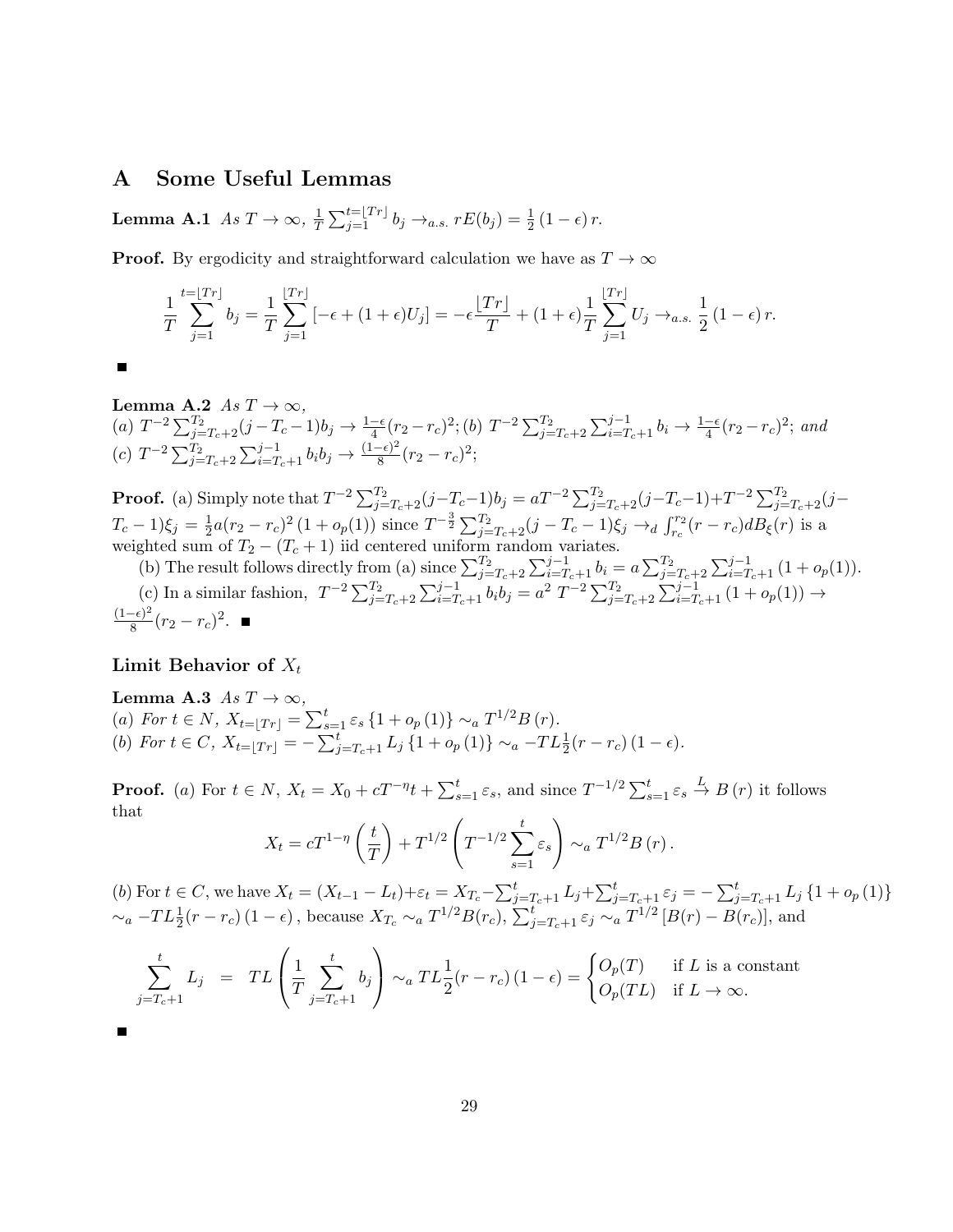**Lemma A.4** Let 
$$
\tilde{X}_t = X_t - T_w^{-1} \sum_{j=T_1}^{T_2} X_j
$$
. Then  
\n(a)  $\frac{1}{T_w} \sum_{j=T_1}^{T_2} X_j = \frac{1}{T_w} \sum_{j=T_c+1}^{T_2} X_j \{1 + o_p(1)\} \sim_a -TL \frac{(r_2 - r_c)^2}{r_w} \frac{1 - \epsilon}{4}$ .  
\n(b)  $\tilde{X}_t = X_t - T_w^{-1} \sum_{j=T_1}^{T_2} X_j = \begin{cases} -\frac{1}{T_w} \sum_{j=T_1}^{T_2} X_j \{1 + o_p(1)\} & \text{if } t \in N_0 \\ \left[X_t - \frac{1}{T_w} \sum_{j=T_1}^{T_2} X_j\right] \{1 + o_p(1)\} & \text{if } t \in C \end{cases}$ 

**Proof.** (a) Write  $\frac{1}{T_w} \sum_{j=T_1}^{T_2} X_j = \frac{1}{T_u}$  $\frac{1}{T_w} \sum_{j=T_1}^{T_c} X_j + \frac{1}{T_u}$  $\frac{1}{T_w} \sum_{j=T_c+1}^{T_2} X_j$ . The first term is

$$
\frac{1}{T_w} \sum_{j=T_1}^{T_c} X_j = T^{1/2} \frac{T_c - T_1 + 1}{T_w} \left( \frac{1}{T_c - T_1 + 1} \sum_{j=T_1}^{T_c} \frac{X_j}{\sqrt{T}} \right) \sim_a T^{1/2} \frac{r_c - r_1}{r_w} \int_{r_1}^{r_c} B(s) \, ds. \tag{23}
$$

.

For the second term,

$$
\frac{1}{T_w} \sum_{j=T_{c+1}}^{T_2} X_j = -\frac{L}{T_w} \sum_{j=T_{c+2}}^{T_2} \sum_{i=T_c+1}^{j-1} b_i \{1 + o_p(1)\} = -\frac{L}{T_w} T^2 \left[ T^{-2} \sum_{j=T_{c+2}}^{T_2} \sum_{i=T_c+1}^{j-1} b_i \right] \{1 + o_p(1)\}
$$
\n(24)

$$
\sim_a -LT \frac{(r_2 - r_c)^2}{r_w} \frac{1 - \epsilon}{4}
$$
 from Lemma A.2 \t(25)

Thus,  $\frac{1}{T_w} \sum_{j=T_1}^{T_2} X_j = \frac{1}{T_u}$  $\frac{1}{T_w} \sum_{j=T_c+1}^{T_2} X_j \left\{1+o_p(1)\right\} \sim_a -TL\frac{(r_2-r_c)^2}{r_w}$  $r_w$  $1-\epsilon$  $\frac{-\epsilon}{4}$ . (b) This follows directly from (a).  $\blacksquare$ 

<span id="page-29-0"></span>**Lemma A.5** 
$$
As T \to \infty
$$
,\n\n(a)  $\sum_{j=T_1}^{T_2} \tilde{X}_{j-1}^2 \sim_a T^3 L^2 (r_2 - r_c)^3 \frac{(1-\epsilon)^2}{4} \left( \frac{1}{3} - \frac{r_2 - r_c}{4r_w} \right)$ ,\n\n(b)  $\sum_{j=T_1}^{T_2} \tilde{X}_{j-1} \varepsilon_j \sim_a -T^{3/2} L^1 \frac{1}{2} (1-\epsilon) \left\{ (r_2 - r_c) B(r_2) - \int_{r_c}^{r_2} B(s) ds - \frac{(r_2 - r_c)^2}{2r_w} \left[ B(r_2) - B(r_1) \right] \right\}$ ,\n\n(c)  $\sum_{j=T_1}^{T_2} \tilde{X}_{j-1} \left( \tilde{X}_j - \tilde{X}_{j-1} \right) \sim_a T^2 L^2 \frac{(r_2 - r_c)^2 (1-\epsilon)^2}{8r_w} (r_c - r_1).$ 

**Proof.** (a) Write  $\sum_{j=T_1}^{T_2} \tilde{X}_{j-1}^2 = \sum_{j=T_1}^{T_c+1} \tilde{X}_{j-1}^2 + \sum_{j=T_c+2}^{T_2} \tilde{X}_{j-1}^2$ . The first term is

$$
\sum_{j=T_1}^{T_c+1} \tilde{X}_{j-1}^2 = \sum_{j=T_1}^{T_c+1} \left[ -\frac{1}{T_w} \sum_{j=T_1}^{T_2} X_j \right]^2 \{1 + o_p(1)\} \sim_a T^3 L^2 (r_c - r_1) \frac{(r_2 - r_c)^4 (1 - \epsilon)^2}{16r_w^2}.
$$

The second term is

$$
\sum_{j=T_c+2}^{T_2} \tilde{X}_{j-1}^2 = \sum_{j=T_c+2}^{T_2} \left[ X_{j-1} - \frac{1}{T_w} \sum_{i=T_1}^{T_2} X_i \right]^2 \{1 + o_p(1)\}
$$
(26)

$$
= \left[\sum_{j=T_c+2}^{T_2} X_{j-1}^2 - 2\left(\frac{1}{T_w} \sum_{i=T_1}^{T_2} X_i\right) \left(\sum_{j=T_c+2}^{T_2} X_{j-1}\right) + \sum_{j=T_c+2}^{T_2} \left(\frac{1}{T_w} \sum_{i=T_1}^{T_2} X_i\right)^2\right] \{1 + o_p(1)\} (27)
$$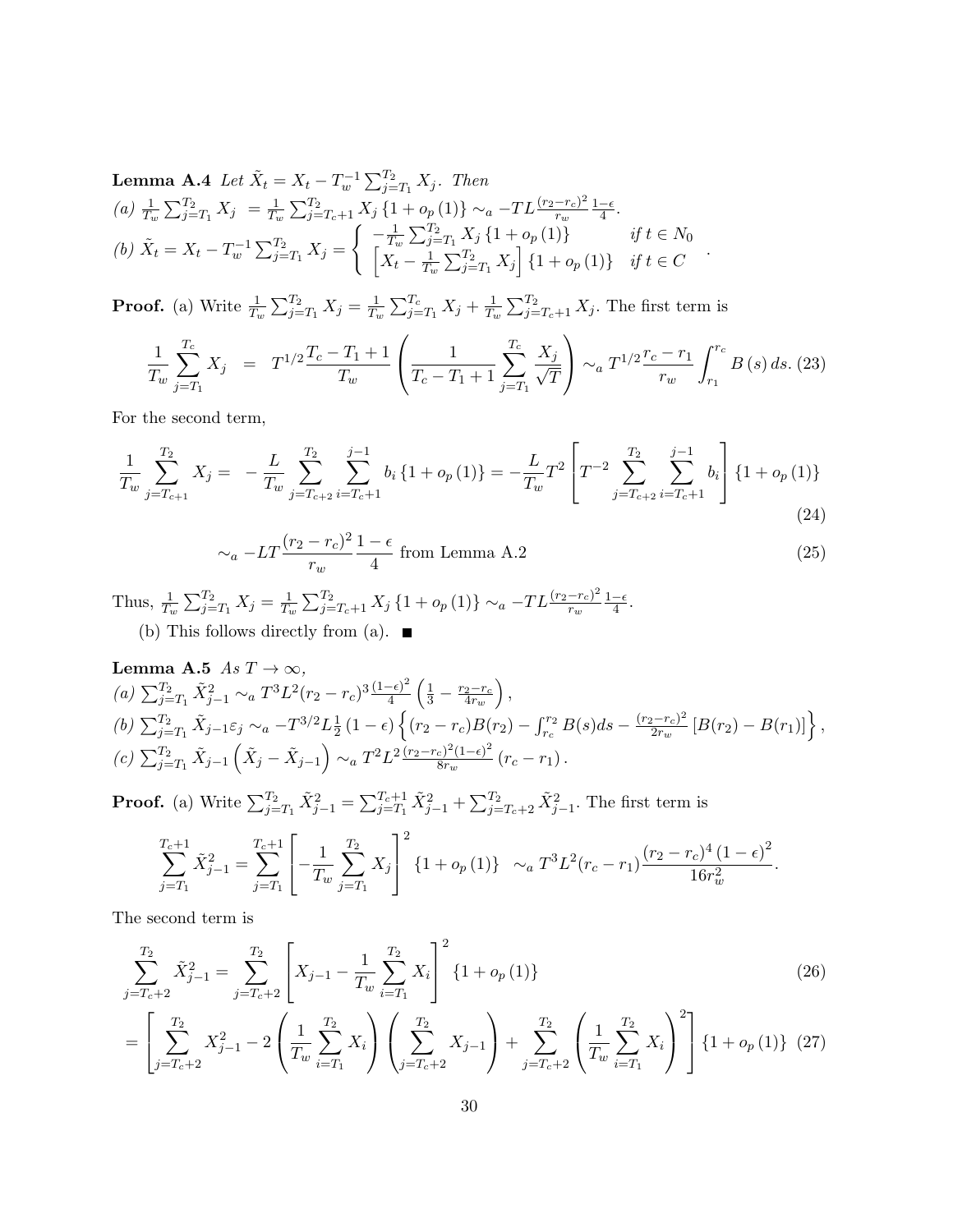$$
\sim_a T^3 L^2 \frac{(r_2 - r_c)^3}{4} \left(1 - \epsilon\right)^2 \left[\frac{1}{3} - \frac{r_2 - r_c}{2r_w} + \frac{(r_2 - r_c)^2}{4r_w^2}\right],\tag{28}
$$

since

$$
\sum_{j=T_c+2}^{T_2} X_{j-1}^2 = \sum_{j=T_c+2}^{T_2} \left( -\sum_{i=T_c+1}^{j-1} L_i \right)^2 \{ 1 + o_p(1) \}
$$
  
=  $\sum_{j=T_c+2}^{T_2} (j - 1 - T_c)^2 \left( \frac{1}{j-1-T_c} \sum_{i=T_c+1}^{j-1} L_i \right)^2 \{ 1 + o_p(1) \}$   
=  $L^2 \left( \frac{1}{j-1-T_c} \sum_{i=T_c+1}^{j-1} b_i \right)^2 \sum_{j=T_c+2}^{T_2} (j - 1 - T_c)^2 \{ 1 + o_p(1) \} \sim_a T^3 L^2 \frac{(r_2 - r_c)^3}{12} (1 - \epsilon)^2,$ 

$$
\sum_{j=T_c+2}^{T_2} X_{j-1} = -\sum_{j=T_c+2}^{T_2} \sum_{i=T_c+1}^{j-1} L_i \{1 + o_p(1)\} = -L \left[ \sum_{j=T_c+2}^{T_2} \sum_{i=T_c+1}^{j-1} b_i \right] \{1 + o_p(1)\} \tag{29}
$$

$$
= -LT^{2} \left[ T^{-2} \sum_{j=T_{c+2}}^{T_{2}} \sum_{i=T_{c}+1}^{j-1} b_{i} \right] \{1 + o_{p}(1)\} \sim_{a} -T^{2} L(r_{2} - r_{c})^{2} \frac{1 - \epsilon}{4},
$$
\n
$$
-2 \left( \frac{1}{T_{w}} \sum_{i=T_{1}}^{T_{2}} X_{i} \right) \left( \sum_{j=T_{c}+2}^{T_{2}} X_{j-1} \right) \sim_{a} -T^{3} L^{2} \frac{(r_{2} - r_{c})^{4} (1 - \epsilon)^{2}}{8r_{w}},
$$
\n(30)

and

$$
\sum_{j=T_c+2}^{T_2} \left(\frac{1}{T_w} \sum_{i=T_1}^{T_2} X_i\right)^2 = (T_2 - T_c - 1) \left(\frac{1}{T_w} \sum_{i=T_1}^{T_2} X_i\right)^2 \sim_a T^3 L^2 \frac{(r_2 - r_c)^5 (1 - \epsilon)^2}{16r_w^2}.
$$

Therefore,

$$
\sum_{j=T_1}^{T_2} \tilde{X}_{j-1}^2 \sim_a T^3 L^2 (r_2 - r_c)^3 \frac{(1-\epsilon)^2}{4} \left( \frac{1}{3} - \frac{r_2 - r_c}{4r_w} \right).
$$

(b) Write  $\sum_{j=T_1}^{T_2} \tilde{X}_{j-1} \varepsilon_j = \sum_{j=T_1}^{T_c+1} \tilde{X}_{j-1} \varepsilon_j + \sum_{j=T_c+2}^{T_2} \tilde{X}_{j-1} \varepsilon_j$ . The first term is

$$
\sum_{j=T_1}^{T_c+1} \tilde{X}_{j-1} \varepsilon_j = \sum_{j=T_1}^{T_c+1} \left[ -\frac{1}{T_w} \sum_{i=T_1}^{T_2} X_i \right] \varepsilon_j \left\{ 1 + o_p(1) \right\} = \left( -\frac{1}{T_w} \sum_{i=T_1}^{T_2} X_i \right) \sum_{j=T_1}^{T_c+1} \varepsilon_j \left\{ 1 + o_p(1) \right\}
$$
  

$$
\sim_a T^{3/2} L \frac{(r_2 - r_c)^2 (1 - \epsilon)}{4r_w} \left[ B(r_c) - B(r_1) \right],
$$

since  $\frac{1}{T_w} \sum_{i=T_1}^{T_2} X_i \sim_a -TL \frac{(r_2-r_c)^2(1-\epsilon)}{4r_w}$  $\frac{T_c)^2(1-\epsilon)}{4r_w}$ , and  $\sum_{j=T_1}^{T_c+1} \varepsilon_j \sim_a T^{1/2} [B(r_c) - B(r_1)]$ . The second term is

$$
\sum_{j=T_c+2}^{T_2} \tilde{X}_{j-1} \varepsilon_j = \sum_{j=T_c+2}^{T_2} \left( X_{j-1} - \frac{1}{T_w} \sum_{i=T_1}^{T_2} X_i \right) \varepsilon_j = \sum_{j=T_c+2}^{T_2} X_{j-1} \varepsilon_j - T^{1/2} \left( \frac{1}{T_w} \sum_{i=T_1}^{T_2} X_i \right) \left( T^{-1/2} \sum_{j=T_c+2}^{T_2} \varepsilon_j \right)
$$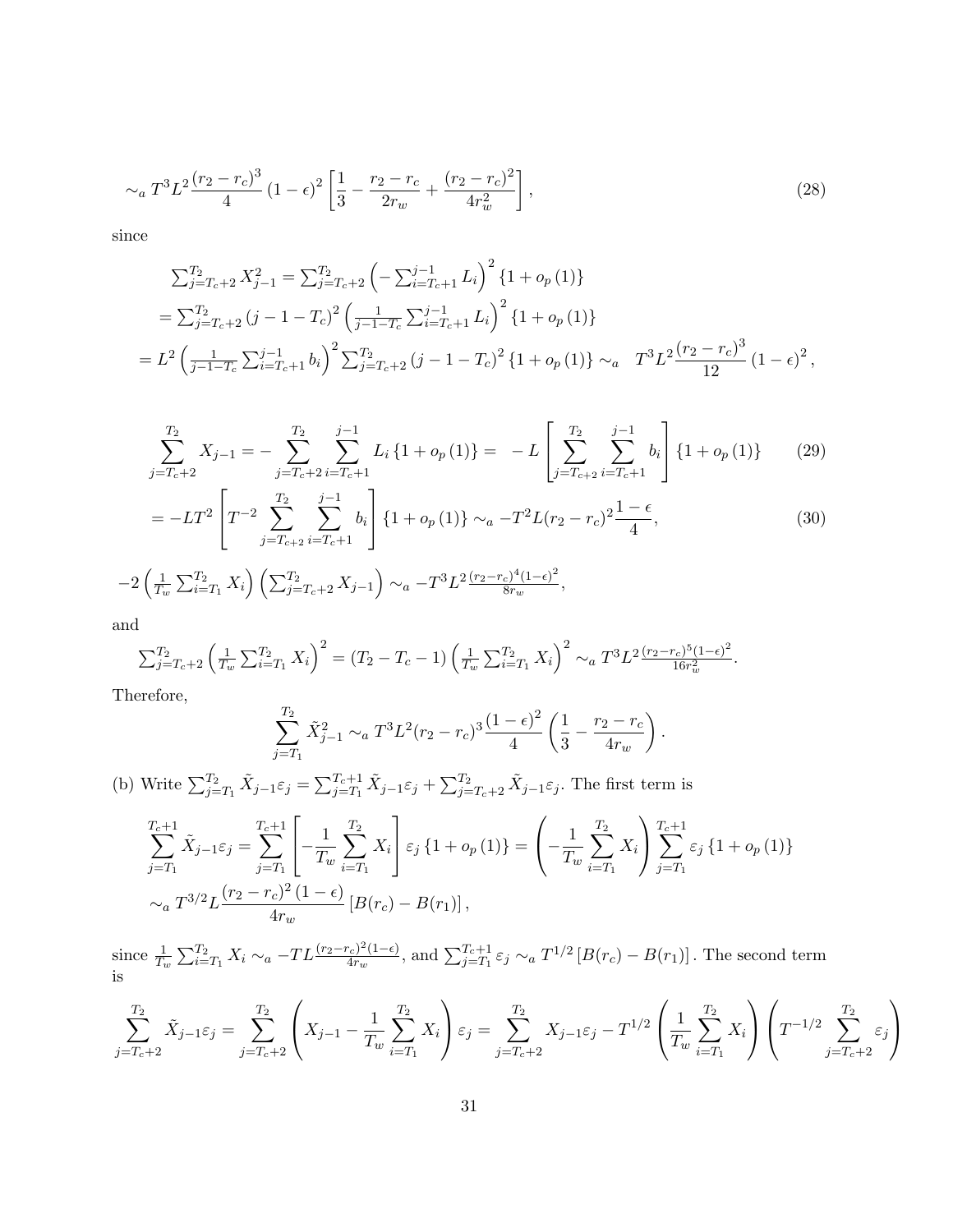$$
\sim_a -T^{3/2}L\frac{1-\epsilon}{2}\left\{(r_2-r_c)B(r_2)-\int_{r_c}^{r_2}B(s)ds-\frac{(r_2-r_c)^2}{2r_w}\left[B(r_2)-B(r_c)\right]\right\},\,
$$

because

$$
\sum_{j=T_{c+2}}^{T_2} X_{j-1} \varepsilon_j = \sum_{j=T_{c+2}}^{T_2} \left[ -\sum_{i=T_c+1}^{j-1} L_i \{1 + o_p(1)\} \right] \varepsilon_j
$$
  
=  $-L \sum_{j=T_c+2}^{T_2} (j-1-T_c) \varepsilon_j \left( \frac{1}{j-1-T_c} \sum_{i=T_c+1}^{j-1} b_i \right) \{1 + o_p(1)\}$   
=  $-T^{3/2} L \frac{1-\epsilon}{2} \left[ T^{-3/2} \sum_{j=T_c}^{T_2} (j-1-T_c) \varepsilon_j \right] \{1 + o_p(1)\}$   
 $\sim_a -T^{3/2} L \frac{1-\epsilon}{2} \left[ (r_2 - r_c) B(r_2) - \int_{r_c}^{r_2} B(s) ds \right],$ 

and

$$
-T^{1/2}\left(\frac{1}{T_w}\sum_{i=T_1}^{T_2}X_i\right)\left(T^{-1/2}\sum_{j=T_c}^{T_2}\varepsilon_j\right) = -T^{1/2}\left(\frac{1}{T_w}\sum_{i=T_1}^{T_2}X_i\right)\left(T^{-1/2}\sum_{j=T_c}^{T_2}\varepsilon_j\right)\\ \sim_a T^{3/2}L^{\frac{(r_2-r_c)^2(1-\epsilon)}{4r_w}}\left[B(r_2)-B(r_c)\right].
$$

Thus,

$$
\sum_{j=T_1}^{T_2} \tilde{X}_{j-1} \varepsilon_j \sim_a -T^{3/2} L^{\frac{1}{2}} \left(1-\epsilon\right) \left\{ (r_2 - r_c)B(r_2) - \int_{r_c}^{r_2} B(s)ds - \frac{(r_2 - r_c)^2}{2r_w} \left[ B(r_2) - B(r_1) \right] \right\}.
$$

(c) Write

$$
\sum_{j=T_1}^{T_2} \tilde{X}_{j-1} \left( \tilde{X}_j - \tilde{X}_{j-1} \right) = \sum_{j=T_1}^{T_c+1} \tilde{X}_{j-1} \varepsilon_j + \sum_{j=T_c+2}^{T_2} \tilde{X}_{j-1} \left( -L_j + \varepsilon_j \right)
$$
(31)

$$
=\sum_{j=T_1}^{T_2} \tilde{X}_{j-1}\varepsilon_j - \sum_{j=T_c+2}^{T_2} \tilde{X}_{j-1}L_j.
$$
 (32)

The first term is

$$
\sum_{j=T_1}^{T_2} \tilde{X}_{j-1} \varepsilon_j \sim_a -T^{3/2} L^{\frac{1}{2}} \left(1-\epsilon\right) \left\{ (r_2 - r_c)B(r_2) - \int_{r_c}^{r_2} B(s)ds - \frac{(r_2 - r_c)^2}{2r_w} \left[ B(r_2) - B(r_1) \right] \right\}.
$$

The second term is

$$
\sum_{j=T_c+2}^{T_2} \tilde{X}_{j-1} L_j = \sum_{j=T_c+2}^{T_2} \left[ X_{j-1} - \frac{1}{T_w} \sum_{i=T_1}^{T_2} X_i \right] L_j \{1 + o_p(1)\}
$$
\n
$$
= \left[ \sum_{j=T_c+2}^{T_2} X_{j-1} L_j - \left( \frac{1}{T_w} \sum_{i=T_1}^{T_2} X_i \right) \sum_{j=T_c+2}^{T_2} L_j \right] \{1 + o_p(1)\}
$$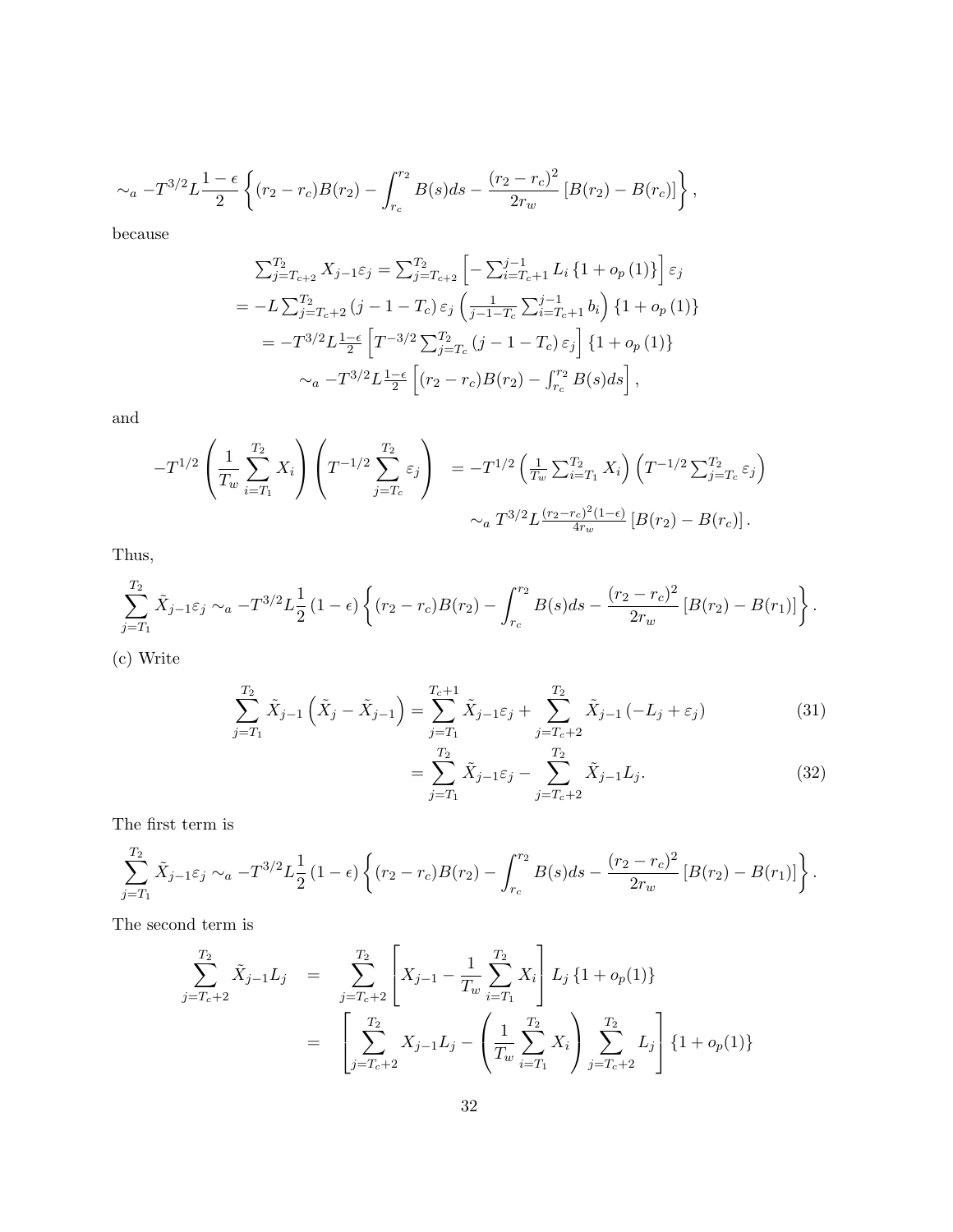$$
\sim^{a} -T^{2}L^{2}\frac{(r_{2}-r_{c})^{2}(1-\epsilon)^{2}}{8r_{w}}(r_{c}-r_{1}), \qquad (33)
$$

because

$$
\sum_{j=T_c+2}^{T_2} X_{j-1} L_j = \sum_{j=T_c+2}^{T_2} \left( -\sum_{i=T_c+1}^{j-1} L_i \right) L_j \left\{ 1 + o_p(1) \right\} \sim_a -T^2 L^2 \frac{(r_2 - r_c)^2 (1 - \epsilon)^2}{8} \text{from Lemma A.2,}
$$

and

$$
-\left(\frac{1}{T_w}\sum_{i=T_1}^{T_2} X_i\right)\left(\sum_{j=T_c+2}^{T_2} \tilde{L}_j\right) = -(T_2 - T_c)\left(\frac{1}{T_w}\sum_{i=T_1}^{T_2} X_i\right)\left(\frac{1}{T_2 - T_c}\sum_{j=T_c+2}^{T_2} L_j\right)
$$

$$
\sim_a T^2 L^2 \frac{(r_2 - r_c)^3 (1 - \epsilon)^2}{8r_w}.
$$

Thus,

 $\blacksquare$ 

$$
\sum_{j=T_1}^{T_2} \tilde{X}_{j-1} \left( \tilde{X}_j - \tilde{X}_{j-1} \right) \sim_a T^2 L^2 \frac{(r_2 - r_c)^2 (1 - \epsilon)^2}{8r_w} (r_c - r_1).
$$

## B Test asymptotics

The fitted regression for the recursive unit root tests has the following form (see PSY, 2015a & 2015b for details)

$$
\tilde{X}_t = \hat{\mu}_{r_1, r_2} + \hat{\rho}_{r_1, r_2} \tilde{X}_{t-1} + \hat{\varepsilon}_t,
$$

where  $\tilde{X}_t$  is demeaned  $X_t$ , and the intercept  $\hat{\mu}_{r_1,r_2}$  and slope coefficient  $\hat{\rho}_{r_1,r_2}$  are obtained using data over the subperiod  $[r_1, r_2]$ .

<span id="page-32-0"></span>**Remark 1** Based on Lemma [A.5,](#page-29-0) the limit behavior of  $\hat{\rho}_{r_1,r_2}$  – 1 is obtained using

$$
\hat{\rho}_{r_1,r_2} - 1 = \frac{\sum_{j=T_1}^{T_2} \tilde{X}_{j-1} \left( \tilde{X}_j - \tilde{X}_{j-1} \right)}{\sum_{j=T_1}^{T_2} \tilde{X}_{j-1}^2}
$$
\n
$$
= \begin{cases}\n\frac{O_p(T^2)}{O_p(T^3)} = O_p(T^{-1}) & \text{if } L \text{ is a constant} \\
\frac{O_p(T^2 L^2)}{O_p(T^3 L^2)} = O_p(T^{-1}) & \text{if } L \to \infty\n\end{cases}
$$

<span id="page-32-1"></span>The sign of  $\hat{\rho}_{r_1,r_2}-1$  is identical to that of the quantity  $\sum_{j=T_1}^{T_2} X_{j-1} (X_j - X_{j-1})$ , which is positive. **Remark 2** The residual error variance of the regression over  $[T_1, T_2]$  is

$$
\hat{\sigma}_{r_1,r_2}^2 = T_w^{-1} \sum_{j=T_1}^{T_2} \left( \tilde{X}_j - \hat{\rho}_{r_1,r_2} \tilde{X}_{j-1} \right)^2
$$